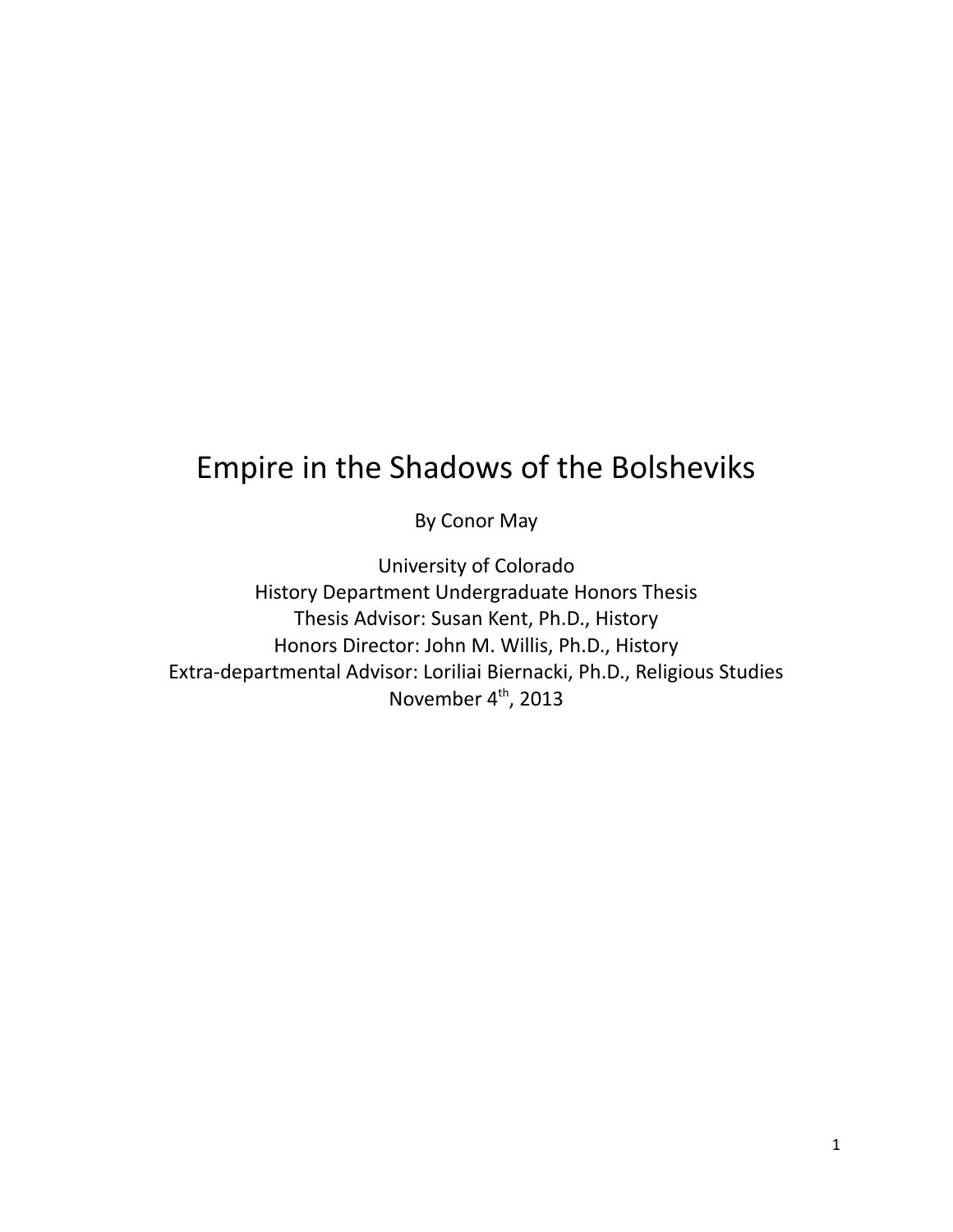This thesis seeks to explain inconsistencies in British imperial policy in the Middle East during the interwar period, specifically from 1918 to 1922. The British Empire during this time faced numerous challenges to its hegemonic authority, including a rising tide of nationalism in the developing world and a new Bolshevik Russian state that seemed determined to spread the principles of communist revolution across the world. In the Middle East, this Bolshevik threat was particularly acute, given the close geographic proximity of Russian and Central Asia. In the years after World War One, the records of the British Empire display an official anxiety about the spread of Bolshevism that bordered on paranoia. This paranoia generated a great deal of British policy apparently in reaction to Bolshevism, and these various policies tended to pull an overstretched imperial administration in multiple directions at once. This all took place in a context of post-war military draw-down and public war weariness, both which threatened to pull the rug out from under officials seeking to remake the British Empire in Central Asia.

This study first examines the British intelligence community in the Middle East to ascertain how Britain understood and failed to understand the Middle East and Bolshevism itself. It then explores the variety of different British policies relating to Bolshevism and the motivations behind each. Finally, this thesis seeks to explain the inconsistencies and incongruities present in Britain's Middle Eastern Bolshevik policy. In explaining these policies, it will explore the ways in which Bolshevism as a term was used and manipulated by British officials and colonial elites. We find that the variety of different policy reactions to Bolshevism were products of multiple different policy agendas that all co-opted the idea of Bolshevik uprising and used it rhetorically to further divergent goals. Specifically, the Bolshevik threat was most often misrepresented in order to justify and explain the expansion of the British Empire in societies that continually rejected Britain's interfering presence.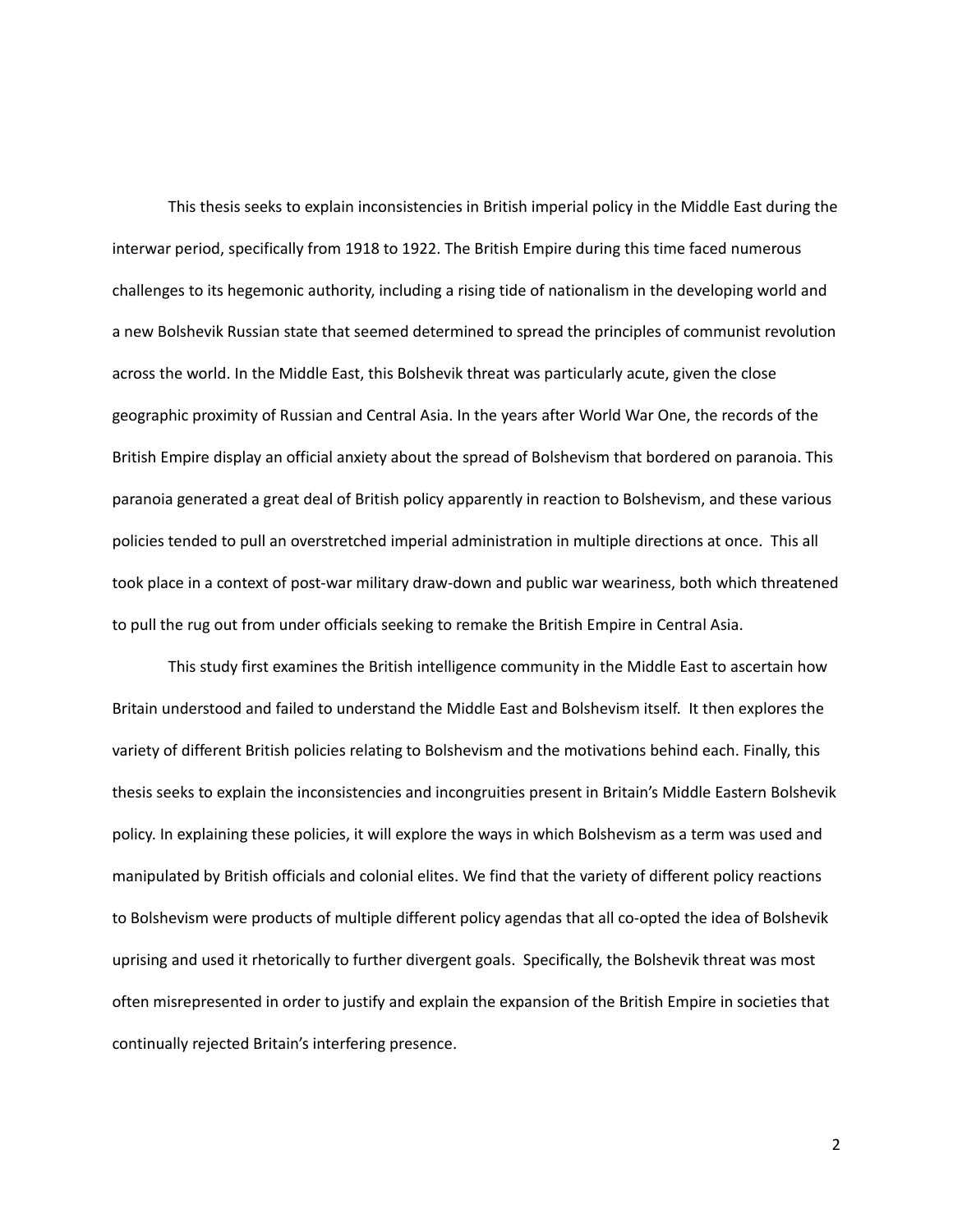# **Table of Contents**

| Introduction                                                                  |     |
|-------------------------------------------------------------------------------|-----|
|                                                                               |     |
|                                                                               | -20 |
|                                                                               | -32 |
| Chapter 4: The Ideological Threat of Bolshevism in the Interior of the Empire |     |
| Conclusion                                                                    |     |
|                                                                               |     |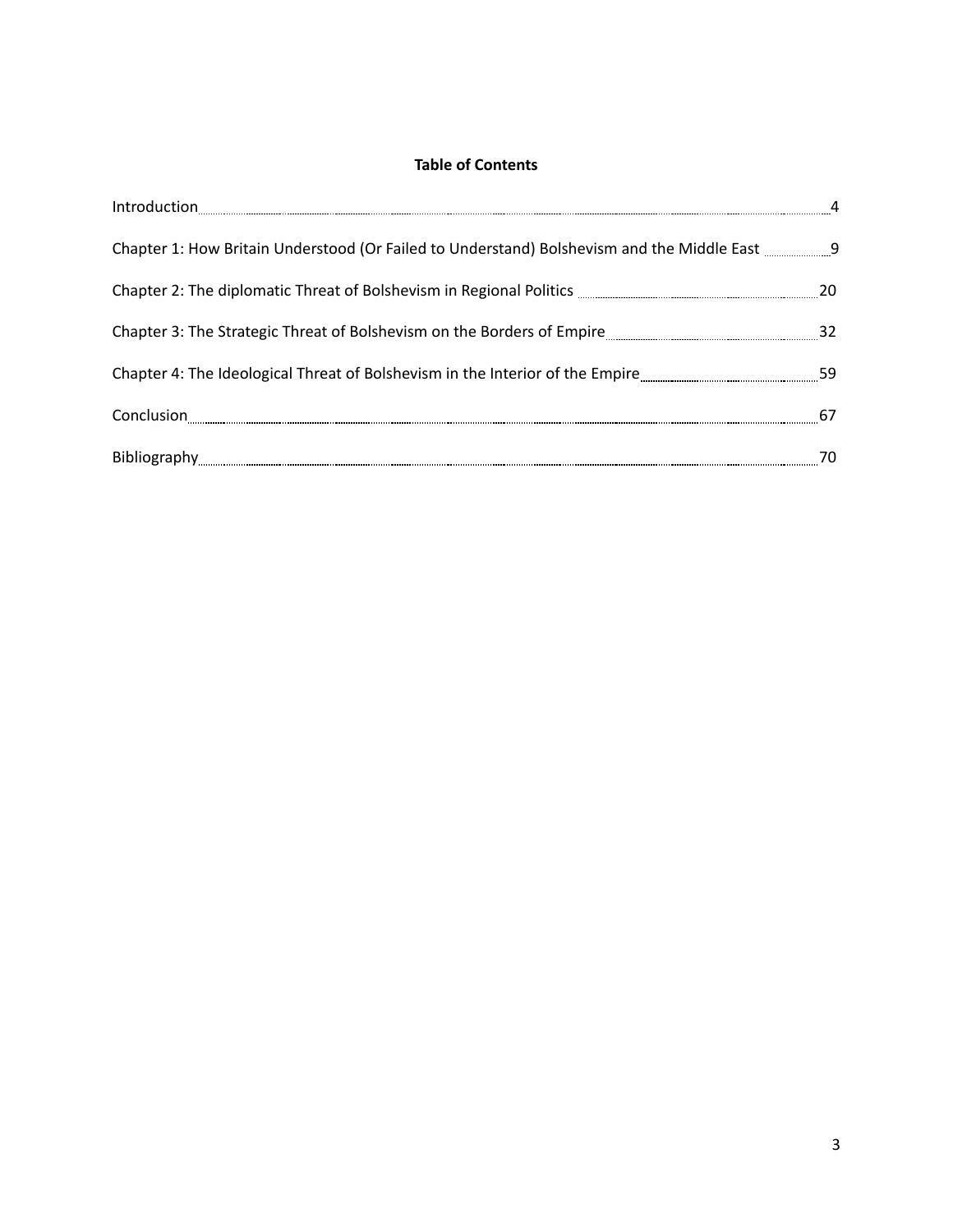# **Introduction**

As World War I came to a close, London found itself at the head of the largest empire the world had ever seen. Between 1914 and 1919 the British government had vastly expanded the territory under its control. The majority of this empire's new acquisitions were in the Middle East and Central Asia, territories formerly held by the Ottoman Turkish Empire, which met its demise during the Great War. The British struggled to find ways to control this vast and inhospitable domain even as their wartime apparatus dissolved under the pressures of the public's war weariness and extreme fiscal strain.

Concurrently, Lenin's Bolshevik Revolution had, in 1917, succeeded in toppling the Kerensky government in Moscow. Throughout 1918, 1919, and 1920, the Bolsheviks waged a civil war for control of their country; their enemies were tsarist and moderate leaders who received huge amounts of financial and military assistance from the British. As the Bolsheviks pushed their foes back from the cities of Russia, the fighting spread to Transcaucasia and Transcaspia, along the northern border of Britain's newly acquired Middle Eastern possessions. Simultaneously, Lenin's government worked to extend its communist uprising to other nations and make a truly international revolution.

From 1919-1921, a series of uprisings, revolts, and agitations against British rule rocked the Middle East, and threatened to exhaust the imperial forces of occupation. Historians have established that the Bolshevik state, while supporting and promoting these uprisings, was in no way responsible for their outbreak, and that in general, the strength of Islam in the Middle East severely limited the possibilities of spreading atheist Bolshevism. Thus, as Britain quashed these uprisings and ruthlessly implemented a new form of modern despotic empire, the Bolsheviks eventually ran out of steam and consolidated their European and Central Asian holdings into a Union of Soviet Socialist Republics. By 1923, a status quo of sorts had returned to the region, with the British and their subject governments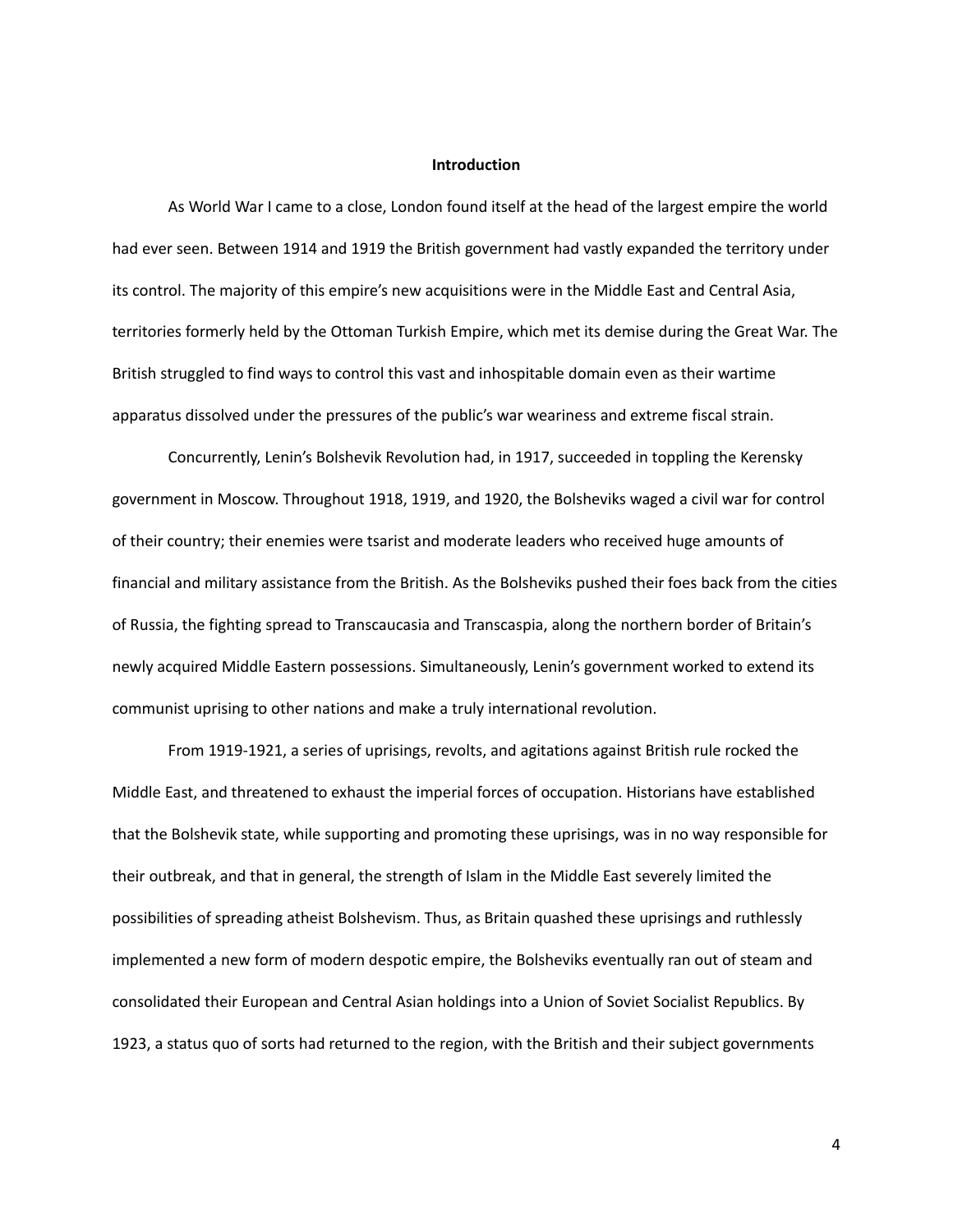controlling everything south of the Black and Caspian Seas, and the communists ruling northwards from Transcaspia and Transcaucasia.

This series of events does not explain the countless writings of officials in the British Empire who were certain that the Bolshevik menace was about to swallow all of South and West Asia, from Jerusalem to Kolkata. The treatment of Bolshevism by British officials, both those on the ground in the Middle East and those in London and India, demands further investigation. An analysis of the writings that they left behind indicates that officials of the British government, in their Middle Eastern and Central Asian holdings in the interwar period, not only tended to misunderstand the region and their enemy, but also tended to misrepresent the severity of the Bolshevik threat in order to justify and legitimize the role of the British Empire during a period of public criticism and scrutiny both in the region and at home.

Before delving further, it is important to recognize that multiple different historical dialogues provide context for this work, and that the work is conducted within the specific framework of a cultural history, focusing on the norms, beliefs, and values held by a group of individuals; in this case the leaders and the personnel of the British Empire. The study of Britain's interwar reactions to Bolshevism in the Middle East is at a confluence of three separate historical dialogues, all equally rich in thoughtful analysis. First of all, it deals with a historical dialogue relating to Britain and Bolshevik Russia in the international community. This field of study has generally sought to explain the British intervention in the Russian Civil War and the Allied policy of non-recognition towards the Bolsheviks. The dialogue could generally be classified as a diplomatic history, and sometimes tends to bleed chronologically forward into the 1940s and the beginning of the Cold War. This study is generally focused on the work of diplomats like R.H. Bruce Lockhart, the British ambassador in Moscow, and his Russian counterpart in Britain, Maxim Litvinov, as well as the attitudes of Lenin, Churchill, David Lloyd George, and other foreign policy-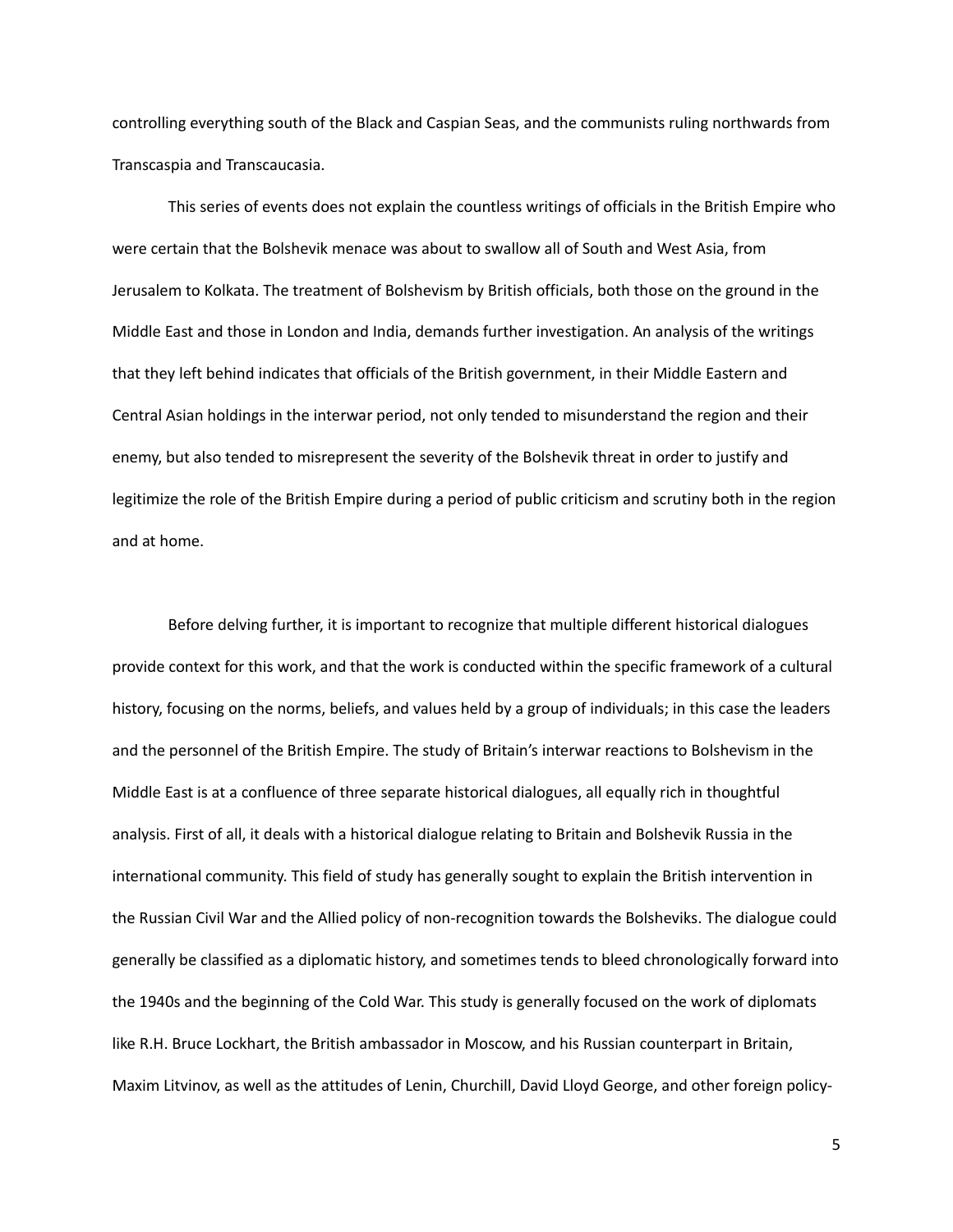makers. Richard Ullman and Richard Pipes, in their works *Anglo-Soviet Relations: Intervention and War*  and *The Formation of the Soviet Union*, respectively, provide a link to this discourse; they are reinforced in this paper by relevant primary sources like the writings of Churchill and Lenin. These sources are important not only for providing global diplomatic context but also for their specific insights into the interactions between Britain and states closer to the Soviet sphere, such as Turkey, Georgia, Armenia, Azerbaijan, Turkestan, and even Persia.

The study of Anglo-Soviet relations and their foreign policies is in many ways distinct from the study of Bolshevism within British society. Some historians have examined the relationship, not between the British foreign policy apparatus and its Soviet analogue, but between British minds and the ideological threat posed by international communism. These historians have typically sought to uncover and explain British anxieties about Bolshevism and show how these paranoias and anxieties were reflected in British imperial and domestic policy, both of which experienced radical changes in the 1920s. This is in many ways the history of a Red Scare, which captured a huge amount of British opinion in the years immediately following the First World War. Susan Kent's *Aftershocks*, Priya Satia's *Spies in Arabia,*  and David Fromkin's *The Peace to End All Peace* are very helpful in incorporating this field of study; relevant primary source data is plentiful in the form of personal writings and official communications by a broad range of British policy makers.

Satia's and Fromkin's work is especially useful because they provide a bridge between the cultural history of Bolshevism in the British mind and the third major relevant historical conversation, which deals with the British Empire in the Middle East. This last discourse is the most closely tied with this thesis, and provides rich context for the interactions between Britain and Bolshevism in Central Asia. This field of study is also most integral for analyzing the impacts of British perceptions and the outcomes of British policy in the region. The greatest difficulty in incorporating this area of study has proven to be the huge number of secondary sources focused on the formation of modern Israel and Britain's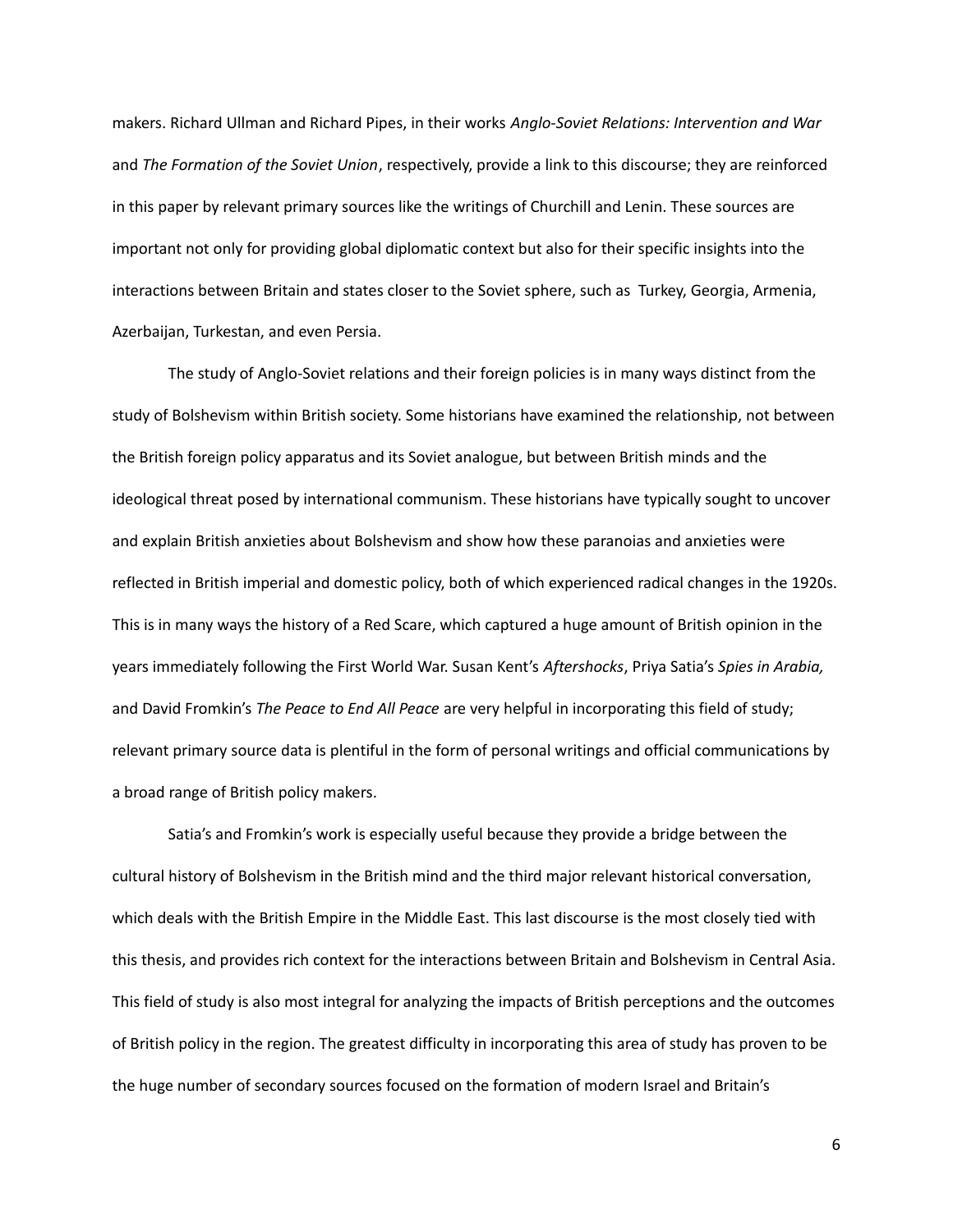interactions with Arabs and Zionism. Britain's role in the roots of the Jewish State is grounds for fascinating inquiry, but is only peripherally related to this work. Avoiding this enormous volume of writing, this thesis instead relies on more specific local histories for context and useful data. Dennis Wright's record of the British Empire in Persia complements Mohammed Gholi Majd's national history of Iran quite well in describing the British intervention in Iran. Toby Dodge's history of British administration in Iraq serves as an excellent supplement to Satia's work for investigations in the Arab world. Elizabeth Monroe and John Darwin's writing provides a highly useful framework for analyzing all British imperial policy from Cairo to Kolkata. As mentioned above, Fromkin and especially Satia help tie Darwin's work and the historiography of the British Empire in the Middle East to the ongoing conversation about Bolshevism and the leaders of Britain.

It is probably clear by this point that primary source data for this investigation comes mainly from the writings of Britons involved in or related to the policy-making process. The British National Archives Cabinet Papers, a thorough collection of minutes, memoranda, and reports to the British Cabinet, is invaluable as a source on the higher echelons of the British Government, an echelon which included men like Earl George Curzon of Kedleston (Foreign Secretary, 1919-1924), David Lloyd George (Prime Minister, 1916-1922), and Edwin Montagu (Secretary of State for India, 1917-1922). This source is augmented by the Confidential Print of the Foreign Office, available from multiple different collections. In additional to flushing out the views of officials like Curzon and Montagu, the Foreign Office Print includes the reports and accounts of agents and officers on the ground across the Middle East and Central Asia. These agents and officers had an entirely different experience of the British Empire and their viewpoint is also crucial to this study. These official publications are supplemented further by private writings. The personal accounts of Major General Dunsterville, Sir George Macartney, Gertrude Bell, and others offer insights that are sometimes more candid than those which appear in official communication.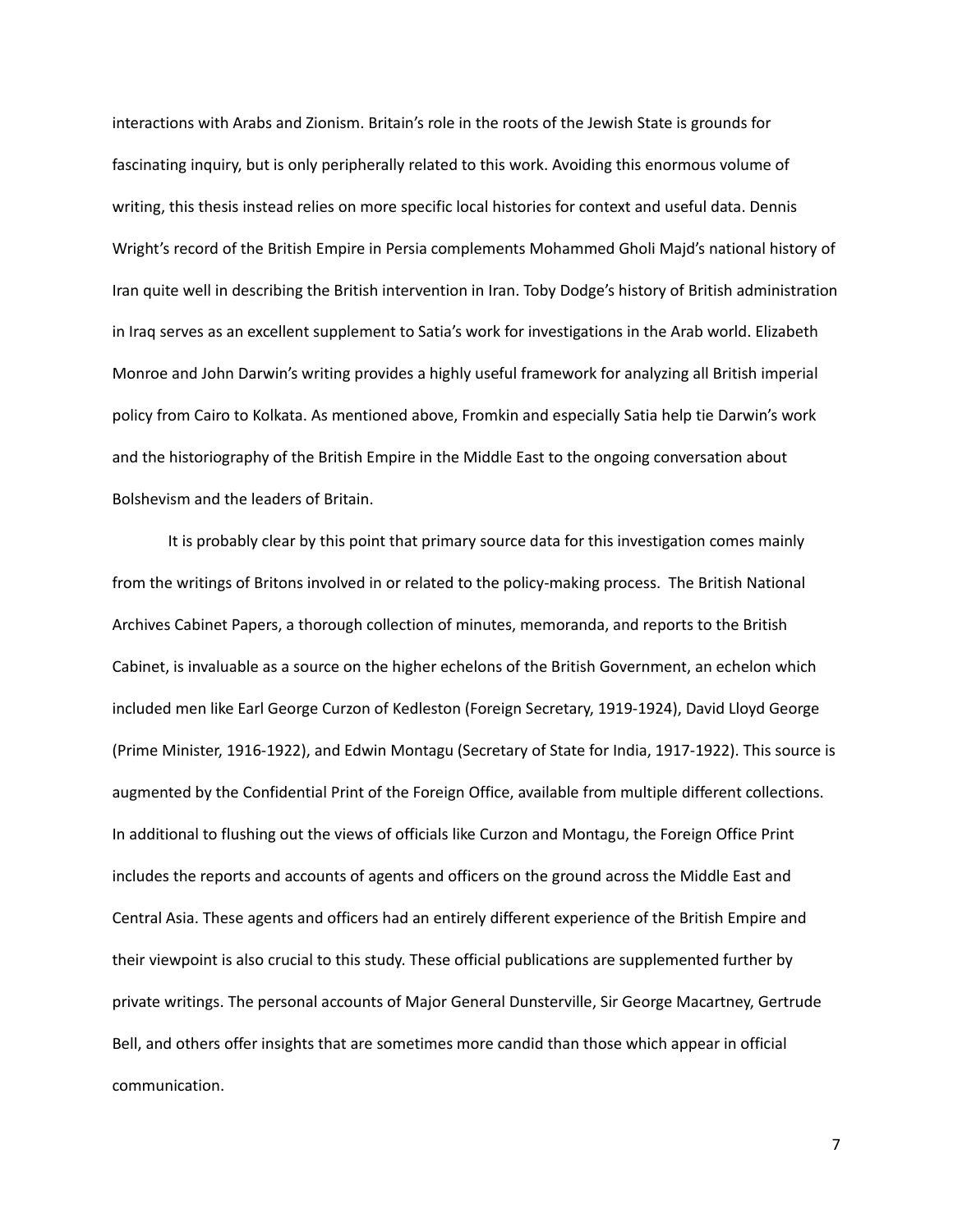This approach, using three-dimensional analysis of these peoples' own writings to attempt to understand their reality, reveals the specific methodological framework behind this investigation. This thesis is most accurately categorized as a cultural history, because it relies on in-depth and highly critical analysis of these writings with an eye towards understanding the thought processes and motivations of the leaders and servitors of the British Empire. This examination does not try to explain what actually occurred between Bolsheviks and natives of the Middle East and Central Asia. The focus of this study is the imperial mind and the norms, beliefs, and values that drive it to think and react in the way that it does. For the British in the interwar Middle East, these norms, beliefs, and values were often out of sync with reality, but that did not stop them from having a very real impact on the policies of the British Empire.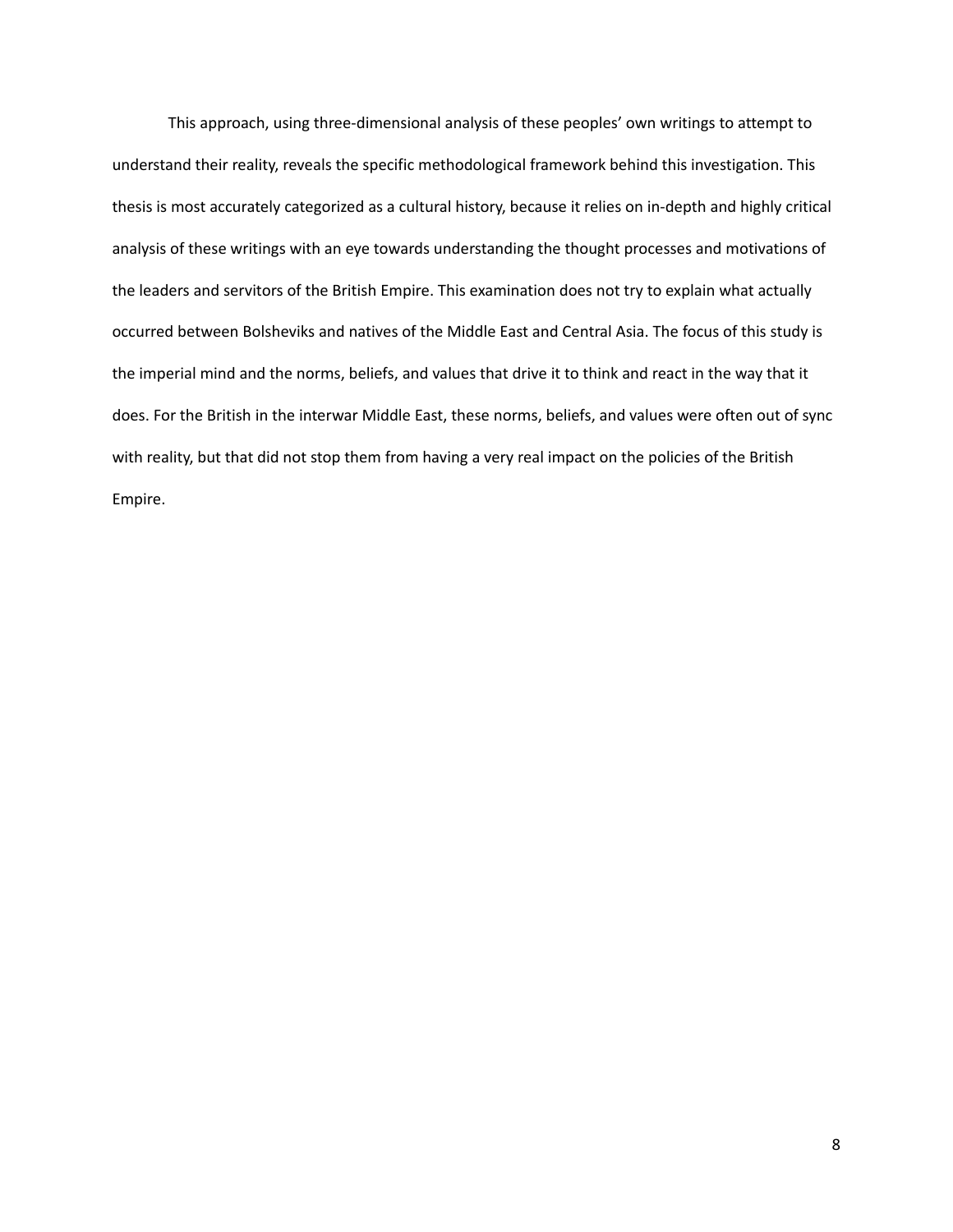## **Chapter 1: How Britain Understood (Or Failed to Understand) Bolshevism and the Middle East**

Before diving into the details of Central Asia, we must take a moment to examine the relationship between Britain and Bolshevism globally. When we look at Anglo-Soviet relations during the war and in the post-war years, we find that internationally Britain approached the Bolshevik class movement with a certain unshakeable psychological dichotomy. On the one hand, British government officials liked to attribute every issue of the early 1920s, from gender equality to Irish nationalism, to a Bolshevik plot. Bolshevism as a threat to stability within the borders of empire produced incredible paranoia among the British. At the same time, many administrators insisted on the Soviet Union as a traditional state actor. Certain imperial functionaries shifted their viewpoints on the subject over the course of months or years. Others used the term "Bolshevik" at times to refer to Lenin's party in Moscow and at other times to refer to revolutionary agitation elsewhere in the world, communist-inspired or not.

British policy and diplomacy toward the Soviet Union in the interwar period often attempted to predict and direct the actions of the Soviet government as a classical nation-state along the lines of tsarist Russia, concerned with national interests, and not as "the vanguard of the international revolutionary proletariat."<sup>[1](#page-8-0)</sup> Even when Britain eventually agreed to recognize the Soviet government in Petrograd, the thinking of British diplomatic officials betrayed a lack of understanding of Soviet goals and worldviews. We see this break between British and Soviet ideas of government and security most clearly in the immediate aftermath of the November Revolution. As Richard Ullman explains, Britain's sole initial goal concerning the Bolsheviks was to ensure ongoing Russian participation in the First World War. This quickly threw London and Petrograd into conflict over the refusal of the Bolshevik government to recognize the Entente agreement of September 1914, which among other things, forbade the Allies from

<span id="page-8-0"></span><sup>1</sup> Lenin, V.I., Tim Delaney trans. *What is to Be Done?*. 1902. The Marxist Internet Archive.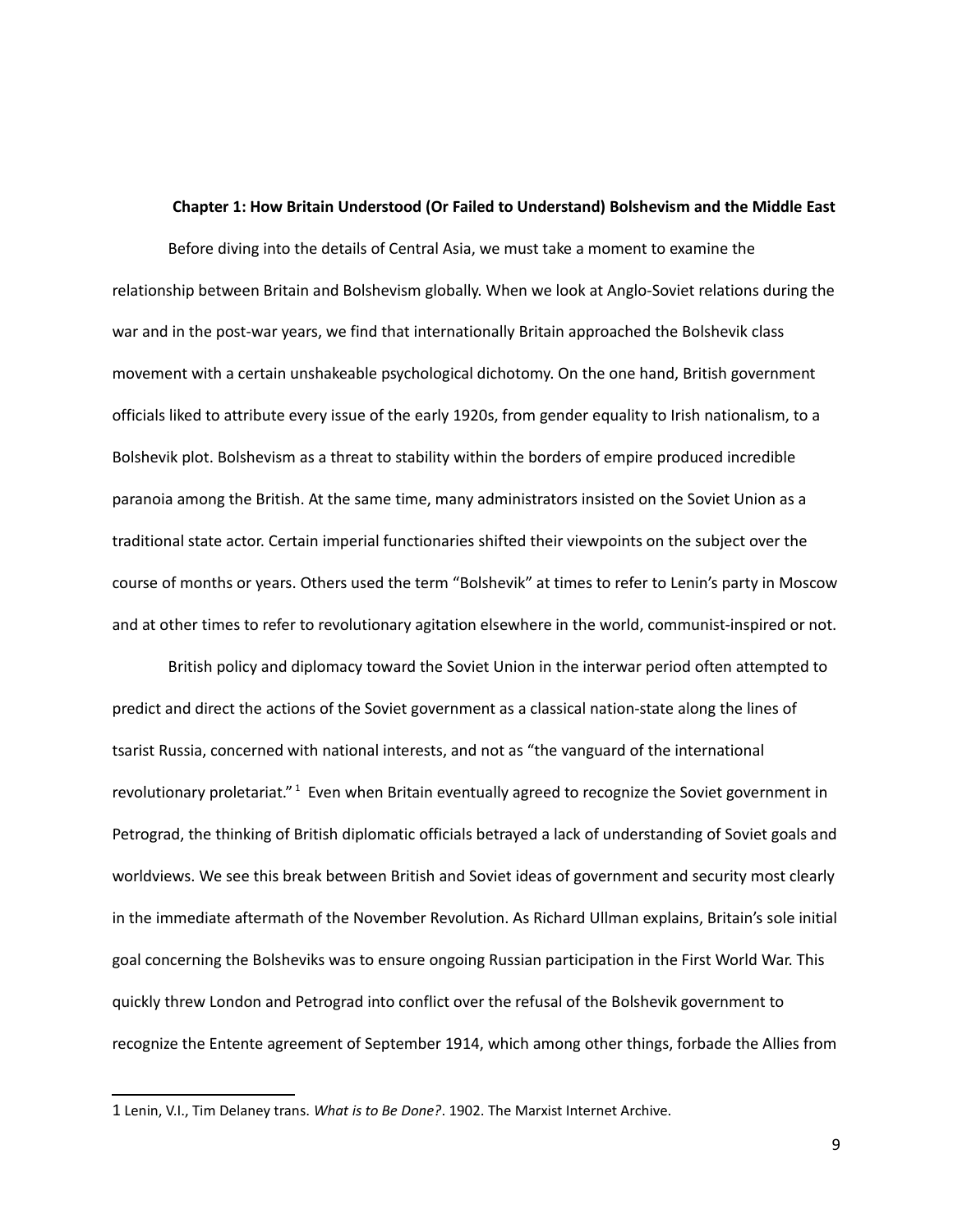concluding a separate peace with the Central Powers. The British considered a Russian withdrawal to be nothing short of betrayal. The British Foreign Minister, Lord Balfour, asserted that "I doubt whether this doctrine, inconsistent as it clearly is with any kind of stability in international agreements, will commend itself to a Russian government that can claim with justice to represent the Russian people."<sup>[2](#page-9-0)</sup> He and others assumed that the people in control of Russia identified with and felt loyalty to the Russian Empire and its national allies. But from the point of view of a true Bolshevik, continued participation in an imperialist war would constitute a betrayal of their people and the proletariat class. Lord Balfour was not alone in this mistaken imagining of Bolshevik intentions. Captain Wright, a British agent tasked with observing the Bolshevik advance, described the Bolshevik administration as simply "a parody of the Tsarist administration."<sup>[3](#page-9-1)</sup> For many in the British government, that succinct diagnosis summed up the political situation in Russia.

This view of the Soviet government was common in British offices and bases across the Middle East and Central Asia. To some of these men, Bolshevism was merely a new guise for an agenda familiar from the so-called "Great Game" era of the late nineteenth century. Oliver Wardrop, the British Chief Commissioner of Transcaucasus, believed that the Bolshevik government in Russia did little to distinguish its eastern policies from earlier manifestations: "[Russia], whether she be under German influence or Bolshevik or Denikinist, will inevitably give us continual trouble." <sup>[4](#page-9-2)</sup> Lord Curzon agreed with Wardrop, stating that Bolshevism was no more than a "cloak for Russian imperialism." Winston Churchill's comment that a failure to defend Persia would result in Tehran being "demoralized by Russian Bolshevism and thereafter devoured by Russian imperialism"<sup>[5](#page-9-3)</sup> indicated a similar mindset.

However, for every agent who was inclined to discredit Bolshevism as a Russian ploy, there was another determined to warn the Empire of the international and revolutionary character of Lenin's

<span id="page-9-0"></span><sup>2</sup> Ullman, Richard. *Anglo-Soviet Relations, 1917-1921*. Princeton: Princeton University Press, 1961. 27.

<span id="page-9-1"></span><sup>3</sup> Anonymous. "Polish Peace Terms to the Bolsheviks," Cabinet Papers, CAB 24/101 (CP 937). 161.

<span id="page-9-2"></span><sup>4</sup> Wardrop, Sir Oliver. *Confidential Print: The Middle East 1839-1969*. London: His Majesty's Stationary Office, 1922. Marlborough: Adam Matthew Publications. FO 406/42: Eastern Affairs, Further Correspondence, Part III. 67.

<span id="page-9-3"></span><sup>5</sup> Churchill, Winston. Memorandum by the Secretary of State for War. Cabinet Papers, CAB 24/107 (CP 1467). 250.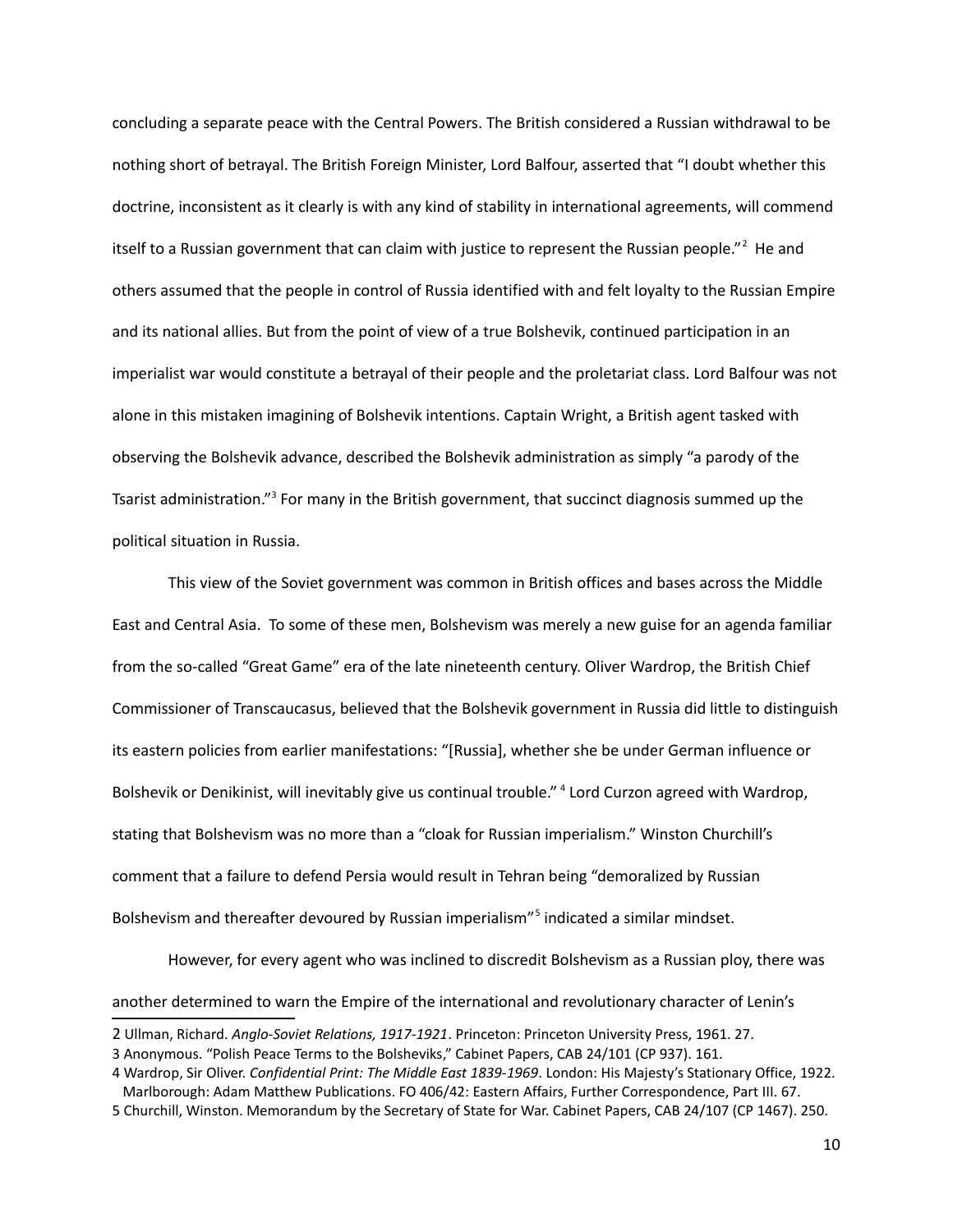movement. In particular, Britons who had travelled to Bolshevik Russia were convinced of the sincerity of the Bolsheviks and their cause. An article by a British author returning from Russia was circulated by the Home Secretary in a weekly intelligence summary. The article warned that the chief source of danger from Russia was the international character of the Bolshevik movement, which "enables the Bolsheviks to find allies and accomplices in the most unexpected places outside Russia."<sup>[6](#page-10-0)</sup> The same intelligence survey quoted a speech by Lenin in which he flatly denied Russian imperial ambitions and confirmed his commitment to international revolution: "It is not for us, however, to take back what formerly belonged to Russia. Our task is to root out the British imperialistic spirit in Turkey, Persia, and Asia generally."<sup>[7](#page-10-1)</sup>A War Office report quoted George Lansbury, a prominent Labor politician and himself a suspected socialist, who on his return to Sweden from Russia affirmed in no uncertain terms that the main object of the Soviets was still to spark international revolution in Europe and Asia.<sup>[8](#page-10-2)</sup>

This view also had its proponents on the ground in Asia. Major A.E.R. McDonnel, the British vice consul at Baku, stated in his discussion of Bolshevism in the Caucasus that "the great mistake made by so many, especially the Russians, merely consists of killing Bolsheviks and conquering the territory they occupy, whereas in reality the struggle against Bolshevism is in reality a struggle against idea or doctrine."<sup>[9](#page-10-3)</sup> Acting Minister to Tehran Sir Percy Cox's concern that the governments of Transcaucasia may at any moment "turn Bolshevik"<sup>[10](#page-10-4)</sup> articulated an appreciation for the international character of Lenin's communism.

<span id="page-10-0"></span><sup>6</sup> United Kingdom. A Monthly Review of Revolutionary Movements in British Dominions Overseas and Foreign Countries. Cabinet Papers, CAB 24/108 (CP 1587). 365.

<span id="page-10-1"></span><sup>7</sup> Ibid. p. 49.

<span id="page-10-2"></span><sup>8</sup> Lansbury, George. On the Foreign Policy of the Soviet Government, in A Monthly Review of Revolutionary Movements in British Dominions Overseas and Foreign Countries. CAB 24/104 (CP 1130). 137.

<span id="page-10-3"></span><sup>9</sup> McDonnel. Report on the Georgian Government. *Confidential Print: The Middle East 1839-1969*. London: His Majesty's Stationary Office, 1922. Marlborough: Adam Matthew Publications. FO 406/42: Eastern Affairs, Further Correspondence, Part III. 19.

<span id="page-10-4"></span><sup>10</sup> Watt, D. Cameron, ed. *British Documents on Foreign Affairs- reports and papers from the foreign office confidential print, Part II.* Frederick, Maryland: University Publications of America, 1984. Series B: Turkey, Iran and the Middle East, Volume II: 1920-1921. Document 106.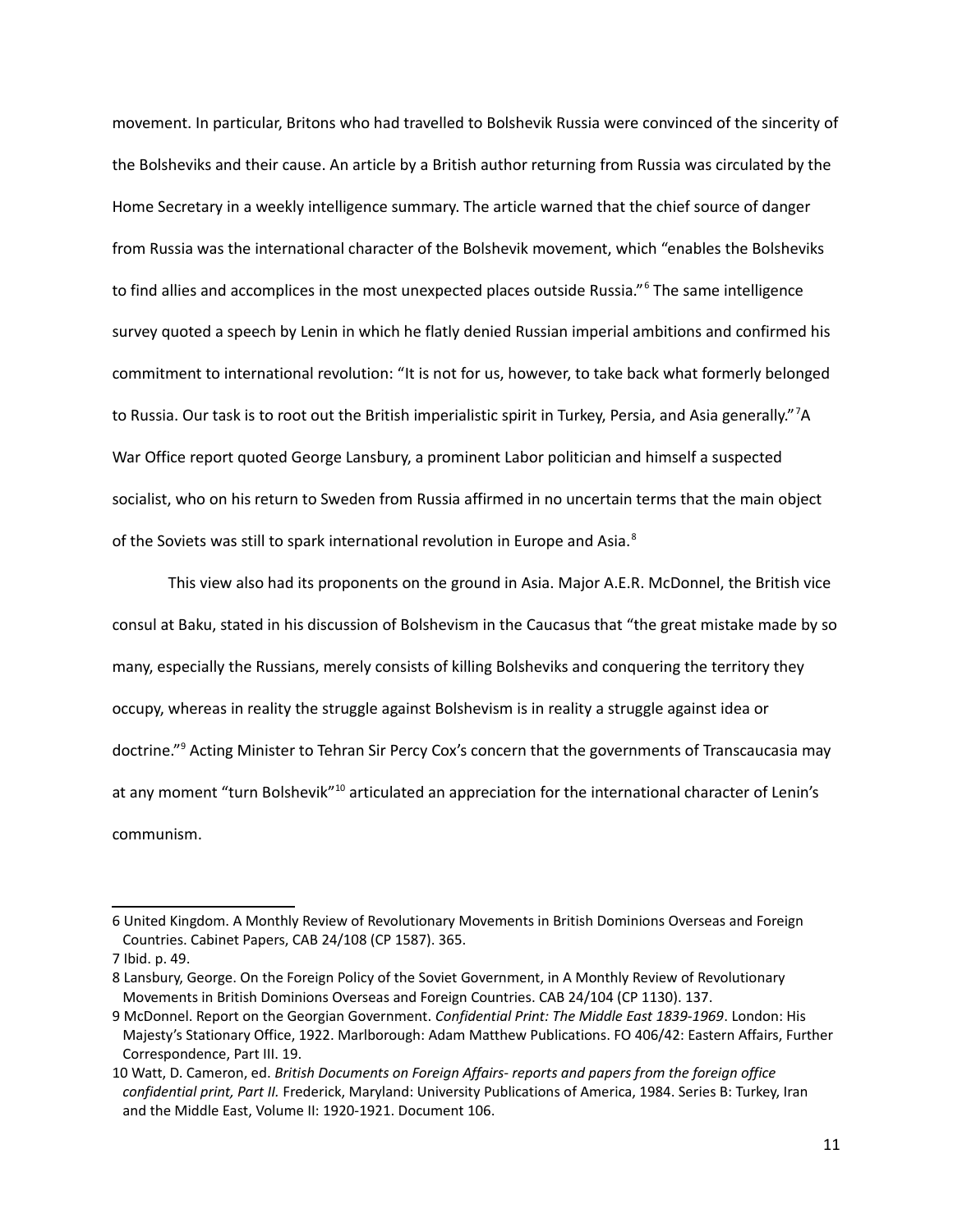In the end, Prime Minister David Lloyd George gave perhaps the best summary of the intelligence situation on Bolshevism in a Cabinet meeting in 1918, saying that

He himself had found himself frequently leaning first in one direction, and then in another, owing to the absolute contradiction between the information supplied from Russia by men of equally good authority. We were, in fact, never dealing with ascertained, or, perhaps, even ascertainable, facts. Russia was a jungle in which no one could say what was within a few yards of him. $^{11}$  $^{11}$  $^{11}$ 

The contradictions and dichotomies that lurked amongst Britons' various definitions of Bolshevism were never really addressed by the British government. As a result, agents in the field and politicians in the metropole used the term to mean a variety of different things. To some, Bolsheviks were specifically the men in Lenin's government who were leading in Moscow. However, others were able to cry "Bolshevik" whenever it suited their purposes, usually when popular discontent called for Britain's retreat from a colonized territory.

A great deal of excellent historical work has been done exploring the world of interwar British intelligence in the Middle East. It seems that, for all of the world-altering affects Britain had on the Middle East, its agents knew very little about the region. Terrain and migrant populations made intelligence-gathering difficult. This difficulty was exacerbated by the chronic shortages of personnel and funding available in the interwar Empire. In the face of these overwhelming difficulties, it became the norm for a very questionably qualified body of agents to substitute fantasy for fact and replaced empirically inducted conclusions with suppositions.

In the Middle East, the British intelligence apparatus encountered more challenges than it had ever before. For one thing, the desert terrain made cartography and mapping difficult. David Hogarth, an

<span id="page-11-0"></span><sup>11</sup> George, David Lloyd. Minutes of a Meeting of the Imperial War Cabinet, 12 December 1918. Cabinet Papers, CAB

 <sup>23/42. 63.</sup>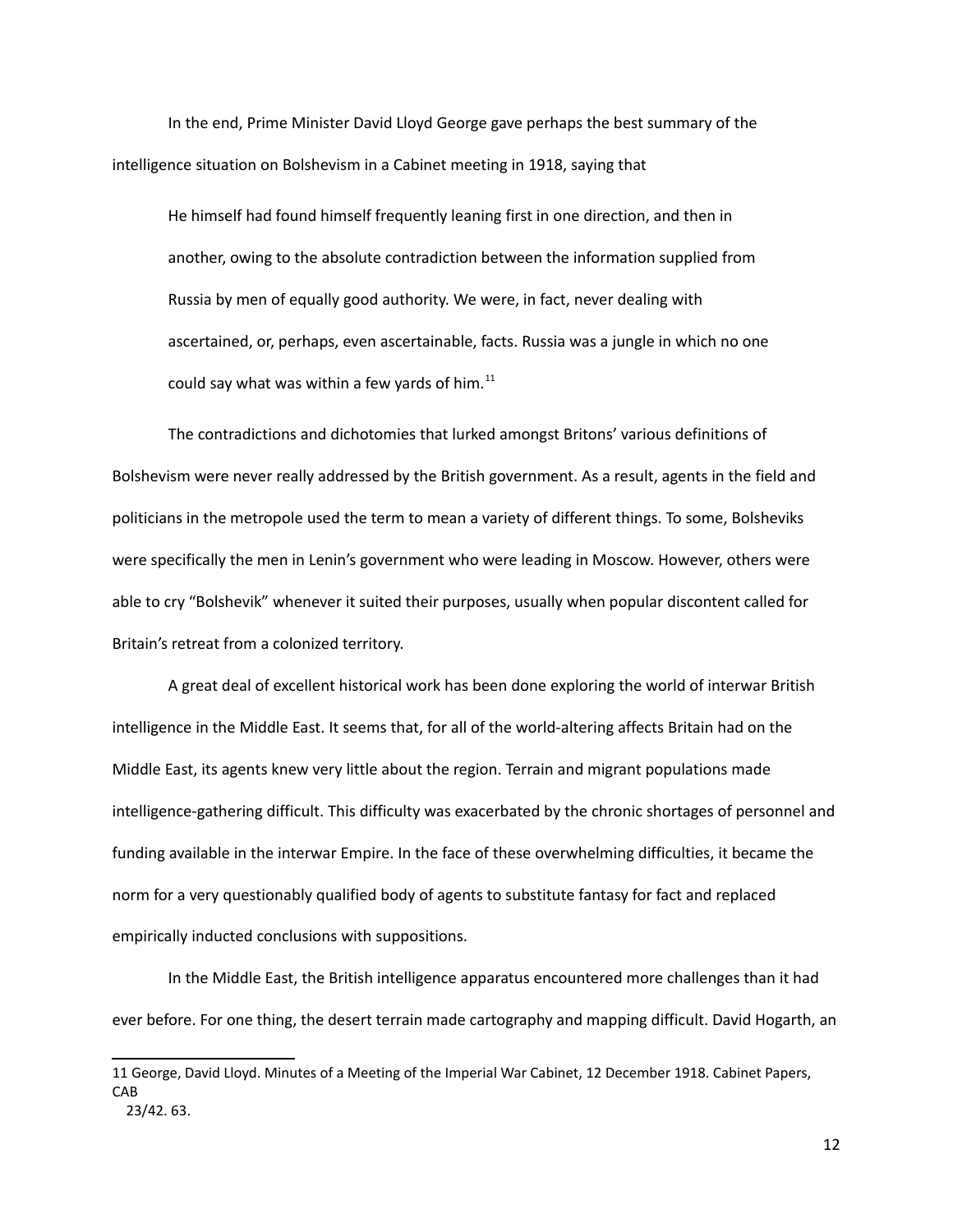officer with the Naval Intelligence Division and head of the Arab Bureau during World War I, summed up the lack of any real intelligence in Mesopotamia, Arabia, and the Levant:

In Western Asia . . . we have regions visited by perhaps a score of travelers since the revival of learning, but inhabited by peoples of whom we have learned much less than about the Polar Eskimo . . . and in short, we have a whole of which only the coasts, two tiny corners, Palestine and Sinai, and the narrow belts visible from half a dozen lines of railway and two navigable rivers, have been surveyed with anything approaching to scientific precision.<sup>[12](#page-12-0)</sup>

Travel and surveying became difficult and judgments of space and distance became nearly impossible in the endless deserts of the region. Prewar maps and surveys were virtually nonexistent, leading David Fromkin to conclude that during the war "the British government lacked even the most elementary types of information- including maps- of the empire with which it was at war."<sup>[13](#page-12-1)</sup>

This void of empirical intelligence also applied to the rugged mountains of Persia and Central Asia. Colonel F.M. Bailey, a spy dispatched by Simla to the Bolshevik center of Tashkent, reported extreme difficulties in transportation, navigation, and communication while travelling through Persia and Turkestan.<sup>[14](#page-12-2)</sup> He explained how just "one of our anxieties and difficulties was the question of communication"; these communication issues were so severe that he took a number of carrier pigeons with him to help, but "the experiment did not work." <sup>[15](#page-12-3)</sup>

<span id="page-12-0"></span><sup>12</sup> Hogarth, David. "The Problems in Exploration I: Western Asia". *Geographical Journal*, Volume 32, No. 6 (December 1908). 550.

<span id="page-12-1"></span><sup>13</sup>Satia, Priya. *Spies in Arabia*. Oxford and New York: Oxford University Press, 2008. 102, 103, 107, See also Fromkin, David. *The Peace to End All Peace: The Fall of the Ottoman Empire and the Creation of the Modern Middle East*. New York: Henry Holt & Company, 1989. 86.

<span id="page-12-3"></span><span id="page-12-2"></span><sup>14</sup> Bailey, Colonel F.M. *Mission to Tashkent*. Oxford: Alden Press, 1946. 16, 27, 106-107. 15 Ibid 16.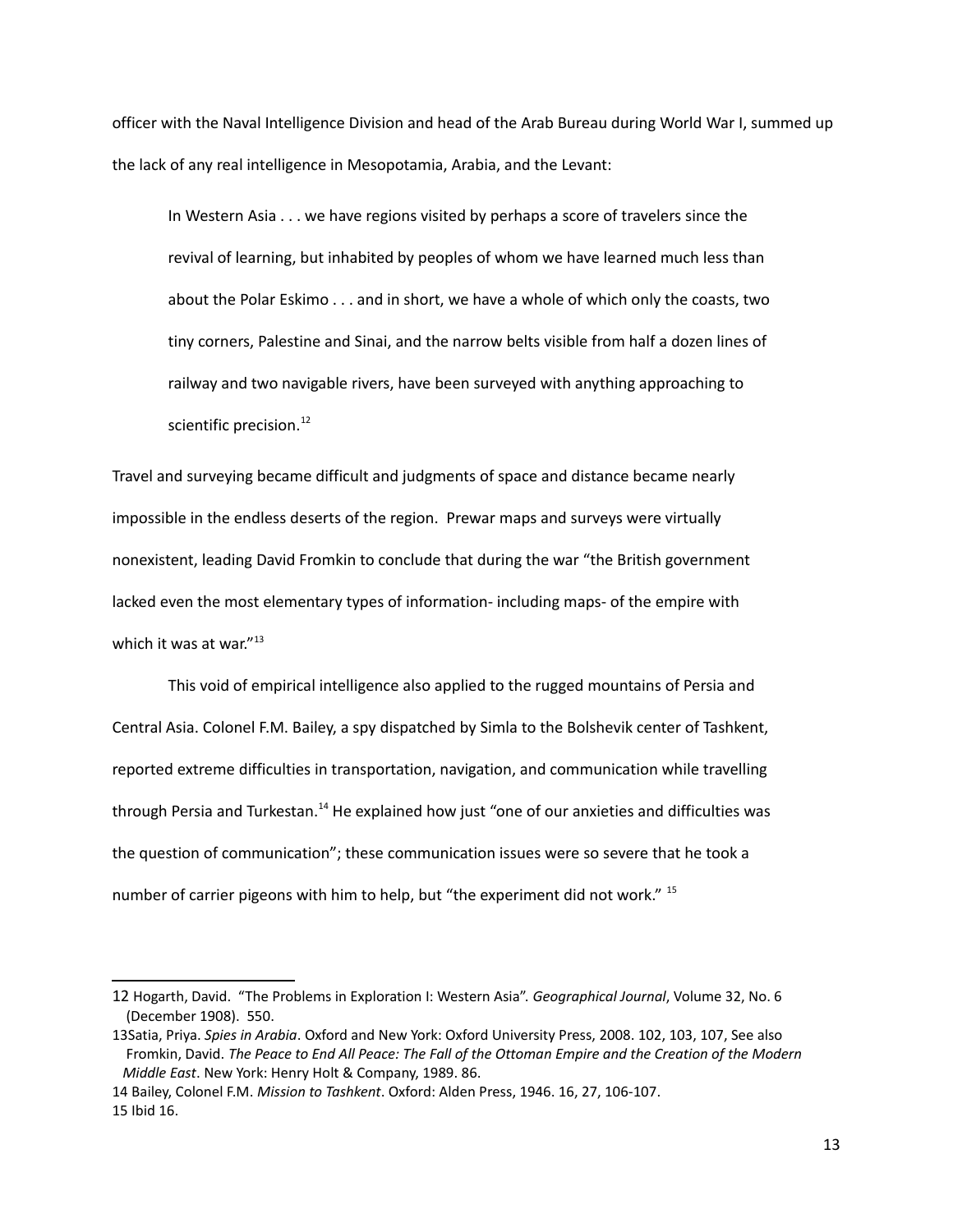The drive to substitute intuition for fact was compounded by Orientalist stereotypes and convictions about the mysterious nature of the land and the people. The belief of Britons both in the region and in London was that these other peoples had specific ways of thinking and behaving that were inscrutable to Westerners. C.E. Callwell's book on "Small Wars" explicated this mindset perfectly:

The difficulty of dealing with Orientals and savages, either as informers or spies, is discussed in many textbooks . . . The ordinary native found in theatres of war peopled by coloured races lies simply for the love of the thing, and his ideas of time, numbers, and distance are of the vaguest, even when he is trying to speak the truth.<sup>[16](#page-13-0)</sup>

Fromkin describes similar broad generalizations about the nature of Arabs (whether Egyptian or Arabian made no difference) made by Kitchener and his lieutenants.[17](#page-13-1) These Orientalist ideas were institutionalized in the British Empire, and had very real policy effects.

All of this took place in a climate of extreme budget draw-down for the British Empire. Following Britain's fall from a creditor nation to a debtor nation during the war, the British government, especially the Minister of Munitions and later Secretary of State for Air, Winston Churchill, was frantic to reduce military and administrative expenditures. The resulting funding cuts were painful for the British imperial apparatus in the Middle East, mainly because the vast army of British personnel stationed in the Middle East "melted away" in a matter of months.<sup>[18](#page-13-2)</sup> The intelligence machinery already hindered by the difficulties inherent in the region was forced to rely on a small number of very questionably qualified and highly independent agents to monitor and police an area many times the size of Britain itself. These agents and administrators had few resources at their disposal and little foundation to build from. Toby Dodge, in his work

<span id="page-13-2"></span><span id="page-13-1"></span><span id="page-13-0"></span><sup>16</sup> Callwell, C.E. *Small Wars: Their Principles and Practice*. Woolwich: General Staff War College, 1906. 49-50. 17 Fromkin, 90-91. 18 Ibid. 386-387.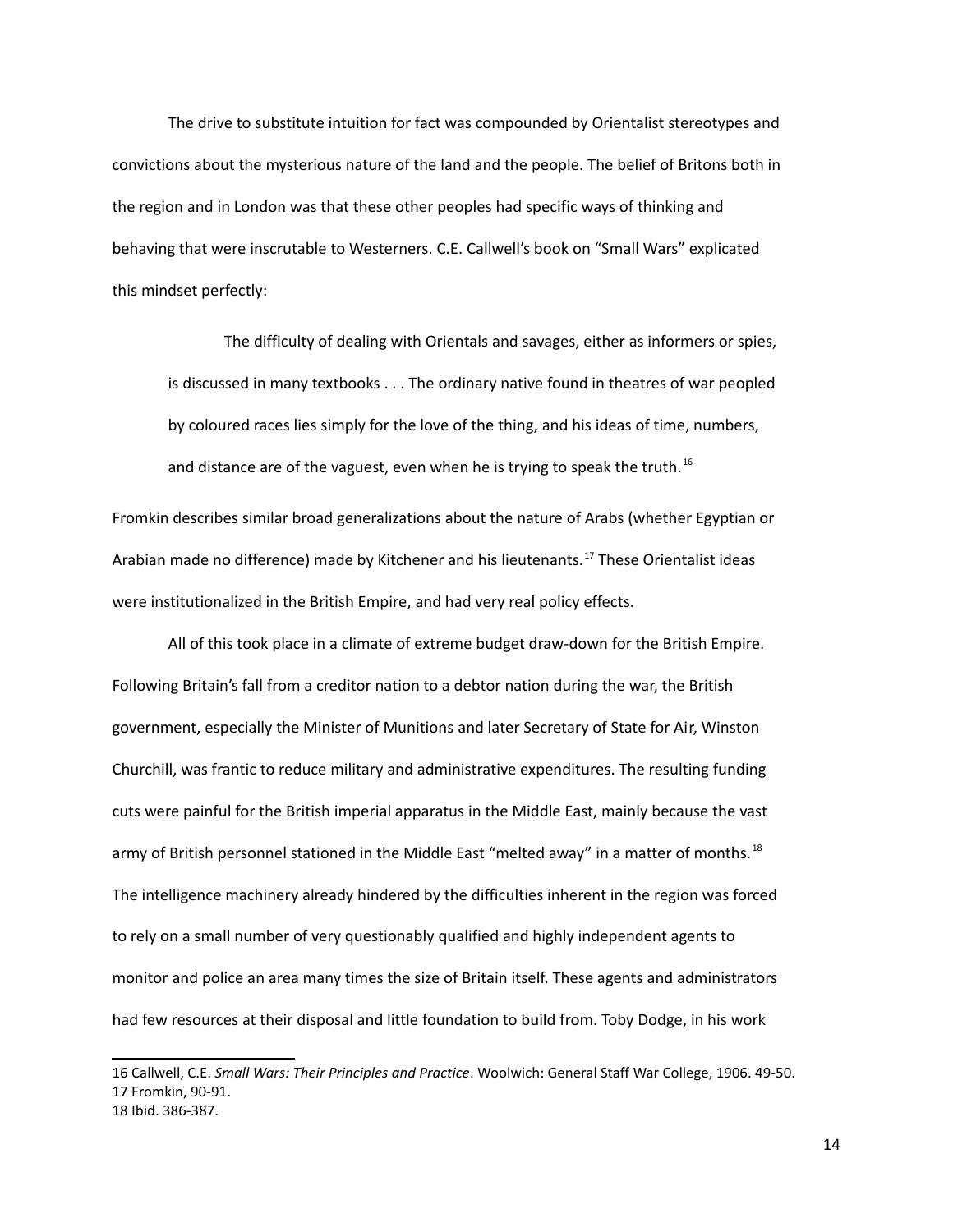on the making of modern Iraq, claims that "the geographical area in which the state was to be constructed was not subjected to a detailed examination by any of the four British High Commissioners charged with the responsibility for its creation."[19](#page-14-0) This disregard for empirical data did not help the quality of British intelligence gathering.

The real and imagined problems of intelligence gathering caused British administrators to turn increasingly to that age-old expedient of military communication and intelligence: trust in "the man on the spot". Edwardian agents commonly held the notion that failures of empirical intelligence could be made up for by the canny experience, intuition, and insight of a veteran man on the spot. This faith that an experienced agent could substitute intuition and natural skill for technical procedure was a consistent pattern in interwar British intelligence in the Middle East and Central Asia. Priya Satia describes this assumption about British agents: "To know the desert and collect information that moved in tandem with its nomadic population, they would have to inhabit it the way the nomads did."<sup>[20](#page-14-1)</sup> When describing Sir George Macartney, the British Consul-General in Chinese Turkestan, Colonel Bailey endorsed this sentiment, claiming that "his long experience in this out of the way spot had led him to consider questions of time and space which might escape the foresight of some of us."<sup>[21](#page-14-2)</sup> David Fromkin provides an excellent example of this phenomenon in his discussion of War Minister Horatio Herbert Kitchener and his aides, most notably Sir Gilbert Clayton and Sir Reginald Wingate. Fromkin describes how their time spent in Cairo as imperial administrators uncontestably qualified them as experts on Eastern affairs, despite the fact that none had much formal education on the region's people. $^{22}$  $^{22}$  $^{22}$ 

This notion rides on the assumption that living and working in a region for any significant period of time made a Briton an expert not only on the more factual aspects of the region, but

<span id="page-14-0"></span><sup>19</sup> Dodge, Toby. *Inventing Iraq: The Failure of Nation Building and a History Denied*. New York: Columbia University Press, 2003. 43.

<span id="page-14-1"></span><sup>20</sup> Satia 116.

<span id="page-14-2"></span><sup>21</sup> Bailey 22.

<span id="page-14-3"></span><sup>22</sup> Fromkin 85-86, 90-91.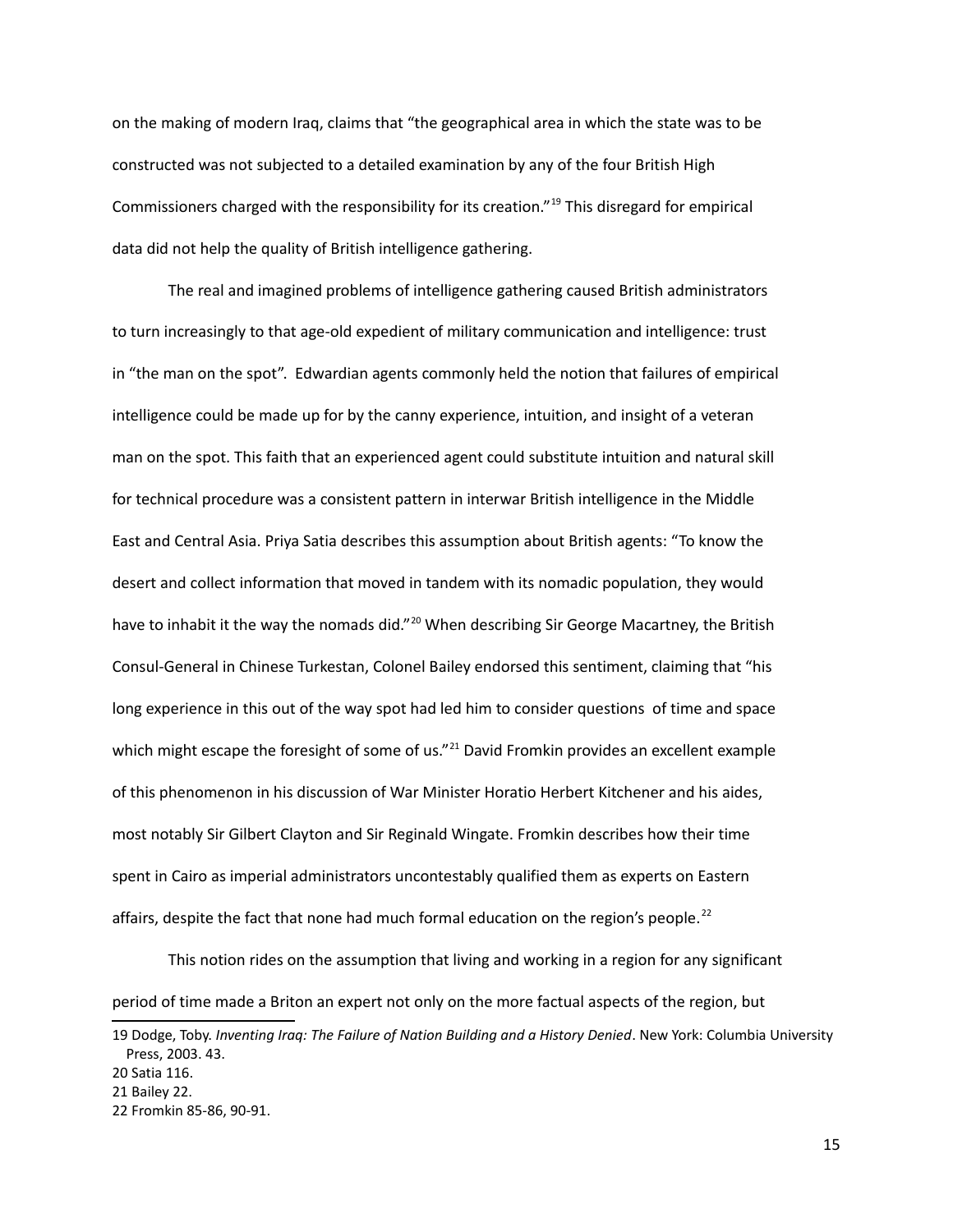also inducted them into the subtle and intuitive secrets of the local people. Satia describes how British agents, when referring to intuition, often meant "the acquired ability to think like an Arab, an empathetic mimicry of the 'Arab mind'. . . "<sup>[23](#page-15-0)</sup> A British journalist wrote the following about Colonel Wingate's insight: "As for that mysterious child of lies, the Arab, Colonel Wingate can converse with him for hours and at the end know not only how much truth he has told, but which truths he has suppressed."<sup>[24](#page-15-1)</sup> It was assumed not only that all Arabs thought the same way, but that this formulaic thought process could be mastered and interpreted like a cypher by an expert civilized mind.

However, this faith in the wisdom and esoteric ability of agents who were experienced in the desert did not often result in good intelligence. More often than not, the attitudes and personal psychology of the agents pushed their reports across the line between fact and fiction. Satia explains that "As a genre, exploration reports had long exhibited a tension between reality and fiction, but in Edwardian reports from Arabia, this elision was the rule rather than the exception and was fully intended."<sup>[25](#page-15-2)</sup> Time and again, policy was founded on vague assumptions and assertions that better reflected the fantasies of European literature than the realities of the Middle East. Dodge describes at length the myriad policy effects this had on fledgling Iraq, arguing that "A lack of empirical data allowed a collective understanding of the nature and effect of Ottoman rule in Iraq to become dominant and to go unchallenged among the British staff."<sup>[26](#page-15-3)</sup> It is astonishing that, given the absence of empirical data, the British were able to act with such confidence and self-assuredness in the administration of the interwar Middle East. The conclusion of contemporary historians is that the agents who represented the British crown from North Africa to Persia were living in an esoteric and fanciful world that they themselves had

<span id="page-15-0"></span>23 Satia 100.

<span id="page-15-1"></span><sup>24</sup> Fromkin 90.

<span id="page-15-2"></span><sup>25</sup> Satia 107.

<span id="page-15-3"></span><sup>26</sup> Dodge 43.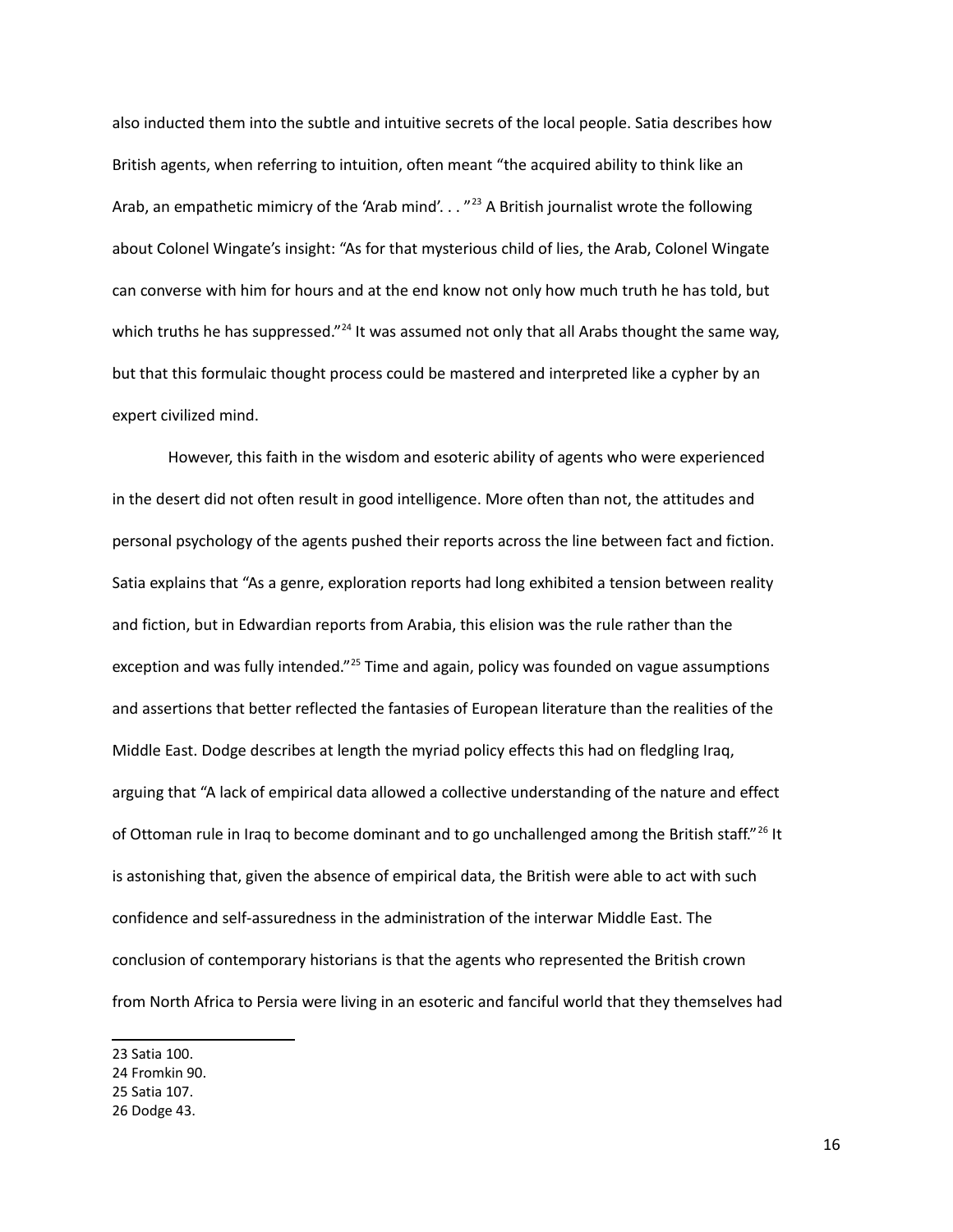created to fill the voids of actual empirical intelligence in the Middle East. This fantasy world was based on their own paranoias, dreams, and spiritual beliefs, but failed to accurately reflect realities about either the land or its people.<sup>[27](#page-16-0)</sup>

This thesis deals with misintelligence that is the child of two parents: general British misunderstanding of Bolshevism and the specific challenges of intelligence gathering in Central Asia. Colonel F.M. Bailey's candid statement of mission sums up the intelligence situation in the region quite succinctly:

The position in Russian Turkestan was obscure. We knew that Bolsheviks were in control but no one quite knew what a Bolshevik was or what were his aims and objects. It seemed that it would be useful to go and see them, and find out what sort of people they were and to try to persuade them to continue the war against Germany  $\ldots^{28}$  $\ldots^{28}$  $\ldots^{28}$ 

It is clear that the British Empire in the interwar Middle East was represented by individuals who, for the most part, had little idea of what was really going on. But no matter how badly British agents misunderstood the Middle East and its people, the British interwar administration of the Middle East did recognize Islam and Bolshevism as natural enemies. Influential officials throughout the British Foreign Office were convinced the Bolshevism and Islam were inherently incompatible and that their Islamic subjects would never ideologically accept Bolshevism or Bolshevik rule. General Haddad, a Syrian diplomatic agent living in London at the time, wrote that "We Arabs consider that, as far as their Middle East policy is concerned, the Soviet government is indistinguishable from the old Tsarist regime . . ." He went on to describe the people of Syria as "instinctively hostile to the principles of Bolshevism."<sup>[29](#page-16-2)</sup> While it would not be surprising if the British ignored General Haddad's opinions about the beliefs of his people, his sentiments were echoed by personnel throughout the British hierarchy. W.J. Childs of the Foreign

<span id="page-16-0"></span><sup>27</sup> Satia 59.

<span id="page-16-1"></span><sup>28</sup> Bailey 26.

<span id="page-16-2"></span><sup>29</sup> Watt, Series B, Volume II: Document 1.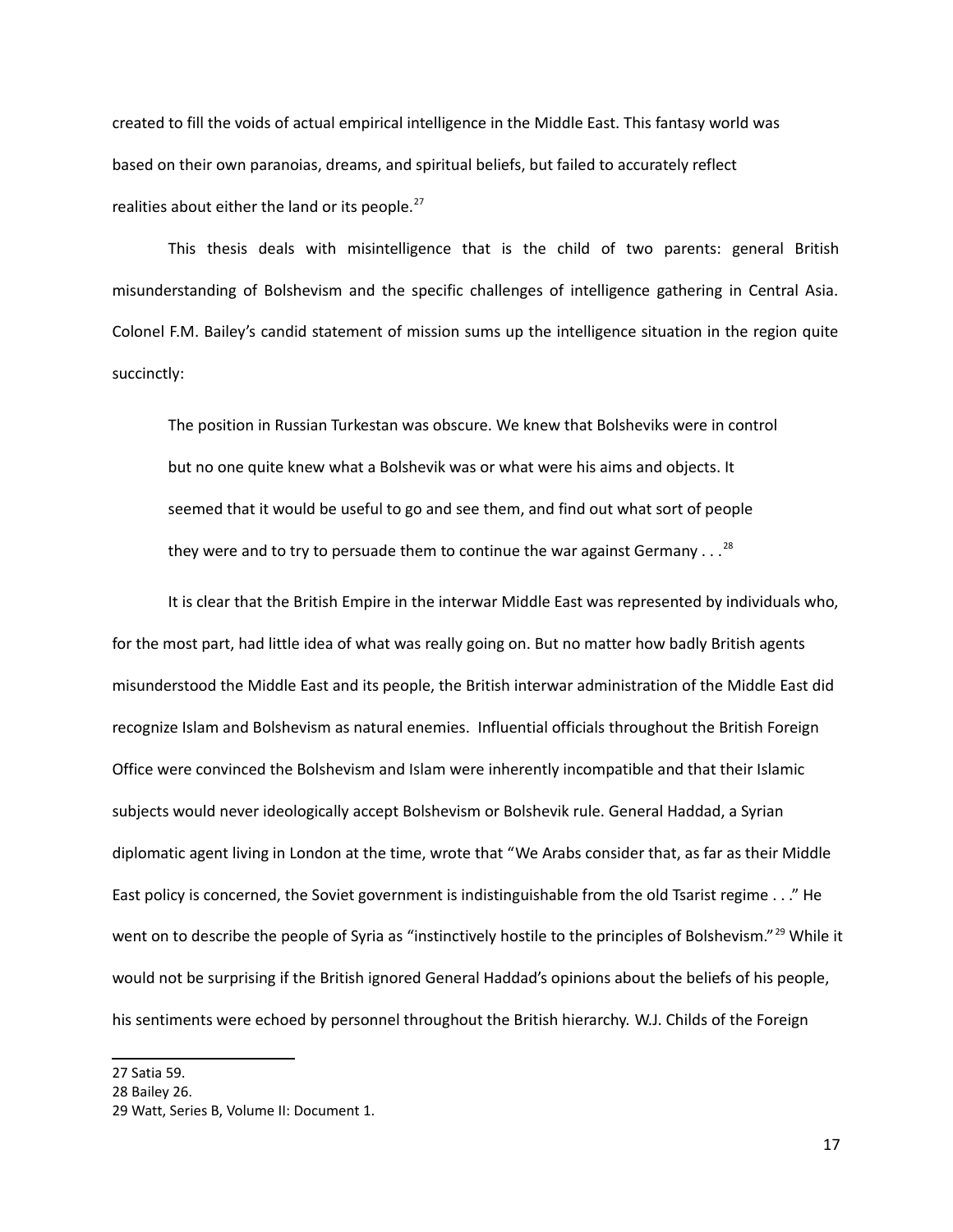Office concluded, after a conversation with Henry Franklin-Boullion, President of the Foreign Affairs Committee of the Chamber of Deputies, that "Moslems, he said, would never accept Bolshevism as a rule of life. Moslems were the natural barrier to the spread of Bolshevism in Asia." Childs recounts the claims of Turkish delegates at the Baku conferences of 1920, who supposedly said that "This Bolshevism will not suit us; we must use the Bolsheviks, but we must never accept Bolshevism."<sup>[30](#page-17-0)</sup> Sir H. Rumbold, the Foreign Office authority in Constantinople, reported that the strain in Bolshevik-Turkish relations was caused largely by Turks who "fear penetration of Bolshevik principles into Asia Minor or who simply see old Russian menace behind present Bolshevik friendship." Rumbold later offered an explanation for this tension by saying that "Moslem Turks could have nothing to do with Bolshevism, for it was incompatible with their religion . . .", while E.W. Birse concluded that the people of Bokhara "loath" the Bolsheviks. Colonel Bailey likewise stated that "Mussalmans are not really Bolsheviks . . . We could now, with a small force, drive the Bolsheviks out of Turkestan and put the people in a position to defend themselves, and thus earn the gratitude of all Mussalmans of Turkestan."<sup>[31](#page-17-1)</sup>

This assuredness of the incompatibility of Bolshevism and Islam existed at the highest levels of the British imperial apparatus. The Consul-General of Kashgar, the same Sir George Macartney who Colonel Bailey so respected, explained that "The attitude of the Mohammedan population of Semirechia remains unchanged and they merely wish to be left alone, and for a stable Government to be reestablished in Russia . . ." The Viceroy of India himself recognized the inherently different goals of the Bolsheviks and of the Indian revolutionaries working with them: "The Indian revolutionaries in Tashkent are regarded as of no account . . . as having no desire for ideal world revolution along Communist lines, but as cherishing purely selfish notions of setting up Indian autonomy along capitalist lines." A report summarizing the global Bolshevik military situation in January of 1920 concluded that Bolshevik

<span id="page-17-0"></span><sup>30</sup> W.J. Childs. Notes on a Conversation with M. Franklin-Bouillon. *Confidential Print: The Middle East 1839-1969*. London: His Majesty's Stationary Office, 1922. Marlborough: Adam Matthew Publications. FO 406/49: Eastern Affairs, Further Correspondence, Part X. 60.

<span id="page-17-1"></span><sup>31</sup> Watt Series A: The Soviet Union and Its Neighbors, Volume II: 1919-1920. Documents 27, 105, 123, 269.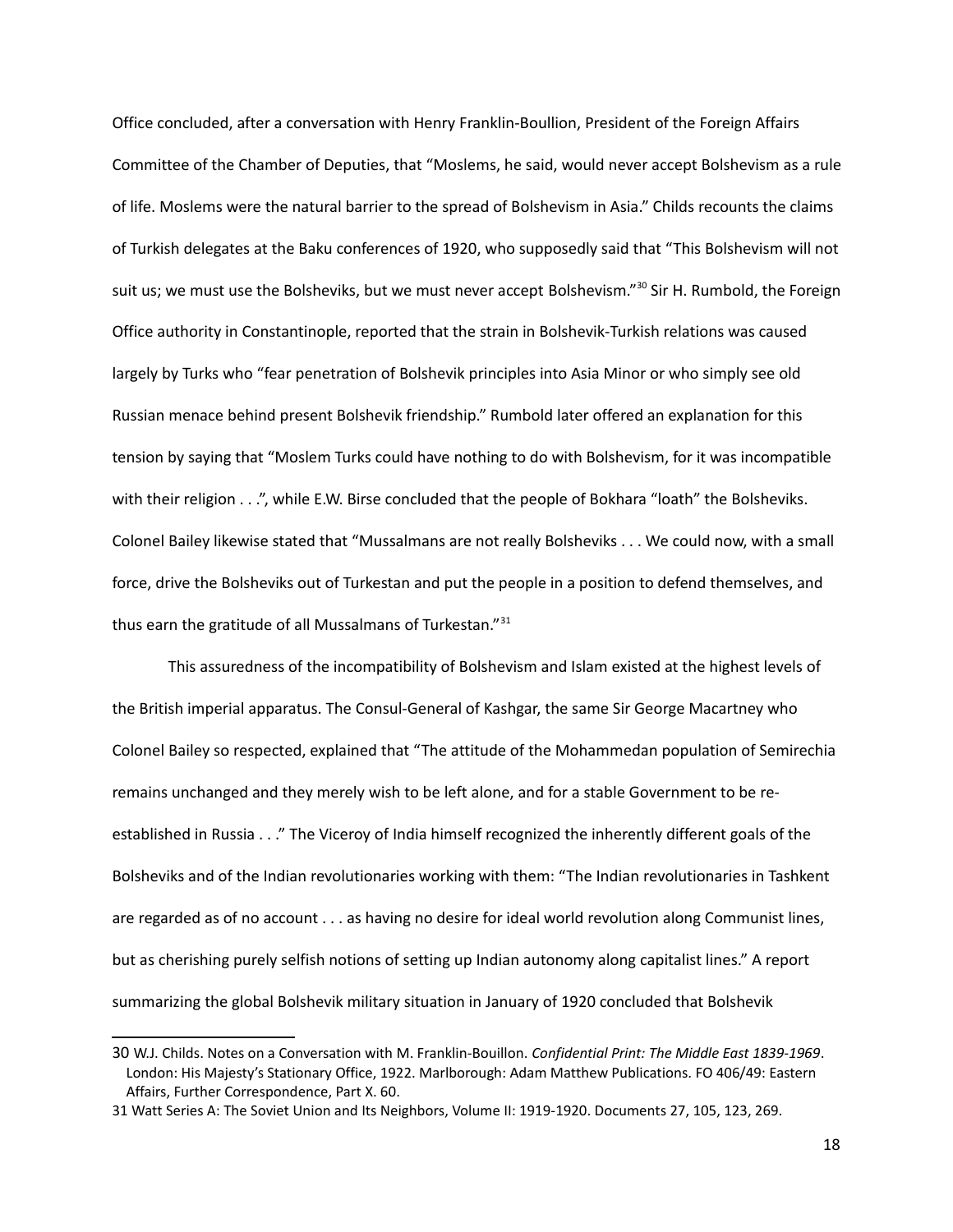attempts to combine Bolshevik ideology with Pan-Islamism "seem to be meeting with little or no success."<sup>[32](#page-18-0)</sup> Lord Curzon, in a letter to the Viceroy in 1921, referenced an apparently well-known dictum: "principle that there can be no real and lasting foundation for common action by Bolsheviks and Muslims."<sup>[33](#page-18-1)</sup>In his history of the formation of the Soviet Union, Richard Pipes points out that even "Among Muslims in Russia, Marxist influence was very limited, and where it did exist it was Menshevik in character . . . in November 1917, the Soviet government had, for all practical purposes, no basis for political action in the Muslim borderlands."[34](#page-18-2) Nonetheless, discussions of the lurking threat of Bolshevism in those very borderlands would be revisited again and again by Britons across the Empire.

## **Chapter 2: The Diplomatic Threat of Bolshevism in Regional Politics**

Despite the apparent ideological contradiction, there was one prominent example of close

political cooperation between Islamic states and Lenin's government, and it provoked an intense reaction

in Britain's Asian empire. Between 1919 and 1921, ongoing negotiations between Afghanistan, Turkey,

<span id="page-18-0"></span><sup>32</sup> Ibid Documents 378, 380-383.

<span id="page-18-1"></span><sup>33</sup> Curzon, George. Letter to the Viceroy, 16 July 1921. Cabinet Papers, CAB 24/126 (CP 3563). 641.

<span id="page-18-2"></span><sup>34</sup> Pipes, Richard. *The Formation of the Soviet Union: Communism and Nationalism, 1917-1923*. Cambridge, Massachusetts: Harvard University Press, 1957. 156.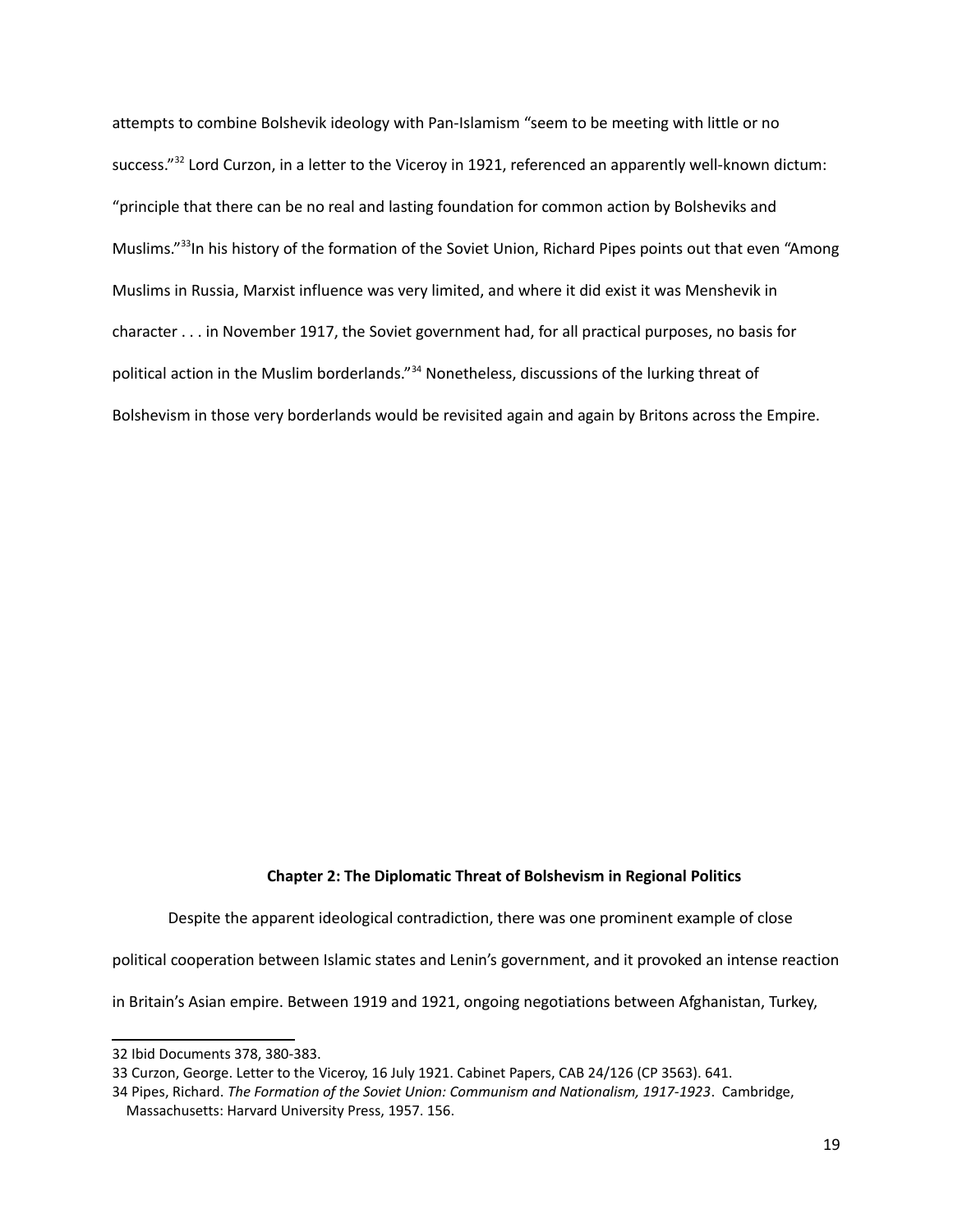Persia, and the Bolshevik state (eventually called the U.S.S.R.) seemed to hold the promise of a general alliance between the four nations, which would give the Russians a significant diplomatic, economic, and propagandist foothold in the region and would destabilize the British presence, which was particularly strong in Persia. These negotiations were not a paranoid fantasy or the product of misintelligence, but were very real, and were in fact an attempt at exactly the kind of Bolshevik interference the British were so panicky about.<sup>[35](#page-19-0)</sup>

It seems clear in hindsight that any hope Russia had of building a bloc of allied Islamic states to the south depended on the cooperation of Mustafa Kemal, the rising star of the Turkish nationalist movement. Even after the collapse of the Ottoman Empire as a result of the First World War, Turkey was one of the most developed and powerful Islamic states, and as the Greco-Turkish War raged in Anatolia, Mustafa Kemal and his compatriots occupied the center of the world stage. By 1920, the nationalist movement had succeeded in defying their numerous foes. The Turkish Committee of Union and Progress, the "Young Turks" who had steered the Ottoman Empire through the Great War, was struggling to hold onto power, and opposed the Nationalists. The Sultan in Istanbul, who was a virtual prisoner of the Allied Powers, also condemned them. The Allies were also publicly supporting the Kingdom of Greece, which was attempting to claim by force the portions of Turkey promised them in the 1920 Treaty of Sevres, the agreement that ended the war between the Allies and the Ottoman Empire. In the face of these foes, Kemal's Nationalists formed their own government at the ancient Turkish seat of Ankara, "deep in the interior of the country and far from the sea and the guns of the British Navy."  $36$ 

From the Bolshevik perspective, Nationalist Turkey was not only a powerful, Islamic, revolutionary state, but one with a particular grudge against Great Britain, who had seized Turkey's empire and supported the Greek advance across the Turkish homeland. From a strategic viewpoint, Turkey sat astride Russia's traditional maritime lifeline through the Dardanelles and also held an

<span id="page-19-1"></span><span id="page-19-0"></span><sup>35</sup> Watt, Series B: Volume III, Document 162. 36 Fromkin 427-428.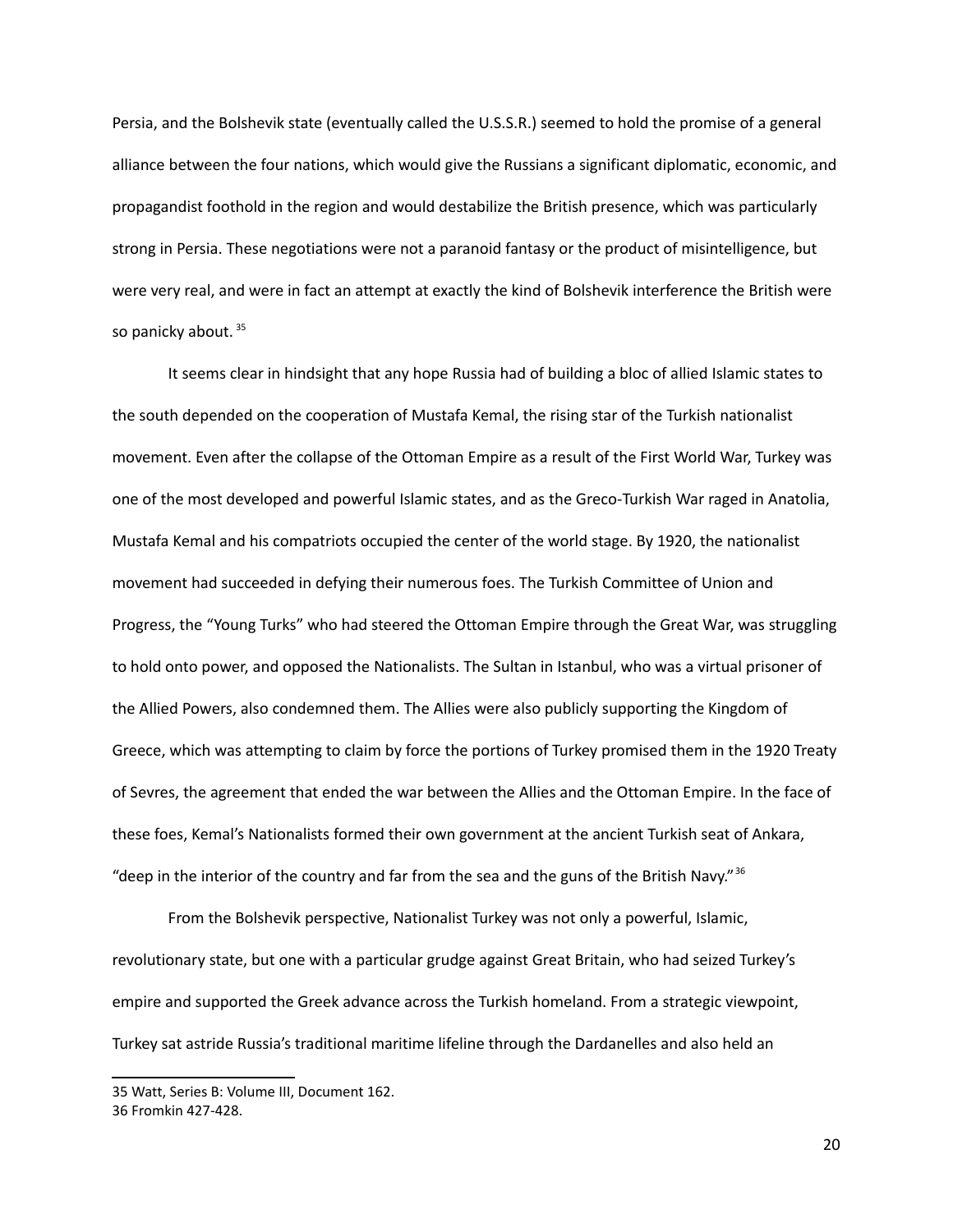influential position over the Caucasus, where Bolshevik troops battled Georgians and the forces of General Denikin, one of the most enduring White Russian commanders. Kemal was also thought to have significant influence over international Muslim opinion, and the long-time role of the Sultan as Islamic Khalifa gave Turkey a reputation as the leading front of Islamic peoples. From the end of World War I in 1918 to the stabilization of relations with the Turkish state in 1922-23, a close alliance between Lenin and Kemal was at the top of the British list of concerns.<sup>[37](#page-20-0)</sup>

Afghanistan represented a totally different, but nonetheless significant, threat to the stability of the Empire in Asia. Conflict between the Emirate of Afghanistan and British India was a century-old trend. In 1919, the tense peace that had existed between India and Afghanistan broke down. The Emir was assassinated and his son, Amanullah Khan, eventually took the throne. Shortly thereafter, the 3 $^{\text{rd}}$ Anglo-Afghan War broke out in the mountains. The war dragged on for several months before a tense stalemate resulted in the Treaty of Rawalpindi. This treaty assured the security of India below the historic Durand Line, but the British relinquished a long-defended privilege; after 1919 the British no longer had control over Afghanistan's foreign affairs. One of Afghanistan's first acts with its new diplomatic freedom was to court Bolshevik diplomats and open a Soviet consulate in Kabul.<sup>[38](#page-20-1)</sup>

Afghanistan as a threat to the British Empire was at the opposite end of the spectrum from Turkey. Where Kemalist Turkey represented a significant challenge to British influence over the Muslim world as a whole and the internal stability of Britain's Middle Eastern empire, Afghanistan represented an external geostrategic danger to specific borders of the Empire. The leaders of the Raj had always seen the hostile tribes of Afghanistan as a hole in the defense of India, explaining the historical tension in the British imperial mind around Afghan independence, the strategic Khyber Pass, and the Durand Line. Three Anglo-Afghan Wars had failed to bring Afghanistan into the British fold. Richard Ullman explains

<span id="page-20-1"></span><span id="page-20-0"></span><sup>37</sup> Watt, Series A: Volume II, Document 17; Series B: Volume II, Documents 100, 193; Series B: Volume III, Document 185. 38 Fromkin 423.

<sup>21</sup>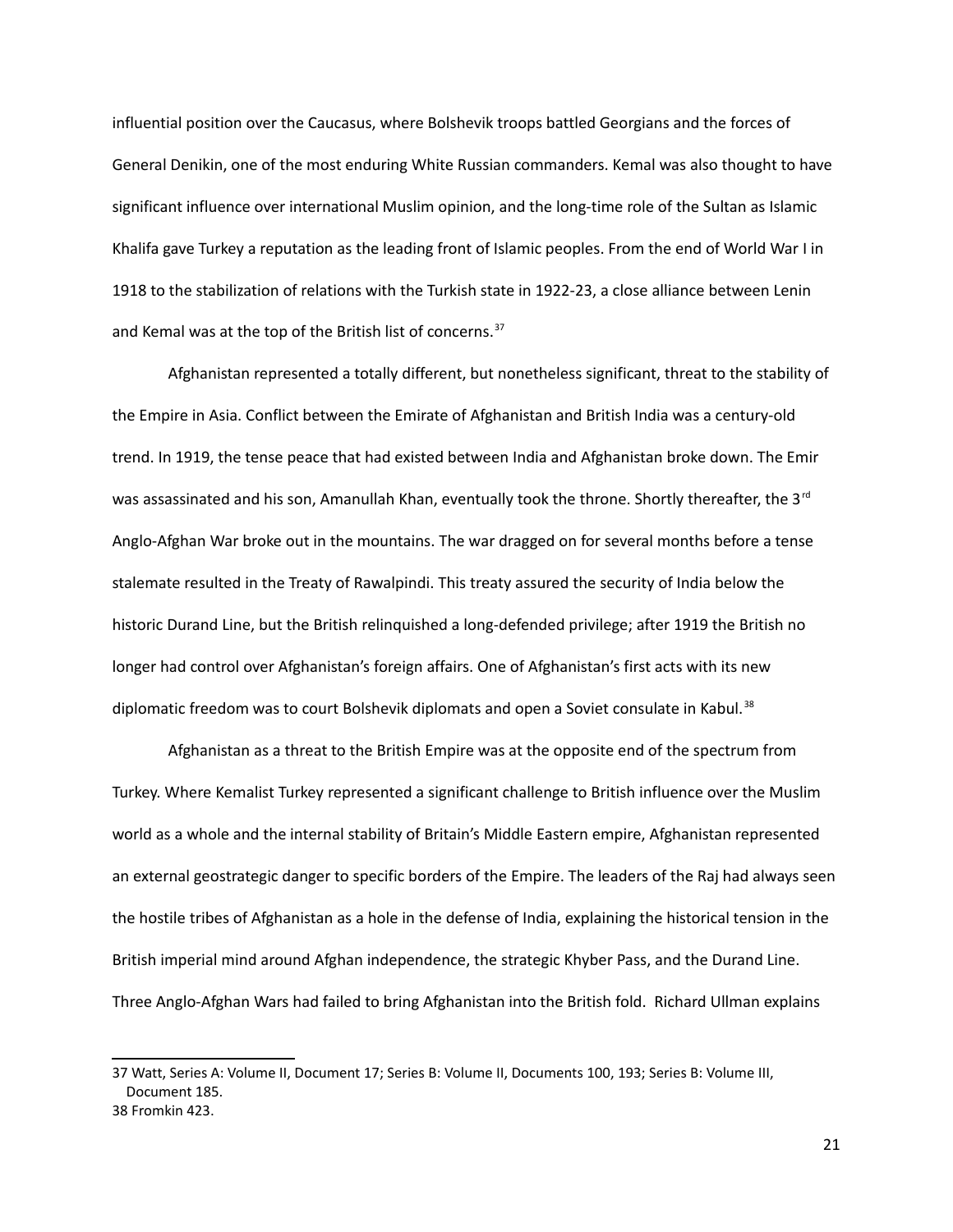the policy of the British government in nineteenth century India, which "had always been to encircle the country in order to keep it strictly neutral and thus prevent the entry of any disturbing influences. This policy had been successful, but with the advent of Bolshevism the northern part of the fence around Afghanistan had been torn down."<sup>[39](#page-21-0)</sup> Thus, where Turkey's Bolshevik intrigues were worrisome in the danger they posed to leadership of the Islamic world, the threat of the Bolsheviks in Afghanistan was significantly closer to home.

The ancient kingdom of Persia, and the unique position it occupied after the war, is absolutely central to this study. More will be said about Persia below, but for the moment, it is merely importantly to point out that Persia was critical to both Russian and British strategic planning. Its geographic positioning alone made it important; directly to the south lay British India and Iraq, while directly to the north, the Transcaucasian and Transcaspian states had been abandoned to the Bolsheviks by 1920, making Persia a fault line between the two powers. Additionally, it bordered Turkey to the west and Afghanistan to the east, meaning that it formed the center of the chain of Islamic, Russia-friendly states which the Bolsheviks hoped to build. That said, Persia was also diplomatically the closest of the three states to Britain; the southern part of the country had fallen under the British Empire's sphere of influence since the late 1800s. In 1919, Persia played host to a large number of British and Indian soldiers and administrators, while its government tended to toe the British line in foreign policy.<sup>[40](#page-21-1)</sup> The British government had just concluded the Anglo-Persian Convention of 1919 with the ministry of Persian Prime Minister Vossough-ed-Dowleh, in order to, in the words of the historian Mohammed Gholi Majd, "formalize and perpetuate their political and commercial domination" in Tehran. $41$ 

Despite British strength in Persia, it seemed in early 1921 that perhaps Russia's diplomatic goal in the Middle East was coming to fruition. As early as 1919, the Bolshevik republics of Transcaucasia had

<span id="page-21-0"></span><sup>39</sup> Ullman 313.

<span id="page-21-2"></span><span id="page-21-1"></span><sup>40</sup> Majd, Mohammed Gholi. *Great Britain and Reza Shah: The Plunder of Iran, 1921-1941*. Gainesville, et al: Florida University Press, 2001. 25-30. See also Ullman 303, Watt, Series A, Volume II: Document 275, 349-350, 364. 41 Ibid. 35.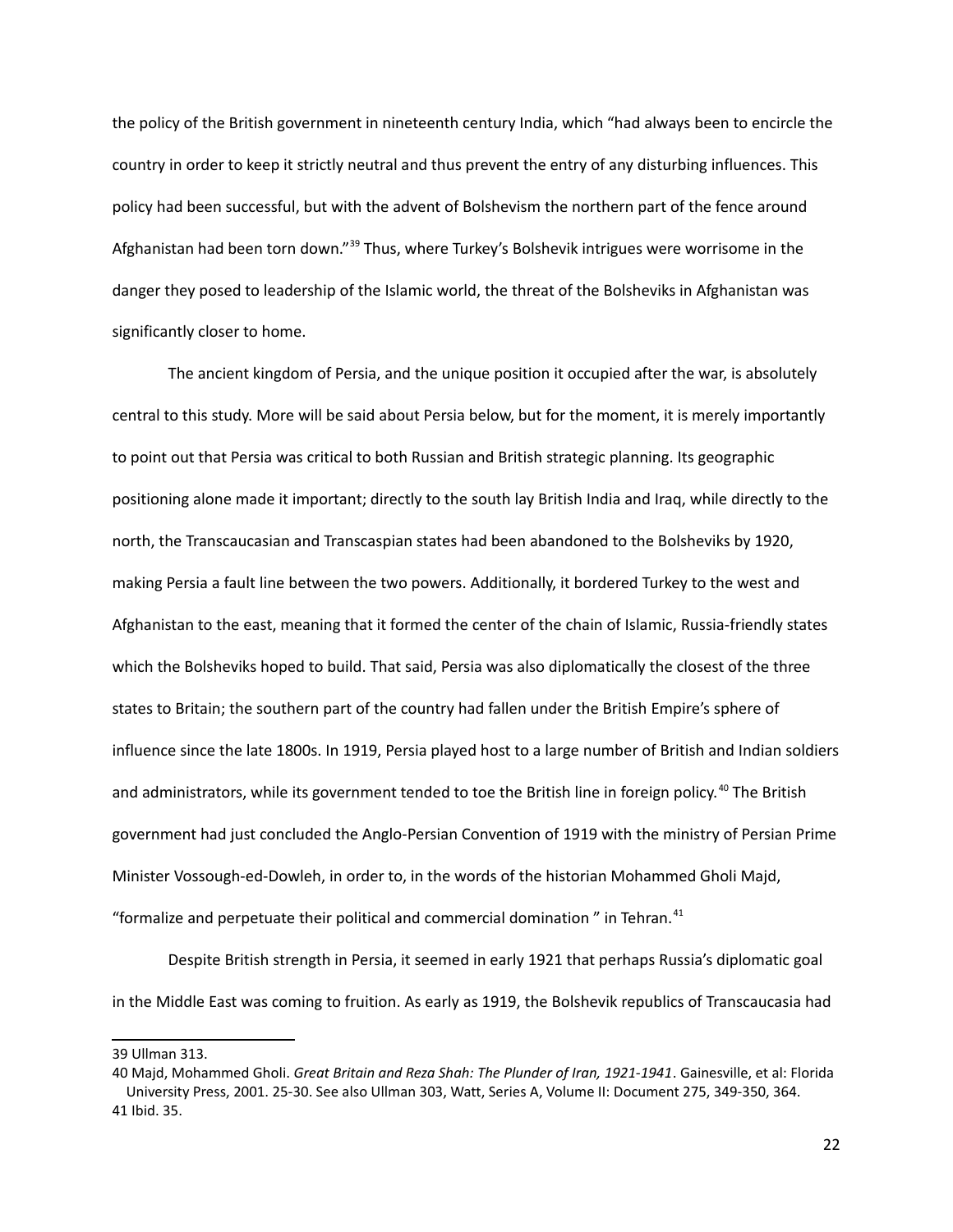concluded treaties with Kemalist Turkey, paving the way for a potential broad Russo-Turkish agreement in the future.<sup>[42](#page-22-0)</sup> An intelligence report claimed in May of 1920 that just such an agreement had been concluded in secret between Kemal's Nationalists and Lenin's Bolsheviks.<sup>[43](#page-22-1)</sup> Following the Treaty of Rawalpindi in 1919, the Emir of Afghanistan had opened his country to Bolshevik consulates and seemed to be open to working with Russia against the British.<sup>[44](#page-22-2)</sup> Meanwhile, Soviet military forces had seized the Gilan province of north-eastern Persia and allowed for the creation there of a Persian Socialist Republic, offering a possible diplomatic-propagandist foothold in British-dominated Persia.[45](#page-22-3) Bolshevik briefs intercepted by Colonel Bailey in Tashkent reveal that in mid-1919 "We [the Communist Party of Tashkent] think that Persia will soon receive our representative . . . this was repeated by two Persian revolutionaries, who added that they would return to Persia and prepare revolution."<sup>[46](#page-22-4)</sup> In December of 1920, Nationalist sources in Ankara reported to the British that Bolshevik aid to Turkey was being formalized and Bolshevik consulates were being opened around Anatolia. For the Bolsheviks, these diplomatic successes culminated in the Turco-Afghan Treaty, signed in March 1921 in Moscow.<sup>[47](#page-22-5)</sup>

 The significance of the signing location was not lost on the British; Sir H. Rumbold wrote to Lord Curzon that it was significant "that the present treaty should have been concluded at Moscow. One wonders what role the Soviet government have played in the matter . . ." Rumbold went on to point out that

It is also significant that the Hakimiet-i-Millie [Turkish periodical] summary represents Afghans as accepting a Turkish hegemony, but makes no mention of the Caliphate.

<span id="page-22-0"></span><sup>42</sup> Pipes 249.

<span id="page-22-2"></span><span id="page-22-1"></span><sup>43</sup> Bray, Major N.N.E. Mesopotamia: Causes of Unrest- Report No. 11. Cabinet Papers, CAB 24/112 (CP 1990). 518. 44 Fromkin 423.

<span id="page-22-3"></span><sup>45</sup> Fromkin 458-59, Majd 54.

<span id="page-22-4"></span><sup>46</sup> Watt, Series A: Volume II, Document 278.

<span id="page-22-5"></span><sup>47</sup> Watt, Series B: Volume II, Document 183.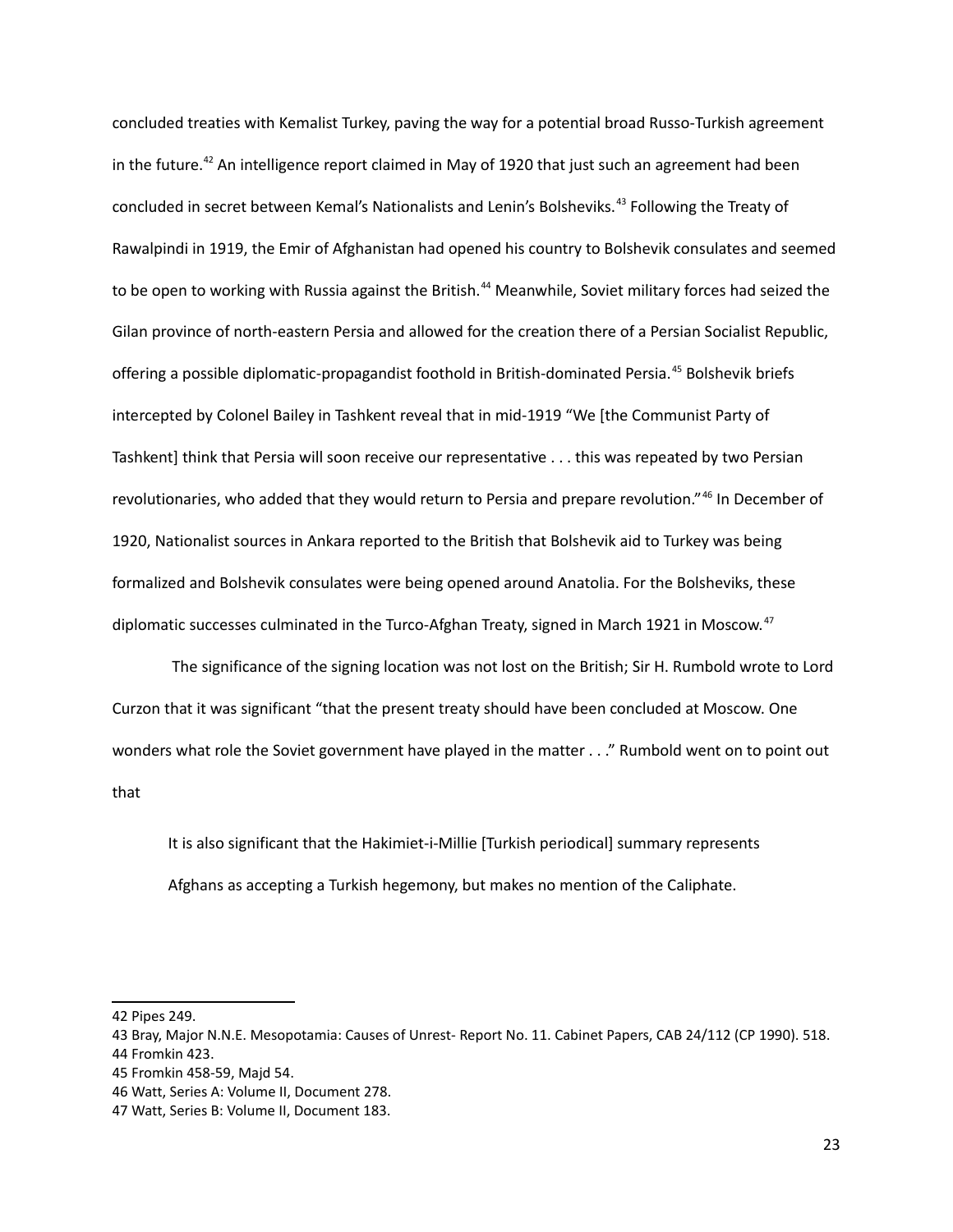Altogether, the treaty shows traces of Bolshevik inspiration, as would be expected from the fact of its having been negotiated in Moscow.<sup>[48](#page-23-0)</sup>

These developments produced no shortage of consternation among the officials of the British Empire. Afghanistan seemed the most immediate threat; the mountain kingdom's hostility towards the British and its close proximity to India were cause for concern. In early 1919, E.W. Birse wrote that the Bolsheviks "may, very probably, send troops to the Afghan border and endeavor to rekindle the Afghan-Indian conflict."[49](#page-23-1) A few months later, General Sir Charles Monro, Commander-in-Chief of forces in India, wrote to General Sir Henry Wilson, Chief of the Imperial General Staff, saying that ". . . we have public statement of Afghan consuls in Turkestan that in order to free Asia from the British yoke Afghanistan is now ready to join the Bolsheviks."[50](#page-23-2) If the threat to India seemed significant, the threat that a Bolshevik-Afghan alliance would pose to north-west Persia seemed overwhelming, especially with Bolshevik troops already occupying the northeast of the country. E.W. Birse pointed out in his report that "It is also likely that they [the Bolsheviks] will attack the Khorasan province of North Persia, for Afghanistan and Persia form the natural conduit for reaching India and the Middle East generally." That same year, General Malleson, the commander of British forces at Mashhad in Persia, expressed concern in his field report about a joint Bolshevik-Afghan invasion of Persia. In October, Sir Percy Cox reiterated this concern to the Foreign Office, writing that the Bolsheviks were scheming to occupy the "Tashkent-Afghan corridor."<sup>[51](#page-23-3)</sup> Clearly, Afghanistan's questionable status made British military planners extremely anxious.

For all the importance the British (especially the government of India) attached to Afghanistan, the military-political drama playing out in Turkey continued to hold center-stage in the early 1920s. The spectre of the Khalifat and Turkish influence in the Muslim world helps explain the importance of Turkey in the British Imperial mind. A Foreign Office report from as early as spring of 1919 discussed extensively

<span id="page-23-0"></span><sup>48</sup> Watt, Series A, Volume II, Document 182.

<span id="page-23-1"></span><sup>49</sup> Ibid. Document 27.

<span id="page-23-2"></span><sup>50</sup> Ibid. Document 236.

<span id="page-23-3"></span><sup>51</sup> Ibid. Documents 248, 275.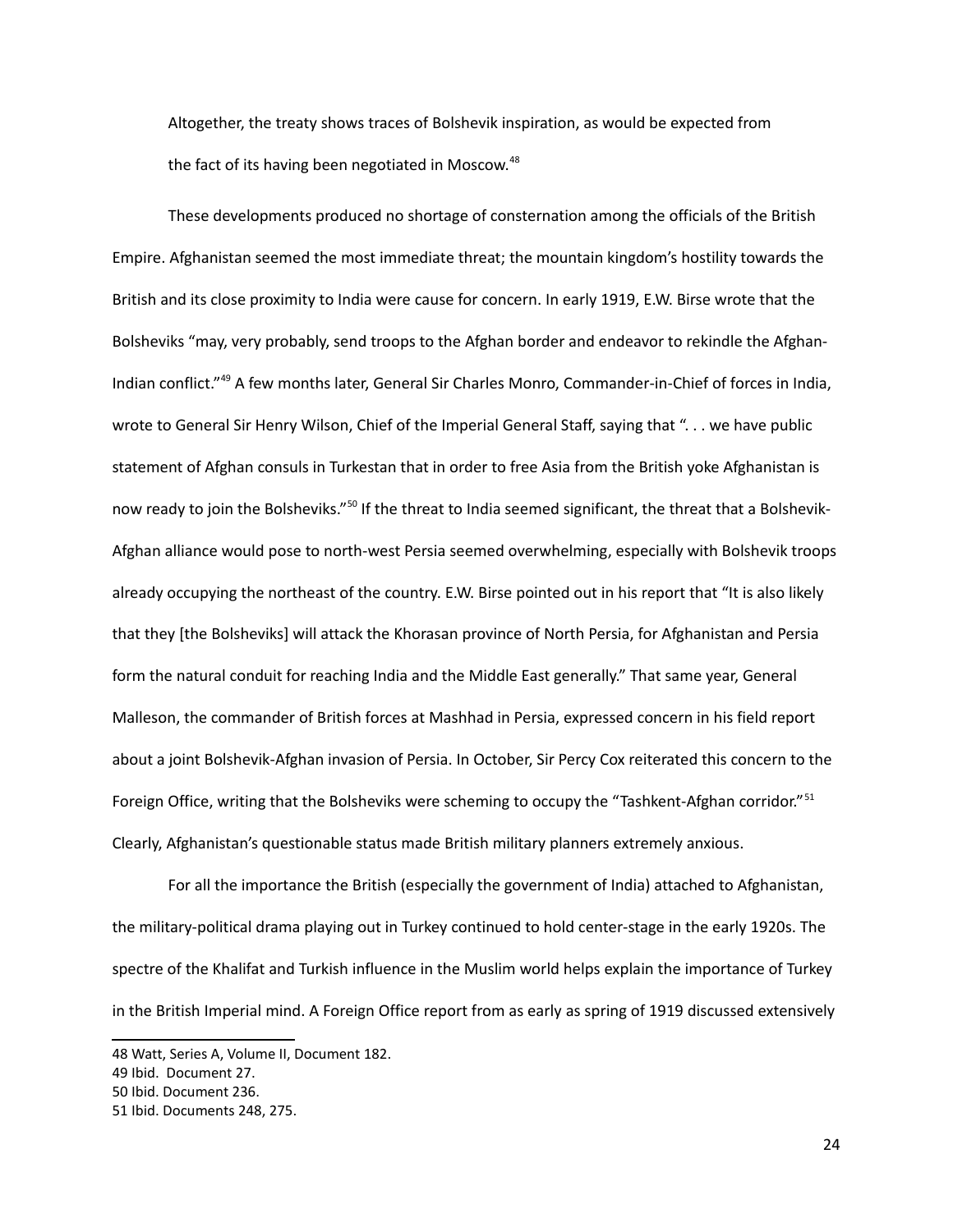how "Bolshevism is making determined, and by no means wholly unsuccessful attempts, to delude Muslims into believing that the Muslim world would do well in allying itself with Bolshevism in war against the British Empire. These efforts are being made at the present moment in Turkey  $\ldots$ "<sup>[52](#page-24-0)</sup> In January 1920, Commander Luke, the British commander at Constantinople, stated similar fears, claiming that "Very skillfully, too, the Bolsheviks are contriving to turn the somewhat vague and unformed aims of the pan-Islamic movement, such as it is, into anti-British channels." Luke draws a link from Bolshevism to Pan-Islam by way of Mustapha Kemal and the Turkish Nationalists, and when Kemal summoned representatives from Muslim nations (including Persia, India, and Afghanistan) to Anatolia for a Pan-Islamic conference, Luke commented that the conference "will no doubt indulge in much anti-British propaganda, and they will be capable of doing a considerable amount of harm."[53](#page-24-1) A coincident report from the Monro to Sir Henry Wilson listed the "Growth of the Pan-Turanian movement and its alliance with Bolshevism" as the top concern on a list of threats to the British position in the Near East.<sup>[54](#page-24-2)</sup> In summation, the Bolshevik alliance with Turkey gave the Bolsheviks "considerable prestige and a theoretical right to style themselves friends of Islam"<sup>[55](#page-24-3)</sup>; the British could never rest easy in Mesopotamia, Arabia, Persia, Egypt, or India while a rival power could make that claim.

However, by 1922, the possibility of a grand anti-British alliance, if ever it had existed, seemed to be on the wane. Reza Shah Pahlavi's coup d'état had suppressed Soviet ambitions in Persia and secured Persia's place in the British sphere of influence.<sup>[56](#page-24-4)</sup> As the Red Scare in Central Asia slowed down and the political tension in Afghanistan and Turkey decreased, the British attached less and less importance to the Bolshevik threat in the region. In March of 1920, Lord Chelmsford wrote from Simla that "the Bolsheviks are viewed with disfavor in many quarters of Afghanistan."[57](#page-24-5) General Malleson, who only six

<span id="page-24-0"></span><sup>52</sup> Ibid. Document 18.

<span id="page-24-1"></span><sup>53</sup> Ibid.

<span id="page-24-2"></span><sup>54</sup> Ibid. Document 236.

<span id="page-24-3"></span><sup>55</sup> Watt, Series B, Volume II, Document 100.

<span id="page-24-4"></span><sup>56</sup> Fromkin 460, Majd 63-67.

<span id="page-24-5"></span><sup>57</sup> Chelmsford, Lord Frederick Thesiger. Letter to the Secretary of State for India, 20 March 1920. Cabinet Papers, CAB 24/101 (CP 946). 243.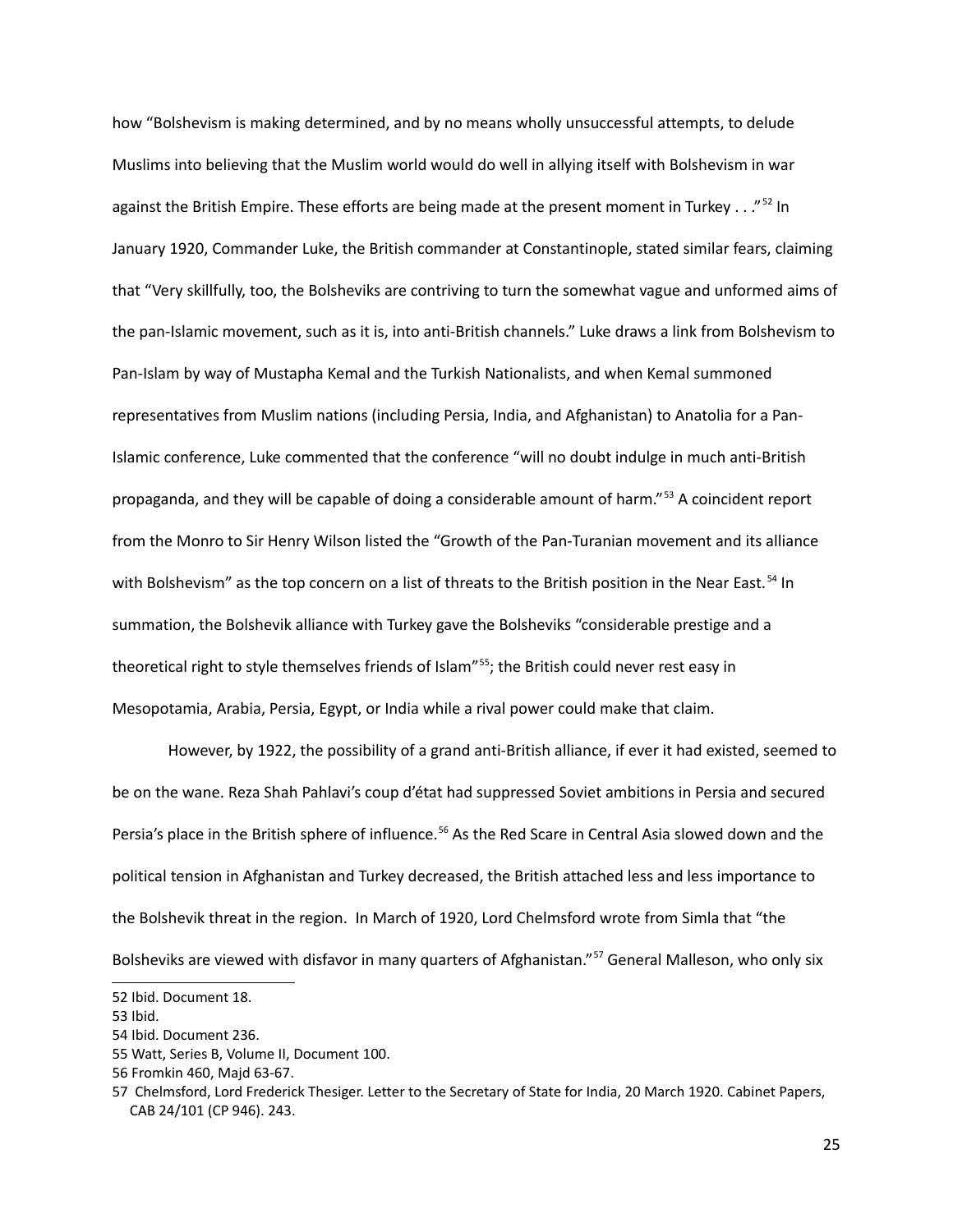months previous had written his fears of an Afghan-Bolshevik invasion of Persia, reported a falling out between the two. Malleson wrote that "Afghans are losing ground fast with Bolshevik authorities chiefly because of increasing rumours regarding their treachery and Pan-Islamic intrigues." Malleson went on to describe how the Bolsheviks apparently suspect the entire Muslim population of Central Asia is being organized for revolt by the British and Afghans.<sup>[58](#page-25-0)</sup> By March, E. W. Birse was discussing the possibility of fighting breaking out between the Russia and Afghanistan.<sup>[59](#page-25-1)</sup>

In Turkey, during June 1921, British intelligence reported that "The relations between Nationalists and Bolsheviks continue to be characterized by much distrust and suspicion."<sup>[60](#page-25-2)</sup> In a letter to Chelmsford around the same time, Lord Curzon wrote that "I earnestly hope and believe that the risk of our coming into conflict with the Angora Turks is getting less" and added that the Turks were seemingly becoming more aware of the ideological contradictions between Bolshevism and Islam. <sup>[61](#page-25-3)</sup>

By 1922, both Turkey and Afghanistan were experiencing diplomatic tension with Russia. It became increasingly clear that rather than seriously courting the communist revolution, they were following an age-old tactic of states on the borders of two empires; both the government in Kabul and the government in Ankara seemed to be playing off the British and Bolshevik blocs against one another, in order to maximize their own political autonomy and leverage. This tactic proved effective: because of British anxiety about Kabul, Ankara, and Bolshevism, British officials hurried to placate the Turks and Afghans whenever possible.

In 1919, following the Treaty of Rawalpindi, Amanullah Khan, Emir of Afghanistan, wrote a letter to King George V, King-Emperor of the British Empire, imploring the latter to respect and defend the Muslim Holy Places and the Khalifate.<sup>[62](#page-25-4)</sup> This relatively innocuous correspondence held great significance

<span id="page-25-0"></span><sup>58</sup> Watt, Series A, Volume II, Document 381.

<span id="page-25-1"></span><sup>59</sup> Ibid. Document 386.

<span id="page-25-2"></span><sup>60</sup> United Kingdom. A Monthly Review of Revolutionary Movements in British Dominions Overseas and Foreign Countries. Cabinet Papers, CAB 24/126 (CP 3168). 495.

<span id="page-25-4"></span><span id="page-25-3"></span><sup>61</sup> Curzon, George. Letter to the Viceroy, 16 July 1921. Cabinet Papers, CAB 24/126 (CP 3563). 641. 62 Watt, Series B, Volume II, Document 42.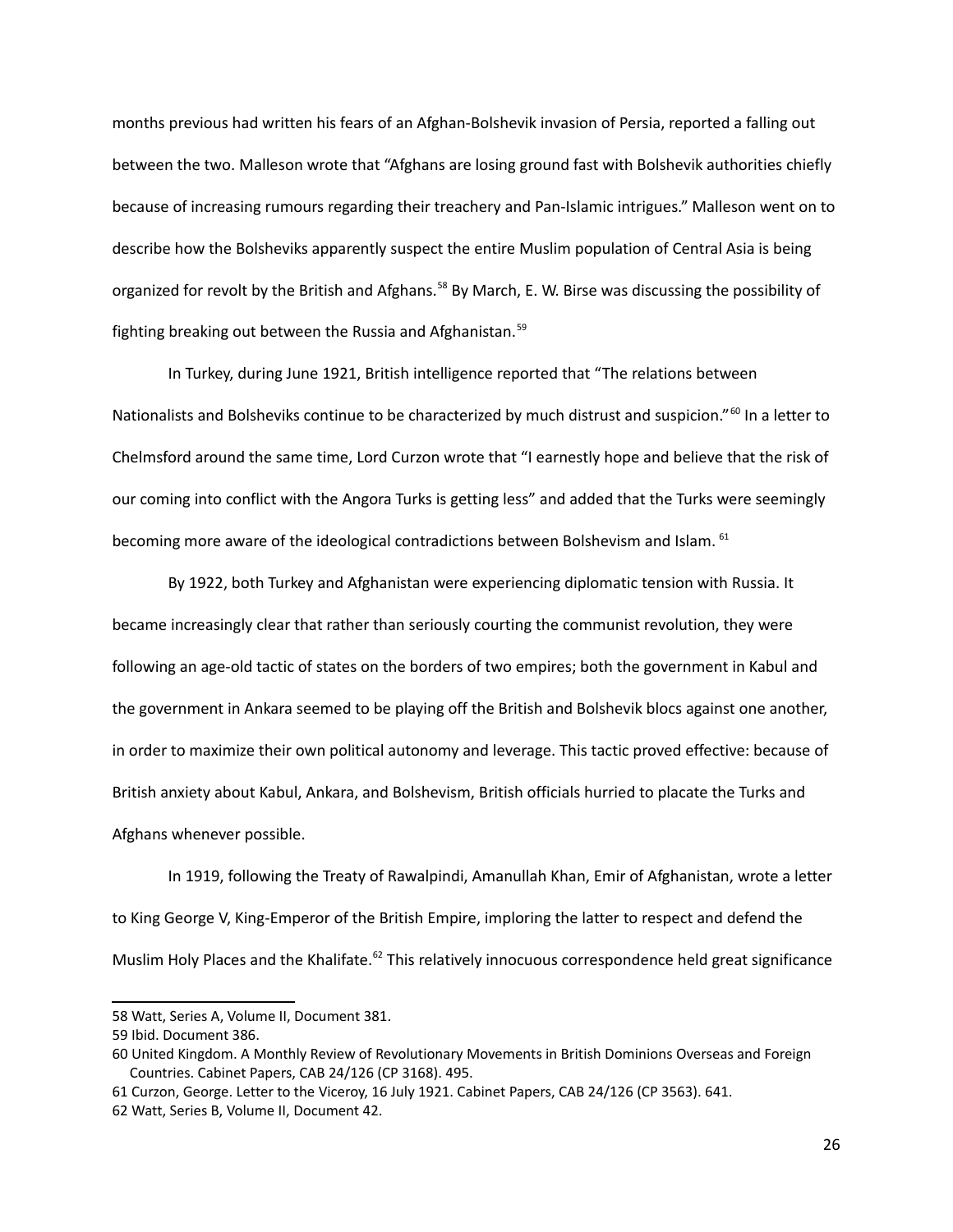in the context of Anglo-Afghan hostility, British control of the Turkish Sultan-Khalif at Constantinople, and the Bolshevik consular presence in Afghanistan. The Government of India leapt at this chance to co-opt Afghan opinion away from the Bolsheviks. A report on Central Asia in 1919 recommended bringing an Afghan delegation to London to discuss the issue of the Khalifate, if only to disrupt Afghan-Soviet relations. Later that year, Lord Chelmsford, the Viceroy of India, wrote to Edwin Montagu, the Secretary of State for India, endorsing the idea. Chelmsford wrote that Amanullah Khan claimed to represent Afghanistan as well as the independent city-states of Khiva, Bokhara, and Ferghana in asking to send a deputation to London on behalf of the Khalif and Holy Places. Chelmsford recommended accepting the Emir's offer in order to lay the groundwork for future friendly relations, but more specifically, in order to drive a wedge between the Afghans and the Bolsheviks.<sup>[63](#page-26-0)</sup>

Later, in 1920 and 1921, internal conflict threatened to rupture the Afghan-Soviet alliance. The Government of India was able to open its own negotiations with the Afghans, and the Viceroy proved eager to win them away from the Bolsheviks. On the subject of Afghan-Indian tension, he wrote that

We consider it essential that nothing shall be published of which Bolshevists might take advantage in their negotiations with Afghanistan. They appear to be now exceedingly suspicious of Afghan intention to desert to our side, and too much plain speaking in public regarding our complaints against Afghanistan and restricted purpose of approaching conference might undeceive them and arrest development of friction between them and Afghans.<sup>[64](#page-26-1)</sup>

<span id="page-26-1"></span><span id="page-26-0"></span>Attempts to wrangle the Afghans away from Russia even influenced major strategy decisions in Central Asia. General Malleson, whose exposed forward position in northern Persia was the bulwark of British power in Central Asia, wrote to Simla proposing consolidation of troops and a withdrawal from exposed Mashhad to safer locations. In the Secretary of State's response to the Viceroy, he insisted on 63 Ibid Document 252, 273. 64 Chelmsford. CAB 24/101 (CP 959). 291.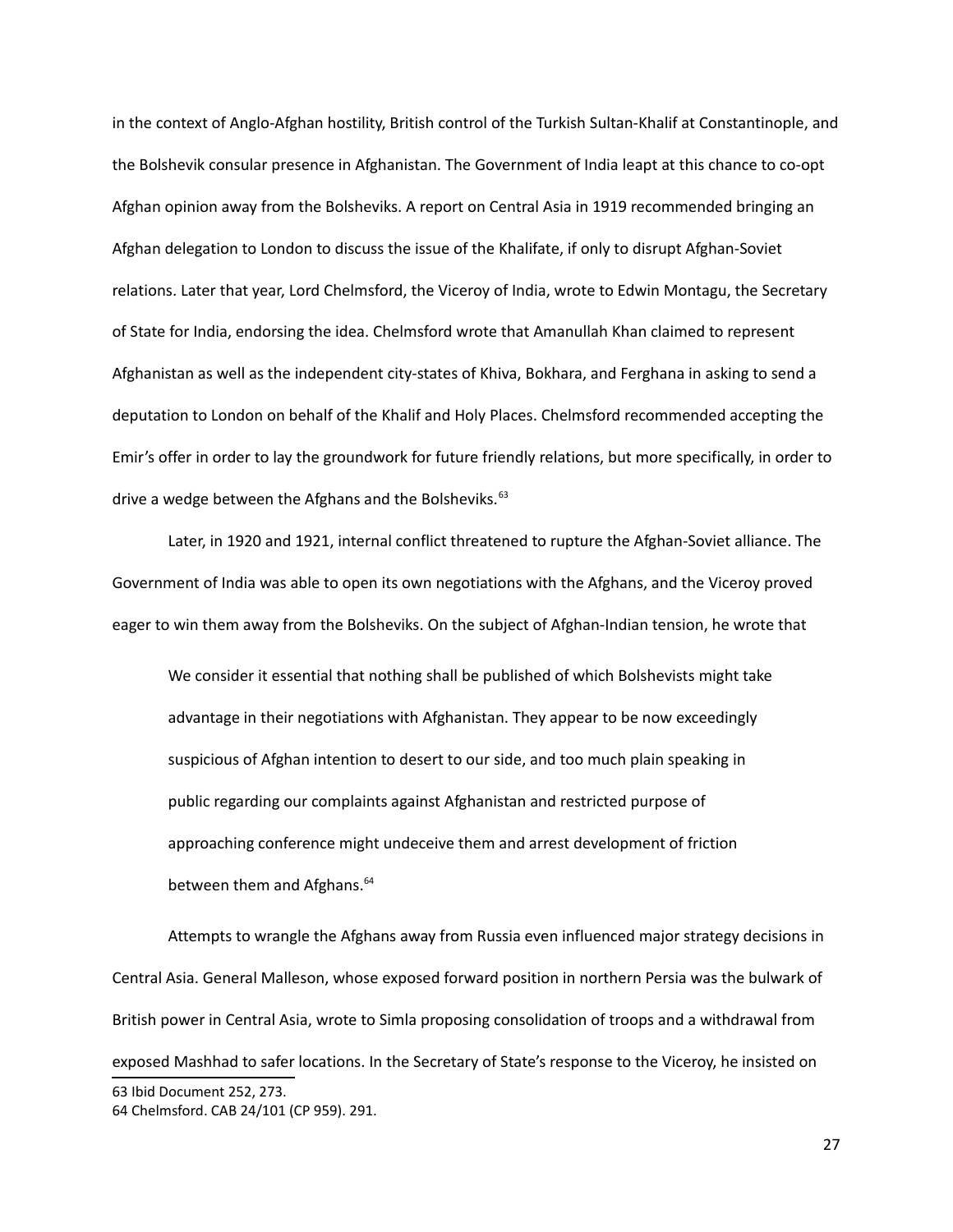Malleson's forces standing their ground, in large part because "Evidence from all sources seems to indicate that if existing situation can be maintained a little longer Bolshevik Afghan relations are likely to be strained to breaking-point."<sup>[65](#page-27-0)</sup> Even as they struggled to find terms that the Emir's government would accept, however, the British officials in Central Asia began to suspect that the Afghans were bluffing.

E. W. Birse suspected as early as 1919 that the Afghans were playing a double game with Moscow, making friendly noises while at the same time making alliances with Central Asian states like Bokhara, Khiva, and Ferghana to oppose the Bolsheviks.<sup>[66](#page-27-1)</sup> By early 1920, others in the British administration were echoing his suspicions. The Viceroy wrote of his negotiations with the Emir that Amanullah Khan "will try up until the last minute to bluff us with the bogies of a Bolshevist alliance and tribal unrest."<sup>[67](#page-27-2)</sup>

The Turks were in even greater need of bargaining chips to use in negotiations with the Allies. The 1919 Treaty of Sevres, concluded by the Central Government in Constantinople and the Allied powers, stripped Turkey of several of its empire and several of its traditional national possessions. Mustapha Kemal and his Nationalist Party refused to accept the Treaty, and in 1919 the Greco-Turkish War broke out in southern Anatolia between Greek forces and Nationalist troops.

 In the context of this international tension, Kemal's diplomacy towards the Bolsheviks could be interpreted as a ploy designed to coax concessions out of the Allies, and indeed, Allied concerns about Turkish-Bolshevik coordination did drive many British personnel to urge a quick peace with Turkey. Sir H. Rumbold's report in May 1920 relayed the claim by the Ottoman Sultan that the Bolsheviks posed a severe threat to Turkey. The Sultan said that it was his desire to "throw the Bolsheviks back on to the Caucasus", but that "to do this it is necessary to arrive at a basis of settlement which would satisfy

<span id="page-27-0"></span><sup>65</sup> Montagu, Edwin Samuel. CAB 24/104 (CP 1200). 474.

<span id="page-27-1"></span><sup>66</sup> Watt. Series A, Volume II, Document 27.

<span id="page-27-2"></span><sup>67</sup> Chelmsford. CAB 24/101 (CP 984). 374.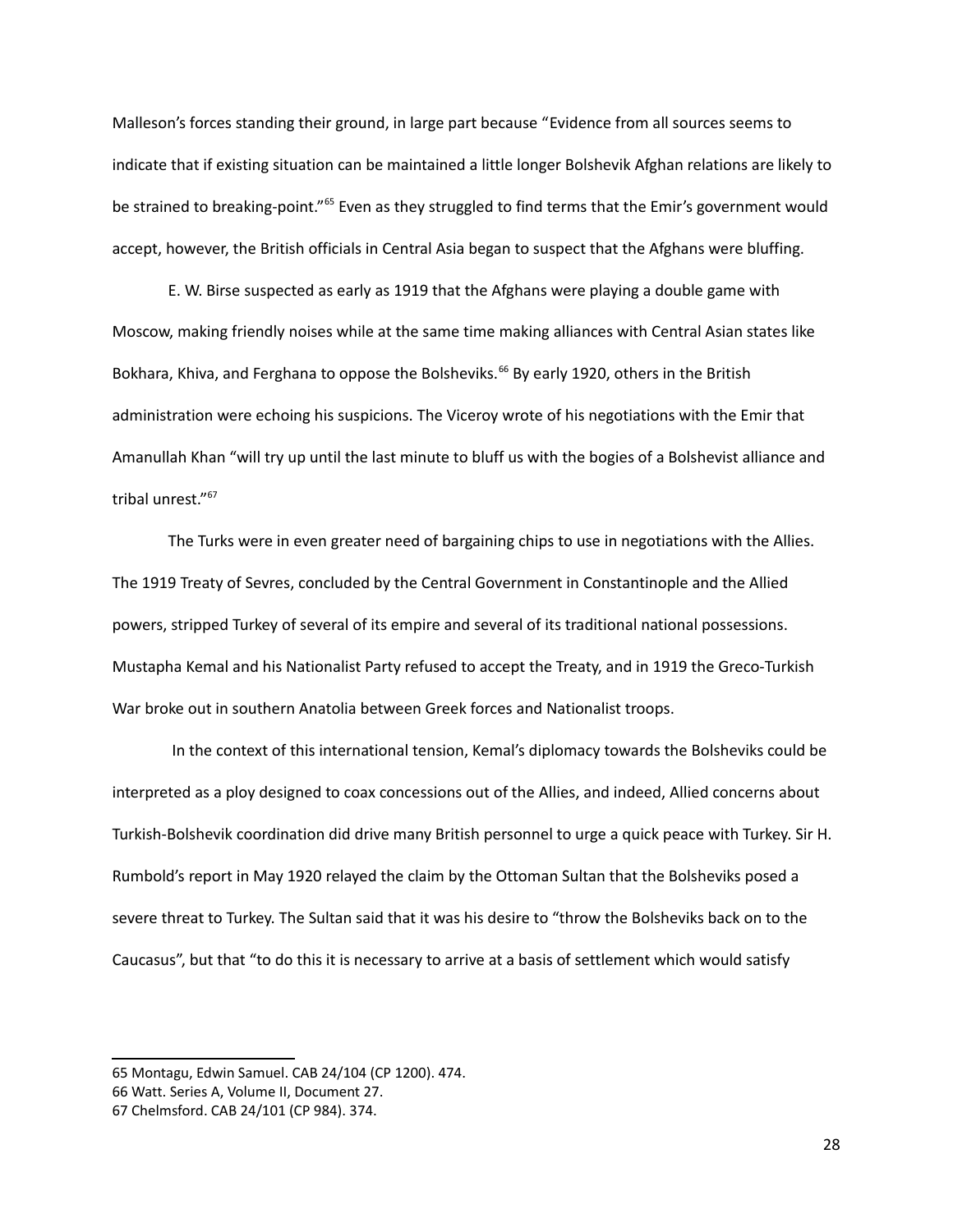people sufficiently to enable peaceable men to settle down." The Sultan concluded that "while the Greeks remain at Smyrna and Thrace it is impossible that Turkeys wounds shall be healed."<sup>[68](#page-28-0)</sup>

In Turkey as in Afghanistan, the British responded to seemingly successful Russian diplomacy with renewed attempts to meet Nationalist demands. Commander Luke recommended "The adoption by the Conference, in drawing up a Turkish Peace Treaty, of the principle that no predominantly Ottoman districts are to be placed under Greek rule" as the best way to prevent Bolshevism from co-opting international Islamic opinion. His Foreign Office counterpart, A. Ryan, agreed, adding his doubts as to whether "any public pronouncement of friendship for Muslims . . . would weight much against the complete destruction of Turkey by depriving her not only of her outlying provinces but also of Constantinople and Smyrna."[69](#page-28-1) A letter recorded by the Foreign Office from General Haddad in 1920 discussed the benefits if the Turks "could form a friendly barrier against the Bolsheviks, rather than remaining our joint enemy." $70$  J.M. de Robeck, the British High Commissioner in Constantinople, was critical of the Turkish peace settlement arrived at in Sevres, arguing that the giving of Turkish provinces to Greece "will drive the remaining Turks into the arms of the Bolsheviks, will set the Near East and Central Asia aflame, and will intensify the menace of Bolshevism to the British Moslem world."[71](#page-28-3) In this context it is unsurprising that at Lausanne, Switzerland, in 1922 and 1923, Lord Curzon negotiated a treaty with Ankara that was much more agreeable to the Turks, and excluded the ceding of Turkish home provinces to Greece.<sup>[72](#page-28-4)</sup> Lord Curzon addressed the Cabinet with regards to Lausanne in 1922, saying that "he would like to reobtain the friendship of Turkey in large part to bring about a break between Turkey and her Soviet Allies."<sup>[73](#page-28-5)</sup> The expulsion of Greek forces from Anatolia by the Nationalists in 1922 provided

<span id="page-28-0"></span><sup>68</sup> Watt. Series B, Volume II, Document 193.

<span id="page-28-1"></span><sup>69</sup> Ibid. Document 18.

<span id="page-28-2"></span><sup>70</sup> Watt, Series B, Volume II, Document 1.

<span id="page-28-3"></span><sup>71</sup> Robeck, J.M. Letter to Lord Curzon of Kedleston. Cabinet Papers, CAB 24/101 (CP 967). 322.

<span id="page-28-4"></span><sup>72</sup> Fromkin 559.

<span id="page-28-5"></span><sup>73</sup> Curzon, George. Summary of Address to Cabinet, 1 November1922. Cabinet Papers, CAB 23/32. 20.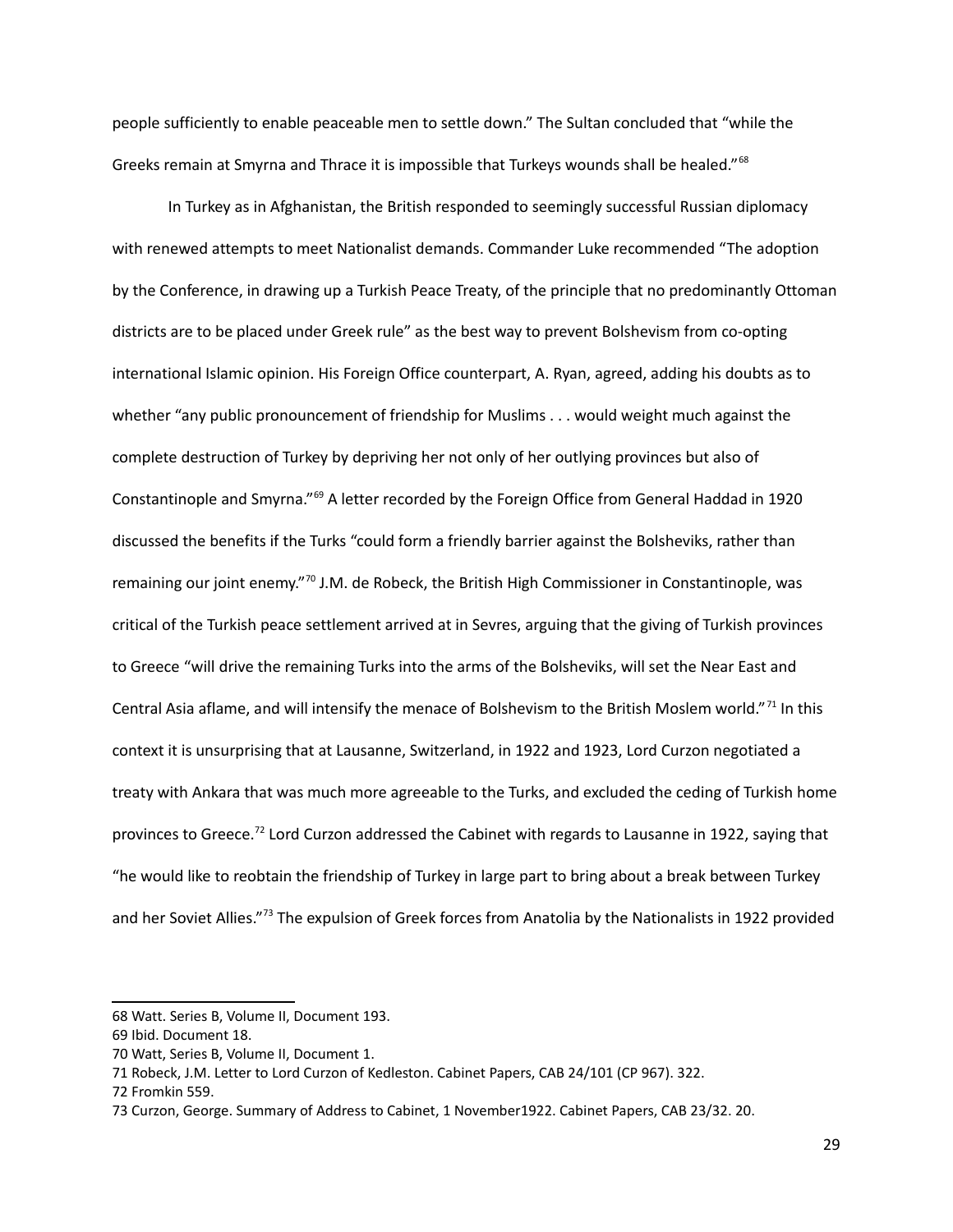the Turks with a strong bargaining position to begin with, and Allied fear of Bolshevik intrigues gave Ankara's diplomats even more fodder.

However, eventually, as with the case of Afghanistan, the British began to suspect that they were being bluffed. In Constantinople, Sir H. Rumbold reported the Grand Vizier's insistence that Nationalists at Ankara were merely "attempting to frighten the Allies" using the "Bolshevik bogey."<sup>[74](#page-29-0)</sup> Rumbold said of the Bolsheviks in March 1921 that "The Angora leaders are still playing with them."<sup>[75](#page-29-1)</sup> A. Ryan, speaking of Kemal's faction several months later, reported that "They dislike Bolshevism and mistrust Bolsheviks, but they stand by the Bolshevik Alliance in order to frighten the Allies with a spectre of an extremism more extreme, and above all more Boloesque (*sic*) than their own."[76](#page-29-2) Mr. Rattigan, in the same report that featured Ryan's above comments, added that "The Kemalists, however, are believed to be ready to drop the Bolsheviks if they can obtain satisfaction from the Entente."<sup>[77](#page-29-3)</sup> In general, this realization and the stabilization of British relations with the Soviet Union itself had, by 1922, ended the alleged Bolshevik-Nationalist-Afghan intrigues as a source of imperial crisis.

The realities of the Turco-Afghan Treaty and the plan relating to it provide at best a partial explanation for the treatment of Bolshevism by the thinkers and planners of the British government. Leaders in today's international community might have called Turkey and Afghanistan "rogue states", but British paranoia about Bolshevism extended into the heart of the Empire itself. The British handling of the Bolshevik threat in their own sphere of influence poses an entirely different question, one relating less to diplomatic intrigues and more to the expediencies of empire. The answer is a complex one, and provides an excellent example of how an irrational apparatus of hegemonic rule can work unconsciously, subconsciously, and sometimes even self-consciously, to perpetuate its own existence.

<span id="page-29-0"></span><sup>74</sup> Watt, Series B, Volume II, Document 255.

<span id="page-29-1"></span><sup>75</sup> Ibid. Document 123.

<span id="page-29-2"></span><sup>76</sup> Ibid. Document 197.

<span id="page-29-3"></span><sup>77</sup> Ibid. Document 196.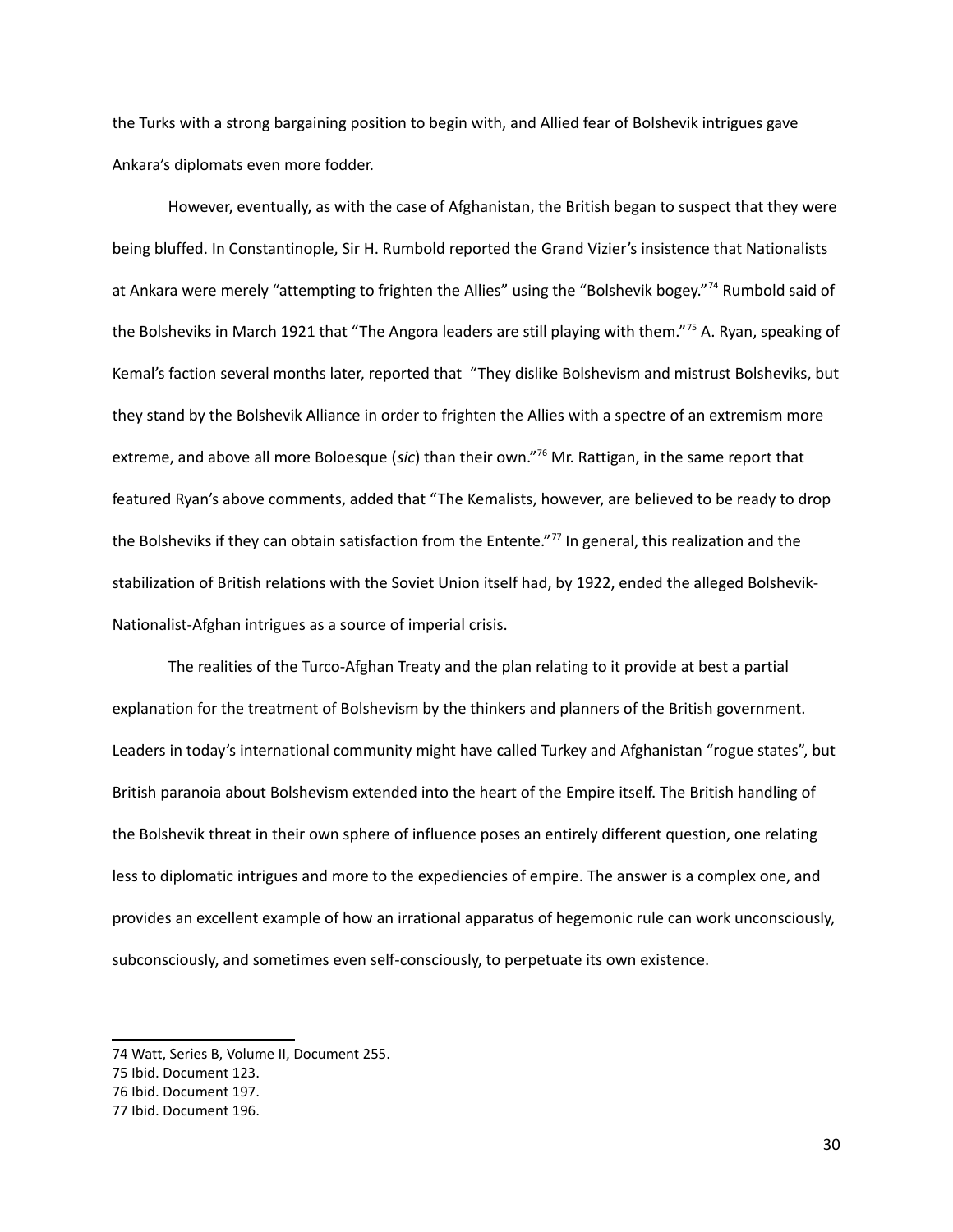#### **Chapter 3: The Strategic Threat of Bolshevism on the Borders of Empire**

Let us return to 1919, when the borders of the British Empire were far from clear. War still continued in many parts of the empire, and many of Britain's new domains, as we've seen above, were not clearly understood. Turkey had theoretically surrendered to the Allies, and British troops held the Sultan in Constantinople. However, Turkish forces under the leadership of both the old Committee for Union and Progress and Mustapha Kemal's Nationalist faction continued to resist Allied forces. To confuse matters further, states like Persia and later, Iraq, were theoretically independent and autonomous, but were often directed by British agendas. In these regions, while the British knew that the strength of Islam prevented Bolshevism from becoming a dominant political ideology, they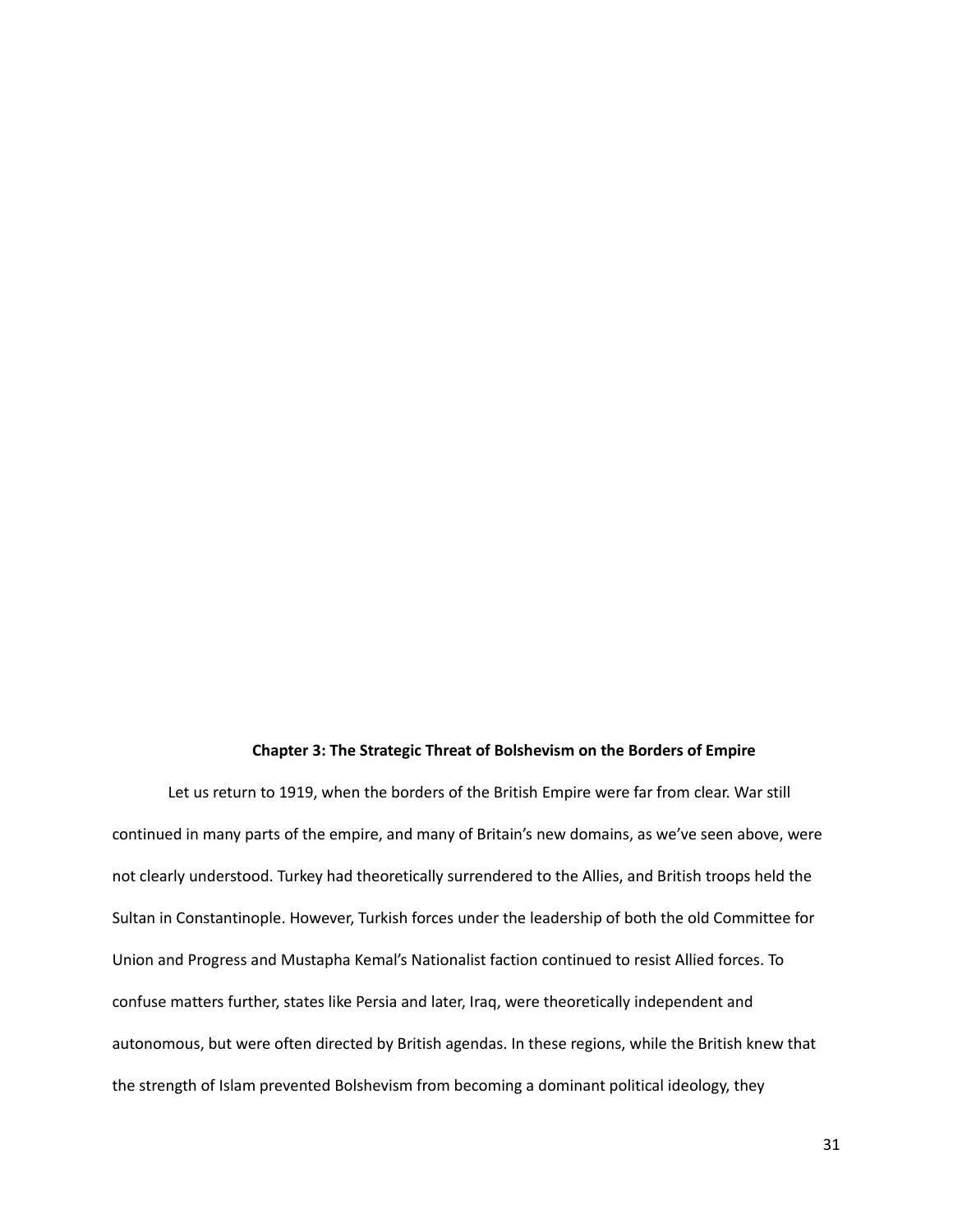nonetheless recognized the strategic threat posed by the Bolshevik bloc to the north. As Sir H. Rumbold wrote in a letter to Curzon, "Moslem Turks could have nothing to do with Bolshevism, for it is incompatible with their religion, but if it were imposed on them by force, what then?" $78$  It would eventually become apparent that Bolshevik military expansion would go no further than the traditional borders of the Russian Empire, but from 1919 to 1922, it looked to Britain and the rest of the world as though the Bolsheviks were prepared to invade all of Central Asia. The Bolshevik threat that proved so ephemeral in years to come was the dominant feature of political and strategic thinking in these areas from 1918-1921.

Ninety years later, it is difficult to gauge just how realistic of a strategic threat the Bolsheviks posed to the borders of the British sphere of influence in the Islamic world. While a Russian invasion of India was almost certainly a logistical impossibility, the borderlands of Persia and British-supported Transcaucasia were quite possibly within Moscow's reach; some were even concerned that if Transcaucasia fell, an invasion of Arab Mesopotamia may follow.

The Bolsheviks were clear about their goals. In 1920 the Home Office circulated a quote from one of Lenin's speeches in which he named England as the Bolsheviks' "greatest enemy in the world" and declared it a goal of the Bolsheviks to "root out the imperialist spirit in Persia, India, and Asia generally."<sup>[79](#page-31-1)</sup> In early 1920, the Foreign Office received an intercept from agents in the Middle East of a Soviet cypher supposedly on its way from Moscow to Tashkent, the Soviet capital of Turkestan. This message supposedly reported that "Two divisions of picked troops are being sent to Turkestan, and on their arrival not less than a half a million Mohammedans under training should be mobilized, of which part will be sent to Russia but the majority through Bokhara and Persia against the British."<sup>[80](#page-31-2)</sup>

<span id="page-31-0"></span><sup>78</sup> Ibid. Document 123.

<span id="page-31-2"></span><span id="page-31-1"></span><sup>79</sup> United Kingdom Directorate of Intelligence. Special Report, No. 17, June 1920: Notes on the Present Political Situation in Central Asia. Cabinet Papers, CAB 24/108 (CP 1585). 363. 80 Watt, Series A, Volume II, Document 338.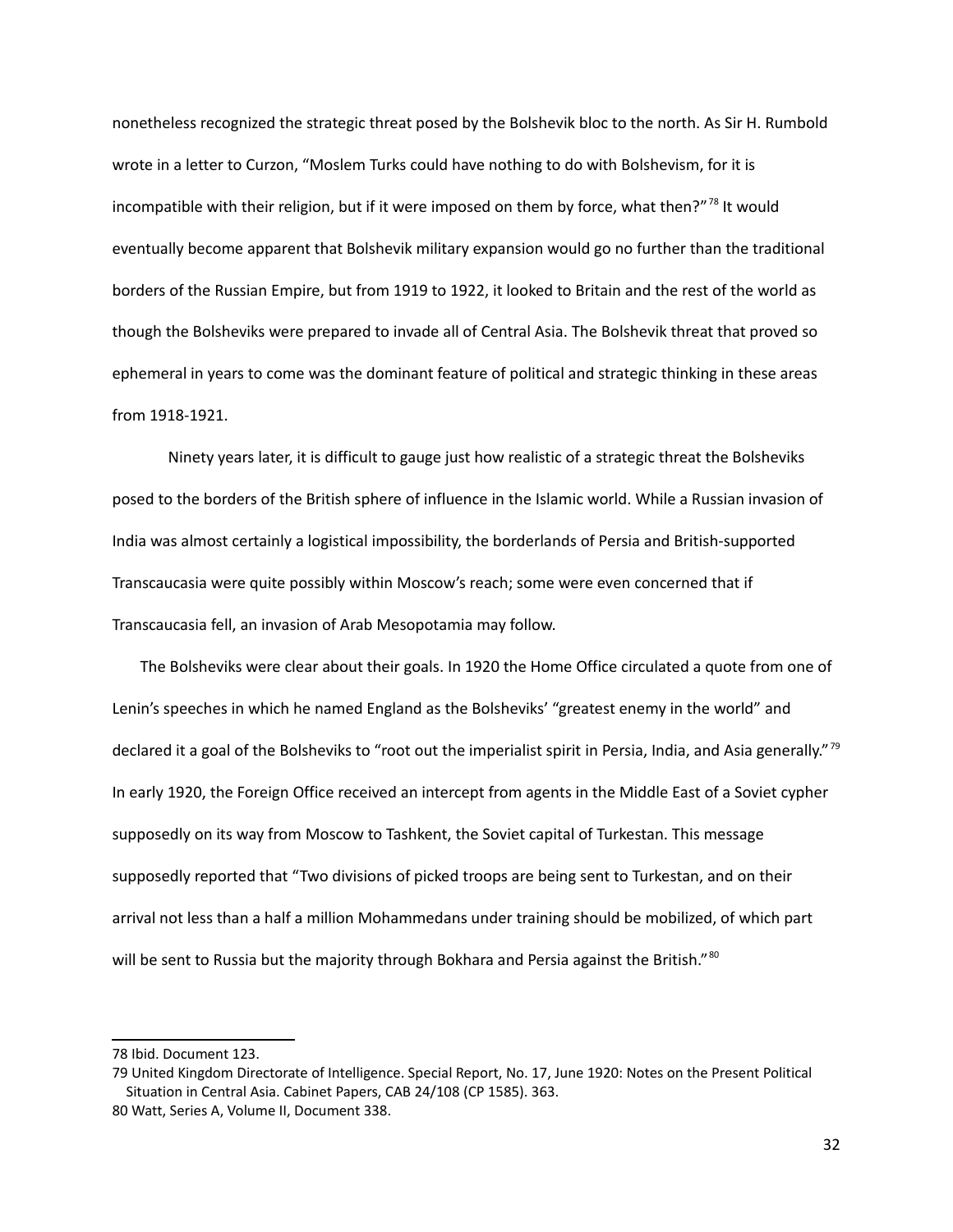The Soviet landing in northwest Persia at Enzeli drove home the military threat to Persia. A Directorate of Intelligence report from June 1920 pointed out that "It is clear that the proved ability of the Bolsheviks to land a military force in the former country [Persia] from the Caspian Sea, combined with the complete control which they now exercise in Transcaspia, constitutes a serious menace to British influence in Persia."<sup>[81](#page-32-0)</sup> The British military intelligence apparatus, as we have seen, was far from reliable. However, the fact remains that the British leaders in 1919 and 1920 had significant evidence pointing to the real and present danger of Bolshevik invasion in the borderlands.

When we examine the documents of the British personnel who dealt with the military threat to the borders of empire, it becomes obvious that there was a huge disparity between the imperial vision of the agents on the ground and the imperial vision of government leaders in India and London. Representatives of His Majesty in Transcaucasia, Persia, and Iraq, all continually petitioned the British government for extensive material support and guarantees of military protection should their particular area of operations come under attack by the Bolsheviks. The letters and reports of these men on the front carry the tone of an empire still at war, in which strong support for sympathetic allies and tenacious imperial defense are to be considered priorities. To each agent on the ground, their own theatre, be it Khorasan, Georgia, or the Caspian, seemed crucial to the defense of the Empire as a whole. Perhaps more importantly, each agent on the ground was concerned with representing British interests within a foreign government, and they knew that every soldier and every pound sterling London sent them would increase their power and influence in their theatre of operations and would give them bargaining chips to use in negotiations with local leaders.

British leaders in London were approaching the situation from an entirely different direction. For men like Balfour, Lloyd George, and Lord Milner, wartime was coming to an end and hard military solutions were the methodology of the past. These men were the ones who, after dispatching a division

<span id="page-32-0"></span><sup>81</sup> Special Report, No. 17, June 1920: Notes on the Present Political Situation in Central Asia. 329.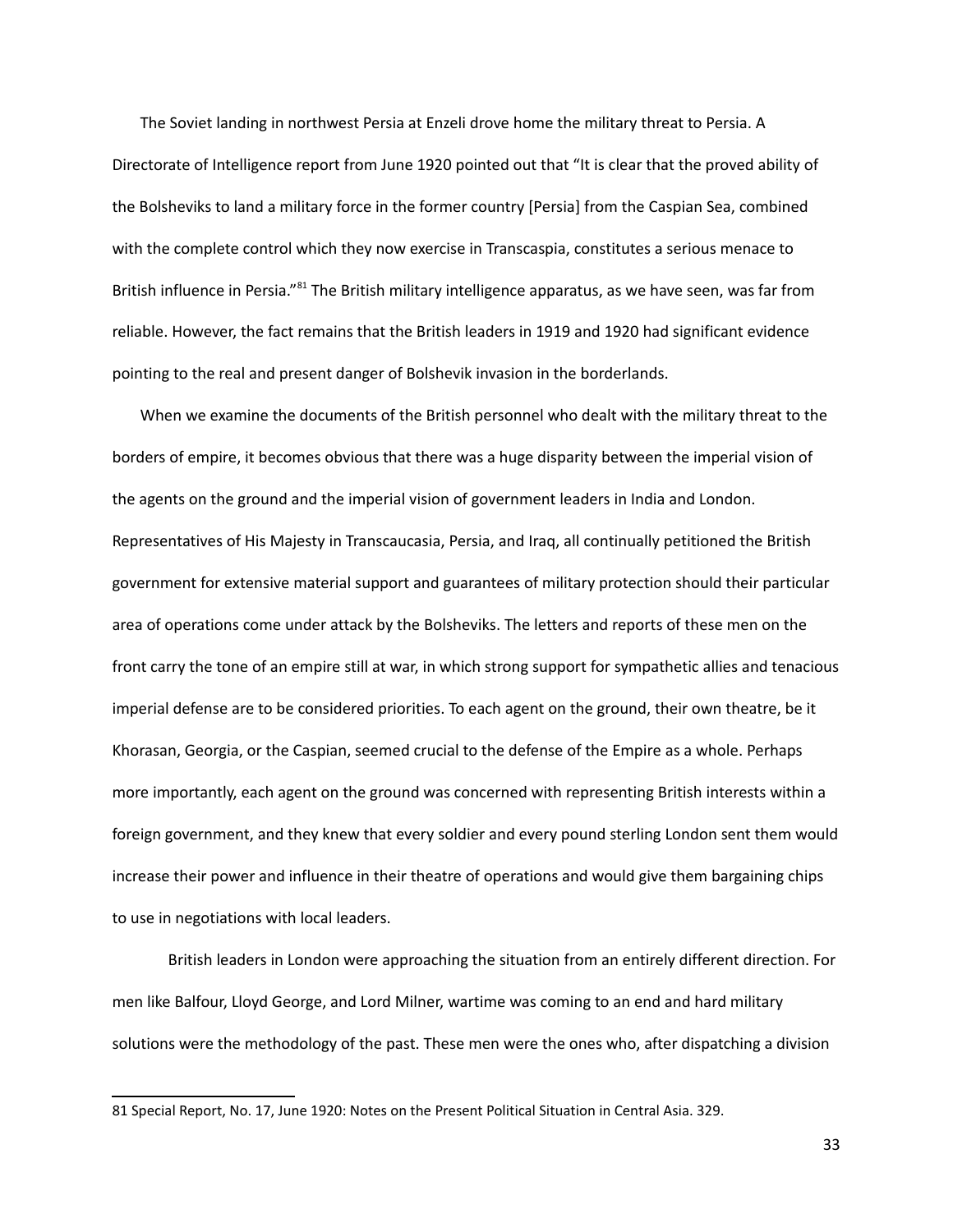to the Caucasus, had to explain to the public why British soldiery was fighting in Georgia to defend Persian cities from a Russian incursion. In conference rooms in India and London, reducing expenditures and eliminating imperial commitments became the order of the day. For these men, the goal of a British presence in Persia and Transcaucasia could not be to oppose the Bolsheviks militarily, a goal which was quickly tossed out as unfeasible, but rather to ensure, in the presence of a Bolshevik military threat, that local governments and leaders receive strict guidance from British policy advisors and maintained an appropriate respect for British interests.

In the first days after World War I, while the Paris Peace Conference was still under way, the threat of Red invasion hung most ominously over Transcaucasia. The three Caucasian states of Georgia, Azerbaijan, and Armenia had traditionally been a region of imperial rivalry and suppressed national ambitions, where the Ottoman and Russian Empires had fought for control of the economically critical Black Sea. The region was demographically diverse, containing Christians and Muslims, as well as people who identified with different nationalities; Georgians, Armenians, and Azerbaijanis, but also Turks, Russians, and Kurds all made their homes in the region. When the tsar's empire collapsed, the peoples of Transcaucasia hurriedly formed their own governments and tried to establish sovereign states. Initially, these fledgling nations' greatest concern was Turkey, immediately to the west. <sup>[82](#page-33-0)</sup> However, as the Russian Civil War dragged on and the conflict between General Denikin and the Bolsheviks drew closer and closer to the Georgian frontier, both the local governments and the British began to fear a Bolshevik incursion in the region as well.

Sir Oliver Wardrop, the Foreign Office agent tasked with representing the British Crown in Transcaucasia, wrote to Curzon in the spring of 1919, claiming that "Whatever may happen to Russia, I venture to take the view that the independence of Transcaucasia . . . Is a British interest of prime importance for the sake of India and Persia."<sup>[83](#page-33-1)</sup> A report on the military situation in Russia in January 1920

<span id="page-33-1"></span><span id="page-33-0"></span><sup>82</sup> Pipes 101-104.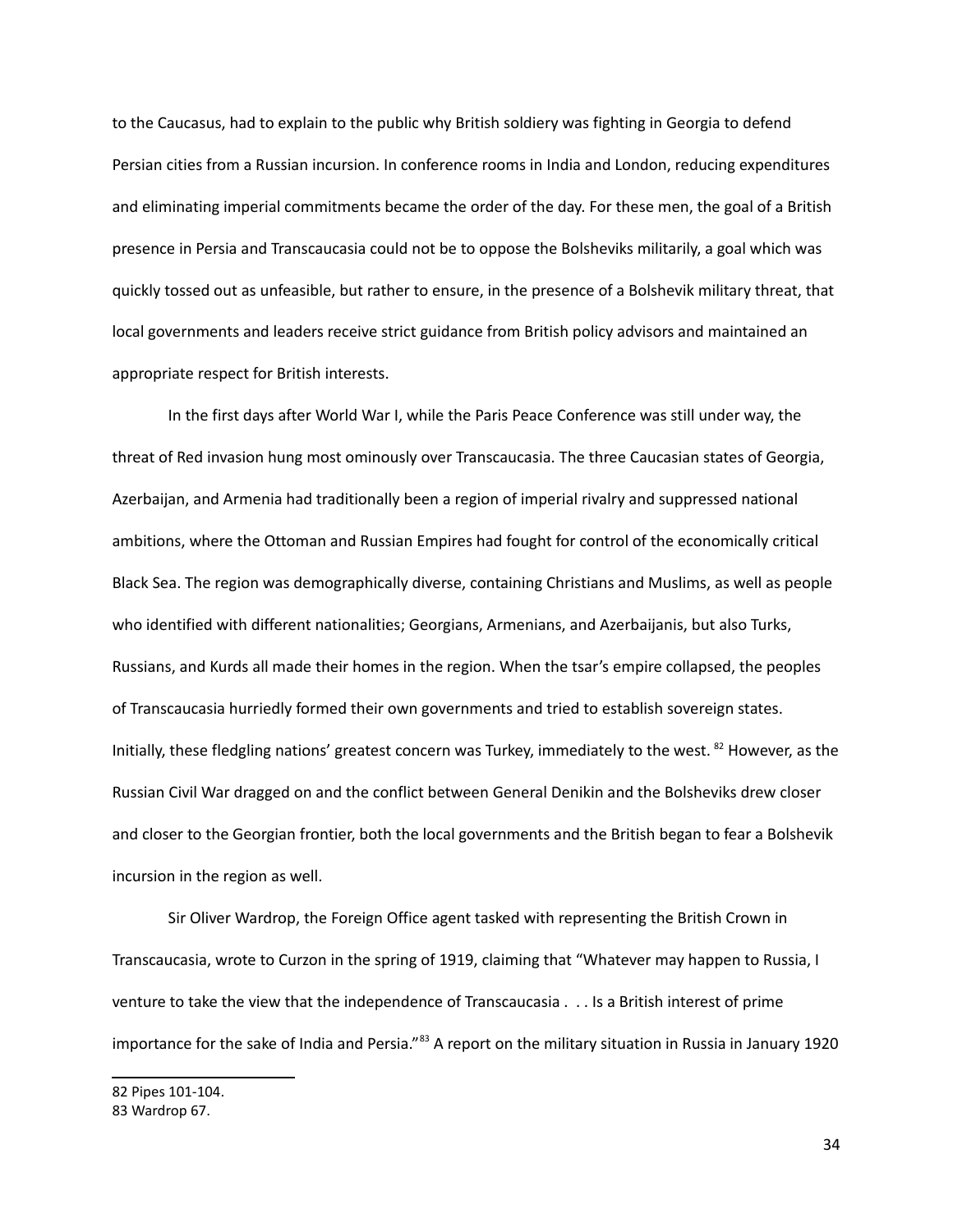described the Bolsheviks' southward advance and warned that "Their advent in Caucasia would be as grave a menace to North-Western Persia as their presence in Turkestan is to its north-eastern provinces."[84](#page-34-0) J.Y. Simpson, after a conversation with Colonel Stokes, a military intelligence officer working with Major General Dunsterville in Transcaucasia, reported the Colonel's misgivings about the British evacuation of Transcaucasia "whose consequences for us are apparently not fully realised." The colonel went on to describe how a failure to hold onto the Caucasus would greatly increase "the difficulty of maintaining our position in Mesopotamia, Persia, and India."<sup>[85](#page-34-1)</sup> To read the reports from agents on the ground, one would think the Caucasus was the linchpin of British imperial defense.

It is true that the British were not entirely without a military presence in Transcaucasia. In 1918, when tsarist troops collapsed and withdrew from Persia and Transcaucasia, Major General L.C. Dunsterville was dispatched from India with a small force of officers and NCOs riding in forty-one armoured cars and vans to, in his own words "reorganize the broken units of the Russian, Georgian, and Armenian soldiery and restore the battle-line against the Turkish invasion."<sup>[86](#page-34-2)</sup> However, as a forward defensive position, the Caucasus left much to be desired. British troops sent to the Caucasus would have hostile Turkish Nationalists to their southwest and to their east the Caspian Sea, which was in ever-increasing danger of falling under Bolshevik control.<sup>[87](#page-34-3)</sup> While close to Britain's enemies, the Caucasus was far from imperial power centers, causing General Dunsterville to lament that because "Baghdad to Baku is 800 miles it was impossible to send sufficient troops to meet the situation."<sup>[88](#page-34-4)</sup> Moreover, the locals were fairly divided and Major McDonnell reported a "feeling of distrust" towards the British in a population which assumed that the imperialist British had "come to stay in one form or another."<sup>[89](#page-34-5)</sup>

<span id="page-34-0"></span><sup>84</sup> United Kingdom. Summary of the Military Situation in All Parts of Russia at the End of January 1920. Watt, Series A, Volume II, Document 378.

<span id="page-34-1"></span><sup>85</sup> Simpson, J.Y. Minute of Conversation with Colonel Stokes. *Confidential Print: The Middle East 1839-1969*. London: His Majesty's Stationary Office, 1922. Marlborough: Adam Matthew Publications. FO 406/42: Eastern Affairs, Further Correspondence, Part III. 41.

<span id="page-34-3"></span><span id="page-34-2"></span><sup>86</sup> Dunsterville, Major General L. C. *The Adventures of Dunsterforce*. London: Edward Arnold, 1920. 3, 16. 87 Summary of Military Situation in All Parts of Russia at the End of January 1920.

<span id="page-34-4"></span><sup>88</sup> Dunsterville 2.

<span id="page-34-5"></span><sup>89</sup> McDonnell 17.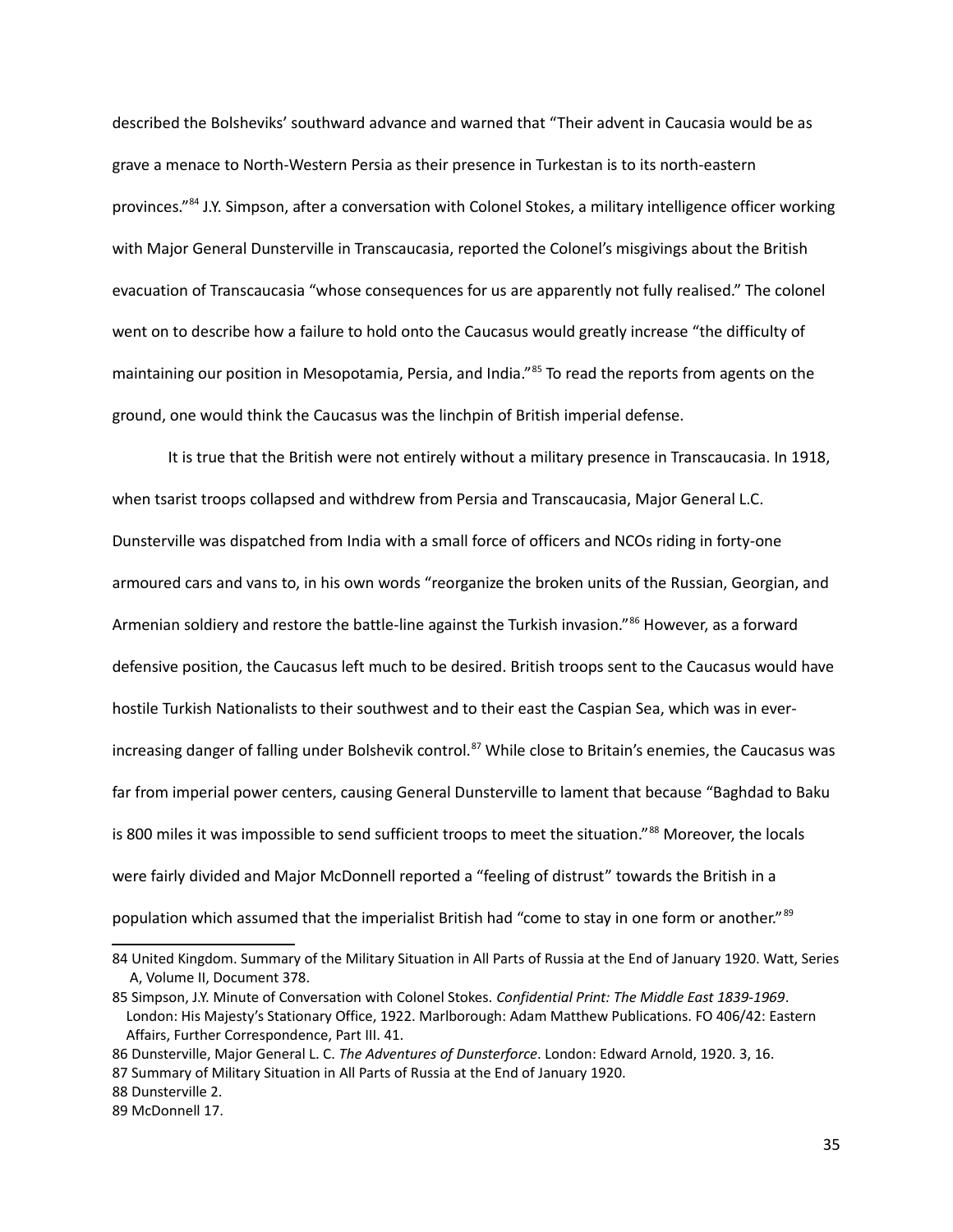This perhaps explains why Dunsterville's mission did not always receive enthusiastic cooperation from all Transcaucasians; many in the region did not see why they should help the British while resisting all other foreigners. However, here General Dunsterville's reaction his lukewarm reception sets a trend that we will see repeated again and again in the interwar Middle East. Rather than accept that the British presence in Transcaucasia was at all unwelcome, Dunsterville assumed that the Russian Revolution was the source of his problems. He said bitterly that "The revolution had so taken the heart out of these men that this primitive spirit of the defense of hearth and home, one of the strongest instincts the human being possesses, was entirely absent in the case of the South Caucasus."<sup>[90](#page-35-0)</sup> One way or another, a lack of reliable cooperation from local governments and dangerous geostrategic positioning both made a military defense of the Caucasus a grim prospect, which would most likely require vast military expenditures if the Bolsheviks were to actually invade.

Nonetheless, there were those in the Cabinet who supported Wardrop and Stokes in their bid for a Transcaucasian front. The debate about defending Transcaucasia broke down into several different arguments. Lord Curzon was adamant that the British help to defend the Caucasian states partially due to concerns of imperial defense but partially due to Britain's commitment to "prevent disorder in the Caucasus and give a chance to the autonomous states that were struggling into existence."<sup>[91](#page-35-1)</sup> From 1918 through 1920, Curzon remained outspoken in his belief that, if nothing else, Britain's obligation to defend fledgling nations demanded a British presence in the Caucasus.

Lord Curzon was by and large alone in his concern for the sovereignty of Georgia, Armenia, and Azerbaijan. For most of the Cabinet, the Caucasus was valuable solely as a means of defending India. Here, too, the Foreign Office was vociferous that if the British abandoned the Caucasus, they might see their entire Asian empire crumble before their eyes:

<span id="page-35-0"></span><sup>90</sup> Dunsterville 4.

<span id="page-35-1"></span><sup>91</sup> United Kingdom. Minutes of a Meeting of the Imperial War Cabinet, 12 December 1918. Cabinet Papers, CAB 23/42. 61.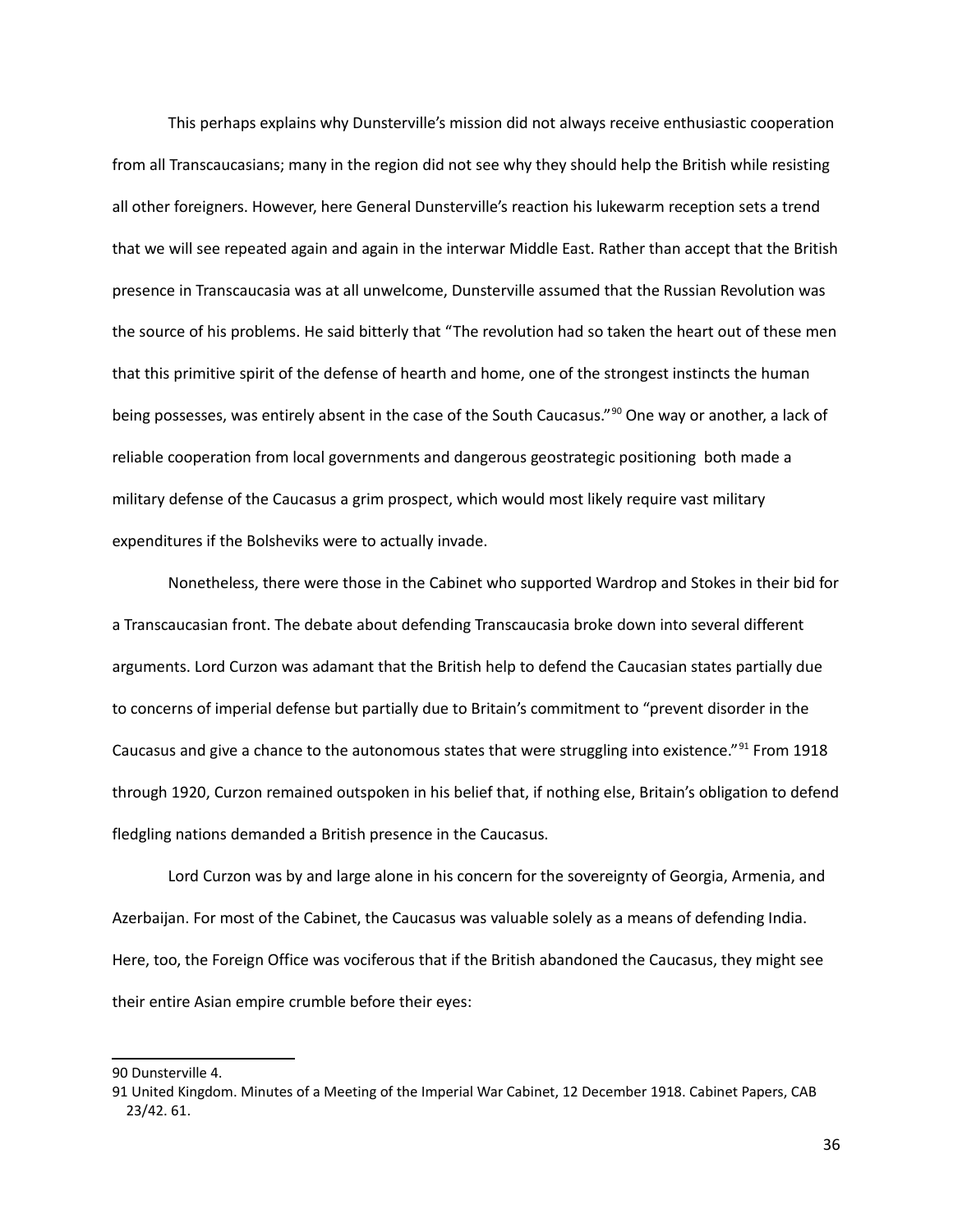First, Armenia would go . . . Then Georgia and the Azerbaijan would go. Third, the Caspian would be lost. Fourth, Enzeli would fall to the Bolsheviks, and this would be followed by the loss of North Persia, against which the Bolsheviks had designs. The Shah of Persia would then disappear, and North Khorasan would be occupied by the Bolsheviks. All this would stir the Afghans to their vitals, and the position would become very serious. A wave would be set in motion that would not stop until it laved the mountain barriers of India.<sup>[92](#page-36-0)</sup>

This domino thinking captured the imagination of most of the British Cabinet, and proved the single greatest factor motivating a defense of the Caucasus throughout the debate.<sup>[93](#page-36-1)</sup>

A small group of more experienced Cabinet members, however, remained highly skeptical of the prospects for a Bolshevik advance on India. In a moment of clear-headed pragmatism that has stood the test of time, the Prime Minister pointed out that in rugged Central Asia "without good communications and without munitions factories, it was absurd to talk of [the Bolsheviks] undertaking an expedition against India, which we had always regarded as a very serious matter for the Russian Empire when at its strongest." Lord Balfour shared this skepticism. As an old hand in British Middle Eastern policy, he was able to state pointedly and sardonically that "Every time I come to a discussion, at intervals of, say, five years, I find there is a new sphere we have to guard, which is supposed to protect the gateways of India. Those gateways are getting further and further from India."<sup>[94](#page-36-2)</sup> Edwin Montagu, the Secretary of State for India, knew that it would likely be Indian troops dispatched to the Caucasus, and he shared Balfour and Lloyd George's misgivings, stating that "On the grounds of protection for India, he was not ready to

<span id="page-36-0"></span><sup>92</sup> United Kingdom. Notes of a Cabinet Conference, 18 January 1920. Cabinet Papers, CAB 23/35. 131.

<span id="page-36-2"></span><span id="page-36-1"></span><sup>93</sup> Notes of a Cabinet Conference, 18 January 1920. 102. See also Minutes of a Meeting of the Imperial War Cabinet, 23 December, 1918. 76.

<sup>94</sup> Neilson, Keith, and Greg Kennedy, eds. *Far-Flung Lines: Studies in Imperial Defense in Honor of Donald Mackenzie Shurman*. London and Portland: Frank Cass, 1996. 117. Also Fromkin p. 376.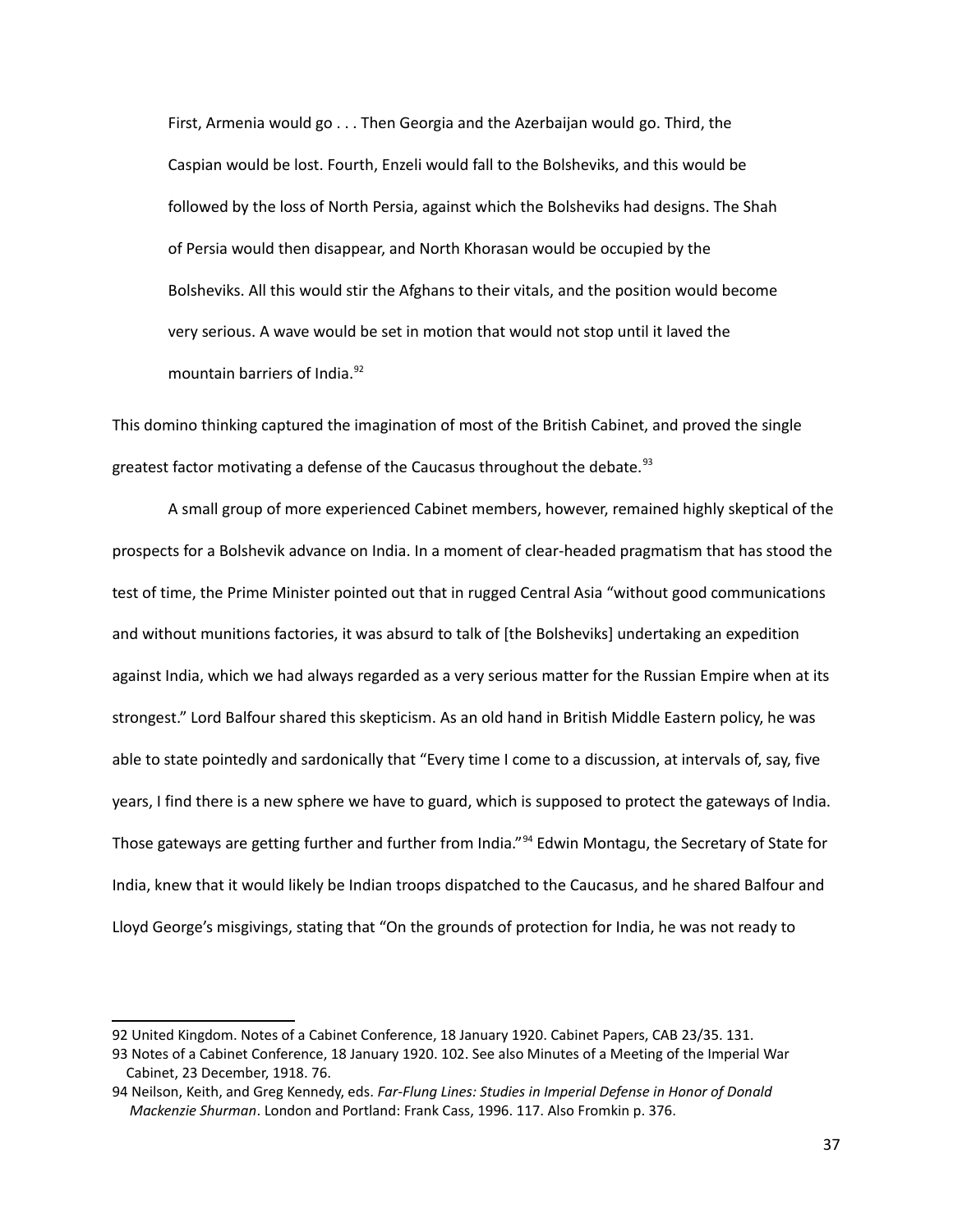believe any expenditure of Indian money was justified."<sup>[95](#page-37-0)</sup> Historians have demonstrated in hindsight that these three were absolutely correct; the danger to India was virtually nonexistent.

For David Lloyd George and Winston Churchill, the fight in the Caucasus represented a whole different agenda. These men were in a struggle against Bolshevism on all fronts, and the need to contain what seemed like a tide of Bolshevik agitation sweeping the world often outweighed more levelheaded policy influences. This paranoia often reached obsessive levels, and made itself felt in every sphere of British policy.<sup>[96](#page-37-1)</sup> Winston Churchill was against diverting resources to the fight in the Caucasus because he thought that all five Allies should have been intervening in Russia itself. Churchill was ever-vocal in his calls to "in the name of order, to interfere and do it thoroughly." <sup>[97](#page-37-2)</sup> Lloyd George was less confident about British intervention in Russia, but he tended to agree with Churchill about the nature of the conflict; he affirmed in a Cabinet meeting that "he himself was not the least bit afraid of an attack by the Bolsheviks on Mesopotamia or India", but that "the real importance was to establish a barrier against the Bolsheviks." <sup>[98](#page-37-3)</sup> For his part, Churchill responded to concerns for the safety of India by advocating that the best way to defend against an attack towards India was to launch a counterattack into Russia from Finland or Poland.[99](#page-37-4)

In the end, the debate about the defense of Transcaucasia was, as Fromkin tells us, "settled by the War Office", who ruled decisively that they did not have the strength to hold onto all of Central Asia even if the government wanted to.<sup>[100](#page-37-5)</sup> The War Office had been engaged in its own debate, which was in many ways a more pragmatic reflection of the Cabinet discussion outlined above. Three defensive lines were seriously considered. The first ran through Constantinople, Batumi and Baku in the Caucasus, and

<span id="page-37-0"></span><sup>95</sup> United Kingdom. Minutes of a Meeting of the Imperial War Cabinet, 23 December, 1918. Cabinet Papers, CAB 23/42. 75.

<span id="page-37-1"></span><sup>96</sup> Kent, Susan Kingsley. *Aftershocks: Politics and Trauma in Britain, 1918-1931.* London: Palgrave Macmillan, 2009. 42, 57, 120.

<span id="page-37-2"></span><sup>97</sup> Minutes of a Meeting of the Imperial War Cabinet, 23 December, 1918. 73.

<span id="page-37-3"></span><sup>98</sup> Notes of a Cabinet Conference, 18 January 1920. 130.

<span id="page-37-4"></span><sup>99</sup> Notes of a Cabinet Conference, 18 January 1920. 103.

<span id="page-37-5"></span><sup>100</sup> Fromkin 472.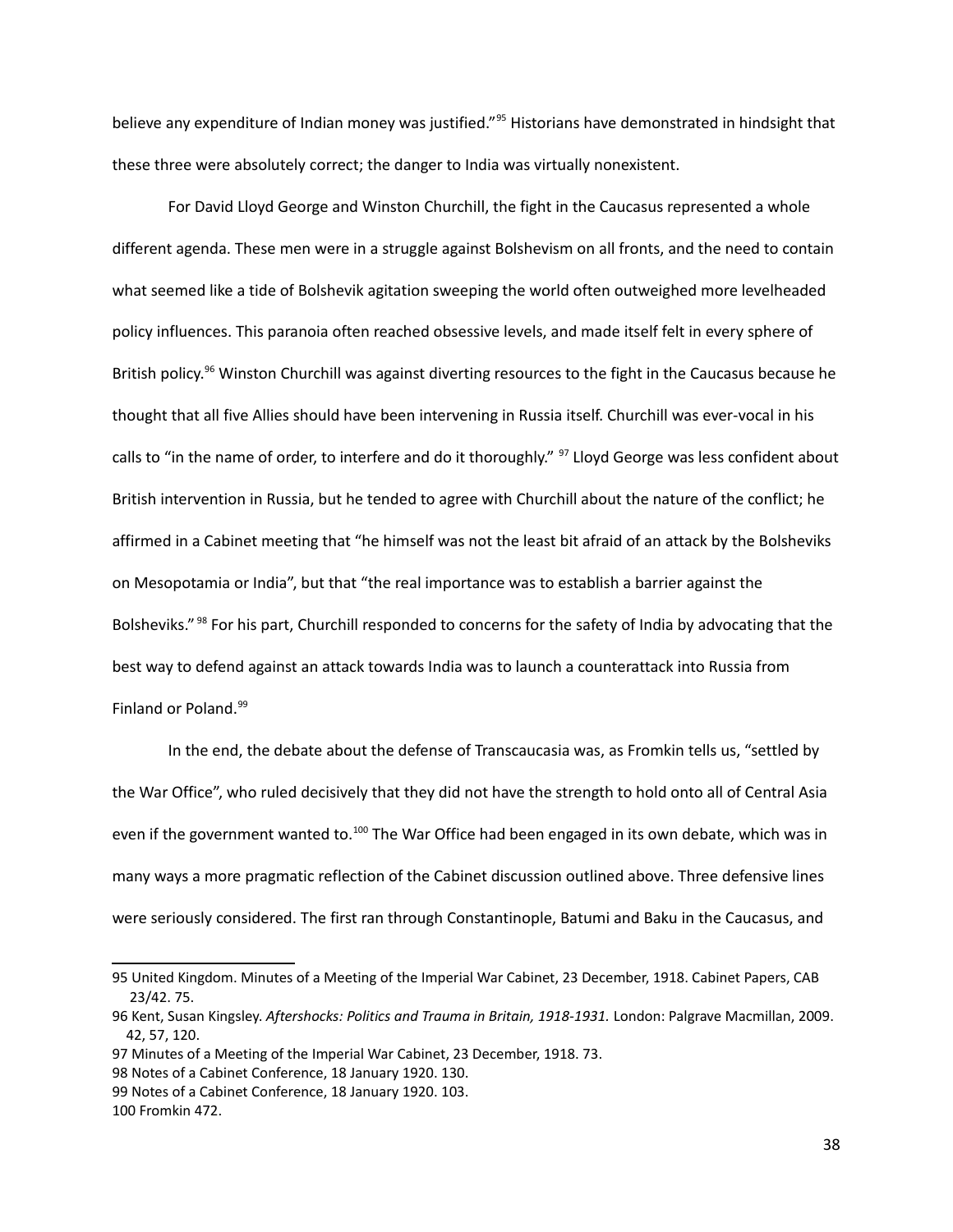on to Kraznovodsk and Merv in Turkestan; this line would have required actively combatting Bolshevik armies in both Transcaucasia and Transcaspia. A second line, running from Constantinople to Batumi, Baku, Enzeli, Tehran, and Mashhad in North Persia, conceded to abandoning Transcaspia but maintained a British defense of the Caucasus. The third line, the most conservative of the three and the one the Cabinet would eventually settle on, proposed a withdrawal to the Hashemite kingdoms and Persia. This North Palestine-Mosul-Khanikin-Mashhad line abandoned all of Turkey, the Caucasus, and Transcaspia, and even allowed for the retreat of British forces from Mashhad to Birjand if necessary, effectively leaving northern Persia open. The War Office considered holding one of the two forward lines, but this would have required significant air support, and the Air Ministry claimed its machines were needed in Cairo and India.[101](#page-38-0)

Even without Air Ministry back-up, Lord Curzon insisted that "something ought to be done and that the soldiers and sailors ought to discover some way out." However, Admiral Beatty, the First Sea Lord, was adamant that the navy could only deploy in the Caspian in defense of the Caucasus if ground forces could secure their lines of communication and supply through the Caucasus back to the Black Sea. Early estimates called for upwards of two or three divisions for the task, and Chief of the Imperial General Staff Sir Henry Wilson stated without qualification that "the troops did not exist."<sup>[102](#page-38-1)</sup>

The long and complex debates about the defense of the Caucasus and the Caspian proved anticlimactic. The War Office put its foot down, and no troops were sent. When Bolshevik armies advanced on the Caucasus, Dunsterville's force was compelled to withdraw. The Caucasian states would eventually come under Bolshevik control, and would remain part of the Soviet sphere of influence until 1989. However, these deliberations give us some interesting insights into the minds of British officials and administrators. The debate serves as an illustration of the anxiety surrounding the defense of India,

<span id="page-38-1"></span><span id="page-38-0"></span><sup>101</sup> War Office. Report on the Military Situation in Central Asia. *British Documents on Foreign Affairs.* Series A, Volume II, Document 41. See also Conclusions of a Cabinet Conference, 16 January 1920. 86. 102 Notes of a Cabinet Conference, 18 January 1920. 132.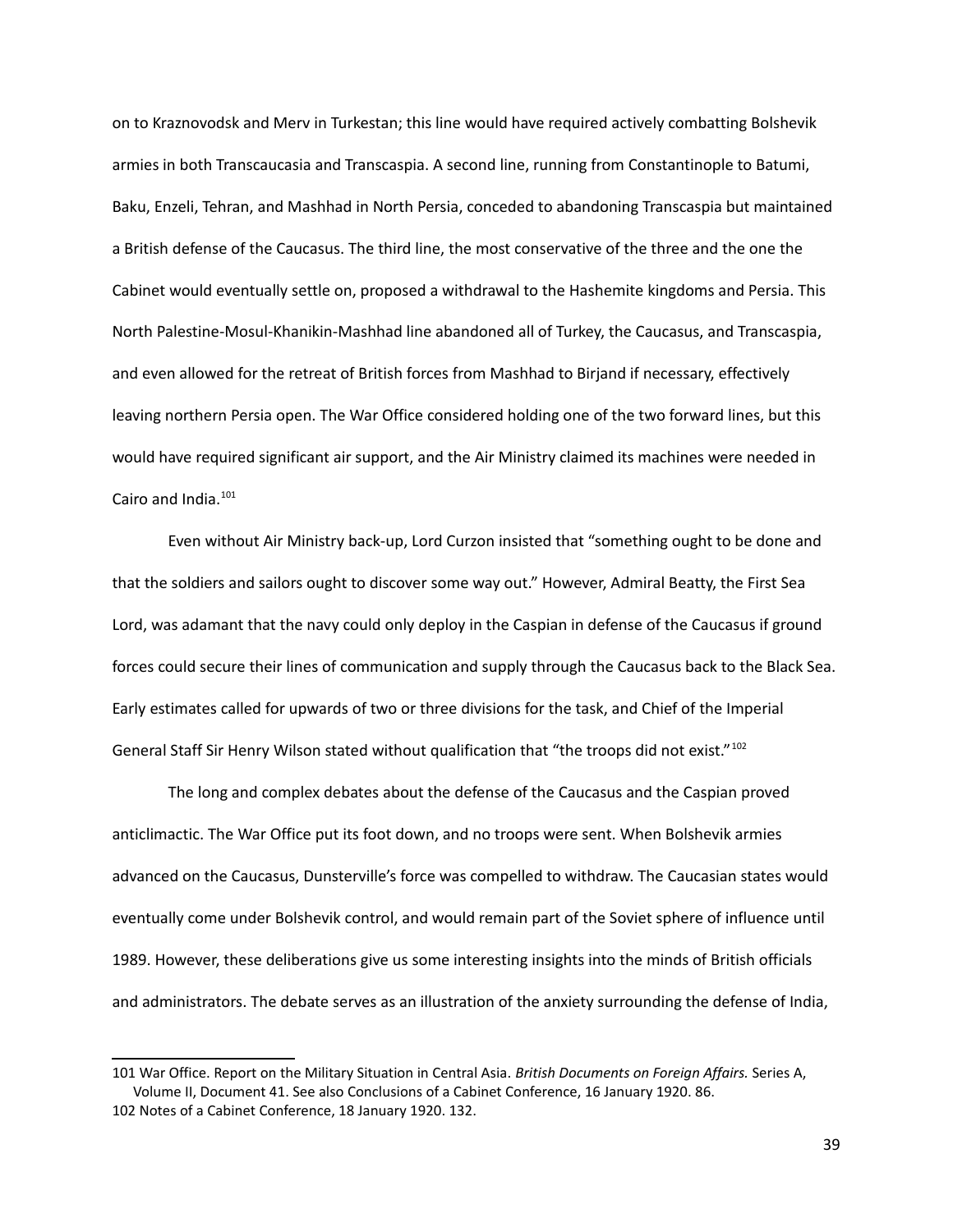an anxiety that permeated all levels of the British hierarchy. It illustrates the grim worldview of Lloyd George and Churchill, men living in a world under siege by Bolshevik insurrection. Perhaps most interestingly for our purposes, it shows how men like Wardrop, Stokes, and Curzon became so invested in their Caucasian project that, in the face of military logic and political pressure, they advocated sending British armies to a far-flung corner of the Russian Empire even as the most massive and horrific conflict in Britain's history was drawing to a close.

To Lord Curzon, it seemed that the British Empire simply walked out and abandoned the democratic governments of Georgia, Armenia, and Azerbaijan. However, no matter how dire the military-financial situation, the British government proved unwilling to affect the same withdrawal from the vital Kingdom of Persia.

In a conflict between Britain and Russia over India and Muslim Asia, Persia occupied the position of greatest geostrategic significance, at the nexus of the two empires and the Muslim states they wished to rule. The Qajar dynasty of shahs performed a balancing act between Russian and British spheres of influence that dated back to the Victorian era, when Persia was informally separated into a portion recognizing Russian hegemony and a portion recognizing British hegemony. The Anglo-Russian Convention of 1907 officially divided Persia into a Russian claim centered around control of Persia's resources, a neutral central section under the nominally independent authority of the shah, and a British territory associated primarily with the defense of the road to India. Thus, the Persian state was a client kingdom of not one, but two empires. $^{103}$  $^{103}$  $^{103}$ 

The First World War and the Russian Revolution of 1917 shattered this status quo. From virtually the very beginning of the war, Turkish and Russian forces had conducted campaigns against one another across north-western Persia; the shah proved unable to maintain Persian neutrality and by 1916, Persia was a battle ground contested by Turkish, Russian, and Indian troops.<sup>[104](#page-39-1)</sup> The Russian Revolution brought

<span id="page-39-0"></span><sup>103</sup> Fromkin 33, 149, Ullman 303.

<span id="page-39-1"></span><sup>104</sup> Dunsterville 10, 16. See also Fromkin 209.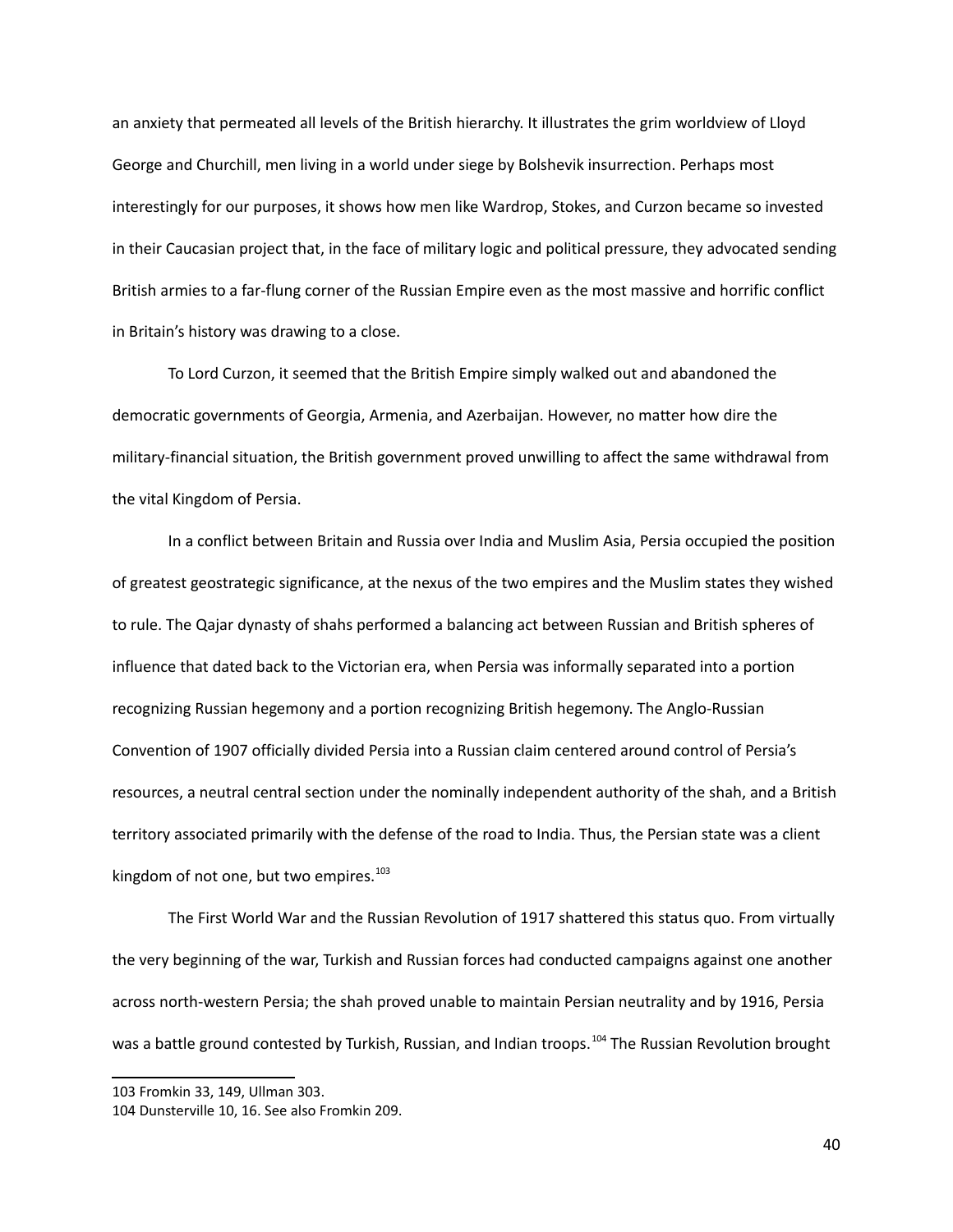about an end to the formal, organized Russian presence in Persia, much to the consternation of the British. The British had been counting on the Russians to hold their northern flank in Persia and Mesopotamia; Major General Dunsterville was extremely unhappy about the Bolshevik withdrawal, which in his words created very suddenly "a gap of some 450 miles would be left open on the right flank of the British Mesopotamian army, through which Turkish and German agents and troops could flood Central Asia unopposed."<sup>[105](#page-40-0)</sup>

Interestingly, this brings us full circle to the chief British grievance against the Bolsheviks: their unwillingness to continue the war against the Central Powers. The Bolsheviks were initially extremely vocal about withdrawing the tsar's forces from Persia. David Fromkin describes how Leon Trotsky renounced the Anglo-Russian Convention of 1907 as an imperialist scheme, and "Disclaiming responsibility for any anti-Bolshevik Russian troops remaining on Persian soil, he expressed the hope that the other foreign armies occupying Persian soil—the Turks and the British—would withdraw as well."<sup>[106](#page-40-1)</sup> Ironically for Trotsky, Russian withdrawal necessitated British action, and so the Government of India dispatched various forces to the Russian and independent portions of Persia, with the goal of maintaining stability and protecting British interests. Mohammed Gholi Majd points out that this effectively constituted an invasion of neutral Persia by the British in 1918.<sup>[107](#page-40-2)</sup>

By the end of the war in 1919, the political balance of the region had been entirely altered, but the geostrategic value of Persia had only increased. Now, to its southwest were the new-made British mandates and protectorates of Iraq, Arabia, and Palestine. To its southeast lay turbulent Afghanistan and the crown jewel itself, British India. To the northwest Turkey was in turmoil, and to the north and northeast sat Bolshevik Transcaucasia and Turkestan and the borders of the old Russian Empire which represented the forefront of the communist advance into Asia.

<span id="page-40-0"></span><sup>105</sup> Ibid.

<span id="page-40-1"></span><sup>106</sup> Fromkin 353.

<span id="page-40-2"></span><sup>107</sup> Majd 20, 21. Also, for details of wartime operations in Persia see United Kingdom Imperial War Office. *Operations in Persia, 1914-1918.* Her Majesty's Stationary Office: London, 1987.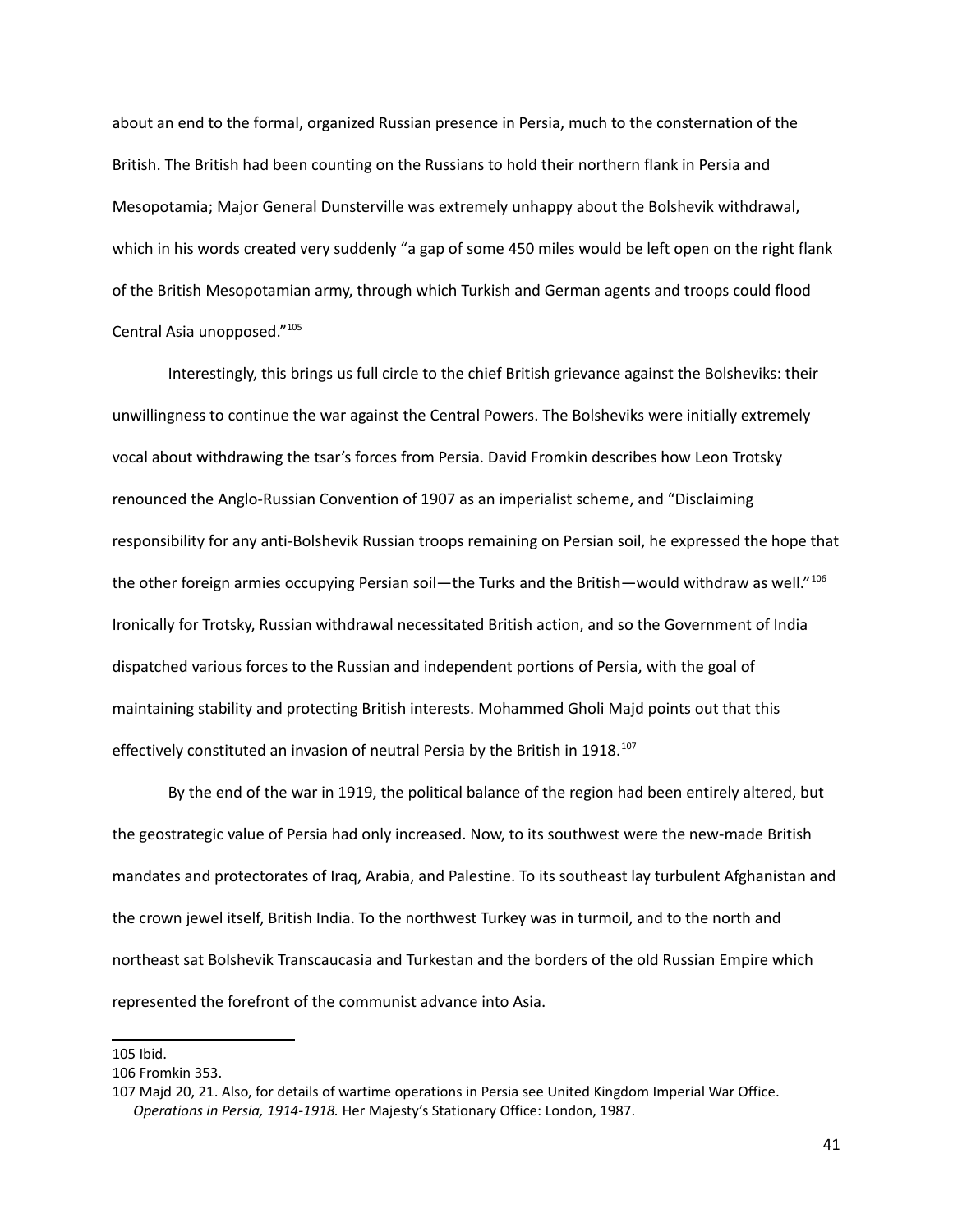The voice of the Foreign Office in Tehran in 1918 and 1919 was Sir Percy Cox, a famous friend of Gertrude Bell and a veteran of British service in the Middle East. Cox had served in the region for decades, most recently as the Chief Political Officer associated with the Government of India's invasion of Ottoman Mesopotamia. At the close of World War I, he was the Government of India's Acting Minister to Tehran. Cox displayed considerable political acumen throughout his tenure; Bell described him as "most charming, well-read, and interesting, and a really considerable politician"<sup>[108](#page-41-0)</sup>, while the historian Toby Dodge has recognized Cox as "one of the most experienced colonial civil servants of his generation" and one of the "chief troubleshooters for the British Government in the Middle East during these turbulent years."<sup>[109](#page-41-1)</sup> At the height of the chaos, in 1919, Cox was one of many agents across the Middle East who turned their eyes north, to where the Bolshevik advance out of Russia was picking up steam, and began immediately writing home, requesting more funding, more assurances for the local government, and above all, more military support.<sup>[110](#page-41-2)</sup> However, Cox was an old hand who knew perhaps better than Wardrop how to assert himself and his interests, and his Tehran correspondence with Lord Curzon, himself new to the position of Foreign Secretary, provides some interesting reading.

At the time, the prime theatre for a showdown between Britain and Bolshevism seemed to be Transcaucasia; Cox, however, attempted to convince Curzon that the fall of Transcaucasia was inevitable, and therefore (to no one's surprise) the prime theatre of British resistance should be Cox's own station in Persia. Here again we see the ephemeral threat of Bolshevik propaganda employed to full effect. Cox argued that the defeat of British forces and their Caucasian proxies at the Caspian port of Krasnovodsk "will give great impetus to Bolshevik propaganda against Persia and ourselves and to penetration of Bolshevik parties into Persia through Caspian ports and the consequent defection of Turcos."[111](#page-41-3) Cox concluded that the British should not support a lost cause and should focus on the defense of Persia 108 Bell, Gertrude, and Elizabeth Burgoyne, ed.. *Gertrude Bell: From Her Personal Papers, 1914-1926.* London: Ernest Ben Limited, 1961. 37.

<span id="page-41-1"></span><span id="page-41-0"></span><sup>109</sup> Dodge 13.

<span id="page-41-2"></span><sup>110</sup> Watt, Series A: Volume II, Documents 30-33, 41, 50.

<span id="page-41-3"></span><sup>111</sup> Watt, Series A: Volume II, Document 106.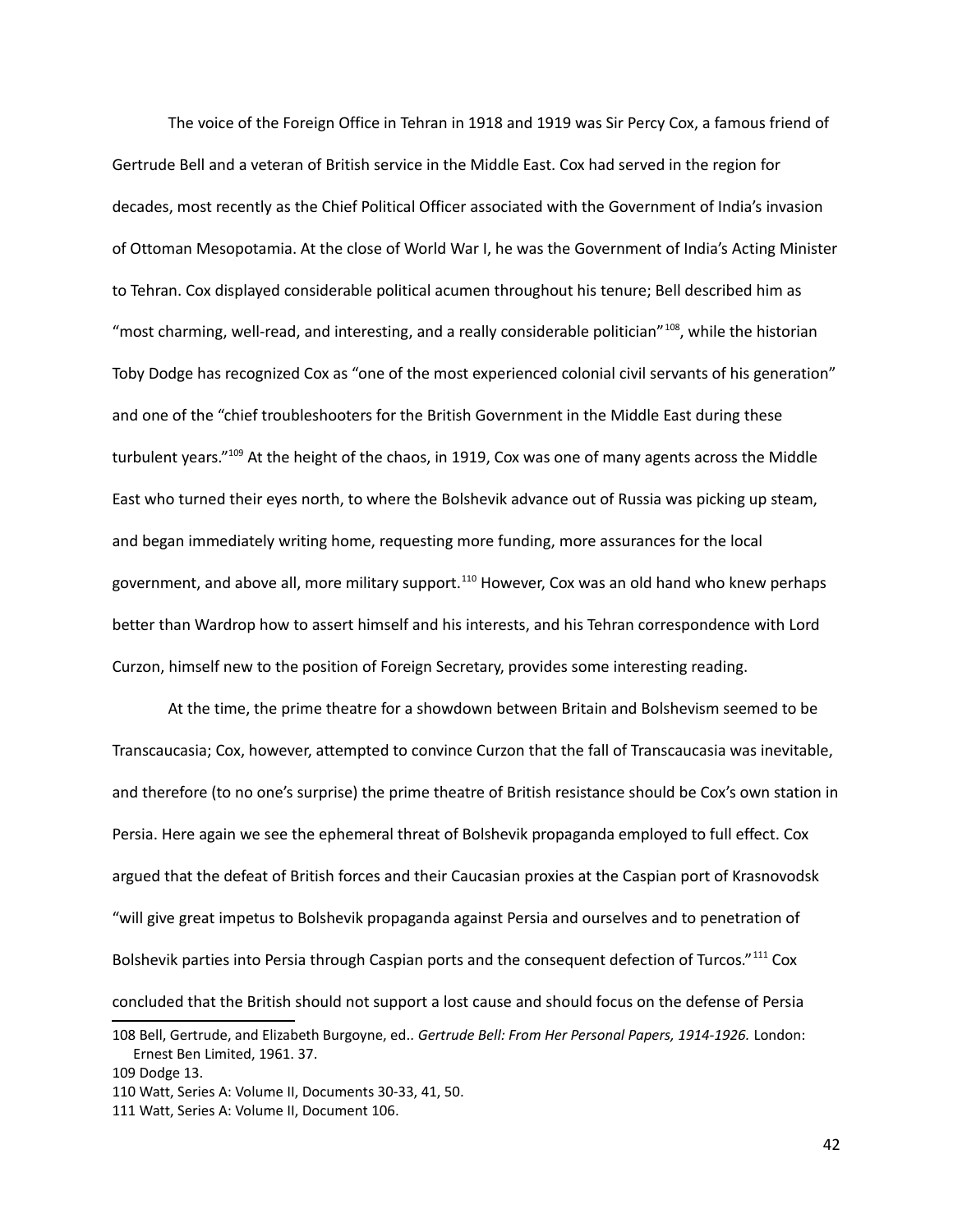itself. He wrote to India that "while H.M. Government and especially the Government of India desired to avoid large commitments" it was necessary to take on a more significant role in order to maintain stability and prevent the spread of Bolshevism. He wrote that because Persia's "inability to govern herself and had resulted in a perpetual state of chaos and famine with a danger of Bolshevism, it was necessary for the interests of humanity and civilization for some competent power to take her in hand $^{\prime\prime 112}$  $^{\prime\prime 112}$  $^{\prime\prime 112}$ 

Let us take a moment to examine the number of different agents writing to the British Government in 1919, each apparently convinced that their particular theatre was the most critical front to defend from the Bolsheviks. The term "agency capture" tends to spring to mind in the course of such an examination. "Agency capture" was originally used to discuss the domestic political relationship between a commercial industry and the government agency responsible for regulating it. In this context, an agency becomes "captured" by its subject industry when it becomes more sympathetic to the views and priorities of its subject than the views and priorities of the political constituency on whose behalf it seeks to regulate. Administrators who become familiar with the ins and outs of the industry and with the logic of the existing status quo often find that, rather than representing the interests of the government in a particular sphere of the economy, they are representing their industry's interests in the halls of government. [113](#page-42-1) This term is used informally in a much broader context to describe agencies that work to expand and further an agenda that they are designed to oversee and control. It is useful to us today because it describes what occurred in the British administration of Transcaucasia and Persia in the early interwar period very accurately.

The agents dispatched to these regions in the closing days of the First World War were directed to strengthen the pro-British elements in the local government, maintain stability, and represent British

<span id="page-42-0"></span><sup>112</sup> *Operations in Persia, 1914-1918*. 463.

<span id="page-42-1"></span><sup>113</sup> Laffont, Jean-Jacques, and Jean Tirole. "The Politics of Government Decision-Making: A Theory of Regulatory Capture." *The Quarterly Journal of Economics,* 106, no. 4 (Nov. 1991).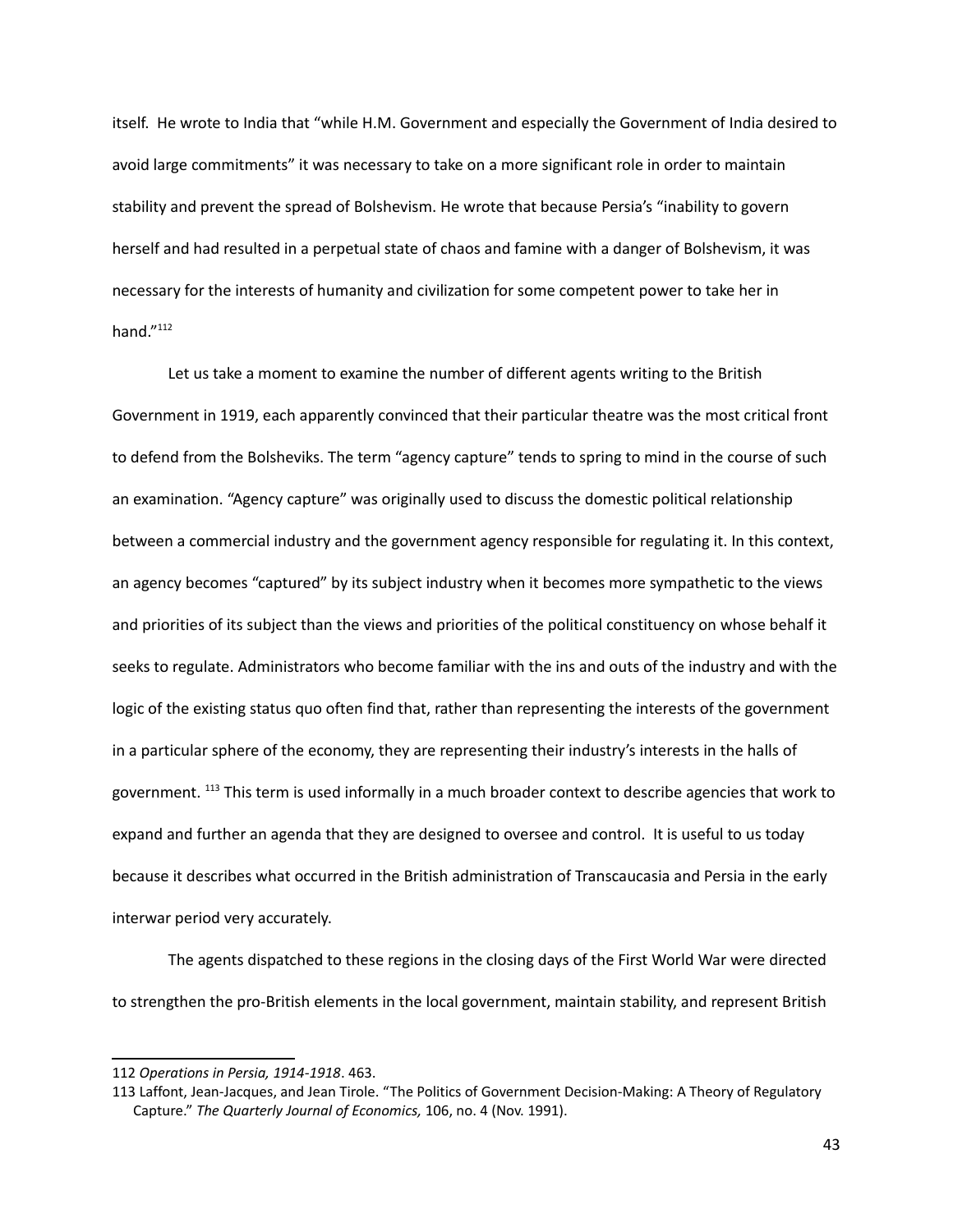interests within the country at large. Priya Satia describes how throughout the Edwardian period, political officers had combined the duties of intelligence agent, policy advisor, and special administrator into a role that proved effective at quietly and unobtrusively projecting British power into obscure and/or politically sensitive parts of the globe. However, Satia also describes how these agentadministrators often proved unruly in the field, and pursued agendas of their own at London's expense.<sup>[114](#page-43-0)</sup> Thus, Cox, Wardrop, and even at times Curzon, men who were supposed to be reducing demands on the British Treasury and smoothing British administration in their respective areas of operation, became increasingly convinced of the vital importance of their regions and sought to expand British activity there in a time of general military draw-down.

Earl Curzon, at least, wished to protect the Caucasus out of a sense of commitment to the governments there, governments who had altered their policies to comply with British desires. However, his and other Cabinet members' paranoia about India, Oliver Wardrop's seemingly irrational commitment to the defense of Caucasus, and Cox's similar inability to remain unbiased in his views on Persia indicate the degree to which they lost sight of their original goals. When the Government of India proved skeptical as to the importance of reinforcing Persia, Cox even inadvertently described this process of agency capture in his response to Simla: "Sir Percy Cox said that the views expressed by the Government of India were those he had held himself on his arrival in Tehran two months previously."<sup>[115](#page-43-1)</sup> However, for the remainder of his tenure in Tehran, he would consistently oppose attempts by the British government to reduce their commitments in Persia.<sup>[116](#page-43-2)</sup> Cox's successor, Herman Norman, seemed to fall into the same mindset. When the Government of India was advocating the dissolution of the South Persian Rifles, Mr. Norman lobbied on behalf of the Persian Prime Minister for them to be

<span id="page-43-0"></span><sup>114</sup> Satia 40-43.

<span id="page-43-1"></span><sup>115</sup> *Operations in Persia, 1914-1918*. 464.

<span id="page-43-2"></span><sup>116</sup> Cox, Percy. Letters to the Foreign Secretary. *British Documents on Foreign Affairs- reports and papers from the foreign office confidential print, Part II.* Series A, Volume II, Documents 50, 106, 275, 276, 290. See also Chelmsford, Frederic. Letter to the Secretary of State for India, 2 June 1920. Cabinet Papers, CAB 24/107 (CP 1405). 15.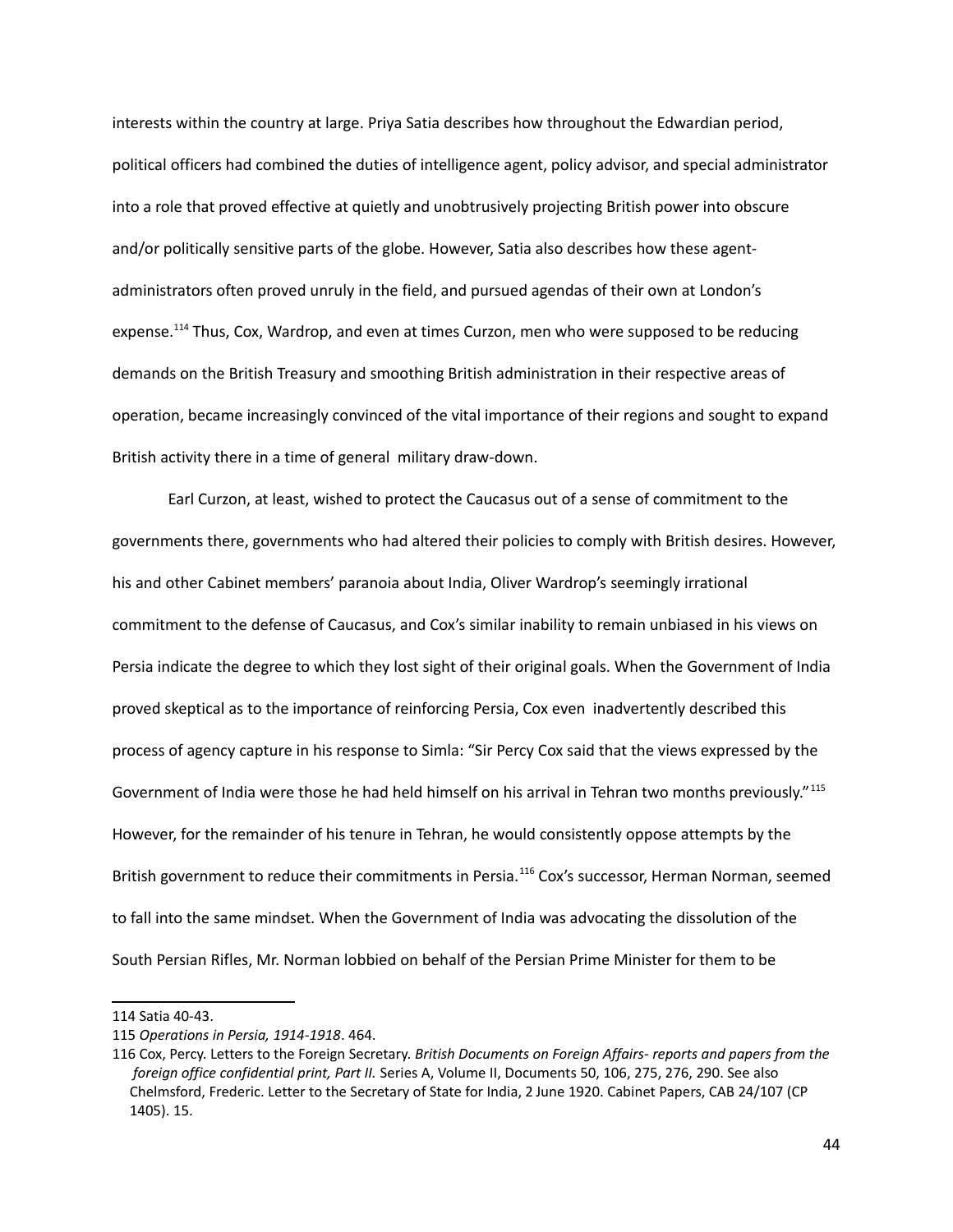maintained. When the British finally withdrew General Malleson's force from Mashhad, Mr. Norman wrote to India, again on behalf of the Persian Prime Minister, complaining that "This withdrawal of this country's sole protection against the Bolsheviks has lately driven him to seek support of demagogues."[117](#page-44-0)

In part, Cox, Wardrop and Norman were motivated by a desire for leverage over local governments. This form of imperial control was all about the perception of power; in order to appease discontented indigenous leaders, British administrators needed proof of the strength and good faith of the Empire. Thus, Cox's leverage in 1919 was largely dependent on Britain's promise of protection to Persia, first from the Turks, and later from the Bolsheviks. Cox was forced to write to Curzon asking him to contain the gossip of British ministers in London who were discussing a possible withdrawal from Persia, because it made Cox's job in Tehran harder.<sup>[118](#page-44-1)</sup> Mr. Norman wrote in 1920, when the Persian government was engaged in reluctant negotiations with Moscow, that "we appear to have even less cause than before to complain of their action now that while we withdraw our own force we refuse to lend them means of creating one to take its place."<sup>[119](#page-44-2)</sup> Mr. Norman made the legitimate point that while refusing to take responsibility for security and order, the Governments in London and India were essentially expecting these states to act as their colonial clients and accept assurances of British power and friendship,. Oliver Wardrop's position in the Caucasus was even more challenging, especially when it became increasingly apparent that no British support was coming. However, in their desperate scramble to maintain their posts within the Empire, these administrators, like General Dunsterville, refused to recognize that their presence was an unwelcome intrusion. When confronted by local hostility across the Middle East and Central Asia, they insisted that "Bitter anti-British propaganda is spreading everywhere, but nevertheless British rule would be welcomed by the whole population."<sup>[120](#page-44-3)</sup> These were men serving

<span id="page-44-0"></span><sup>117</sup> Norman, Herman. Letter to the Foreign Secretary. *British Documents on Foreign Affairs- reports and papers from the foreign office confidential print, Part II*. Series A, Volume III, Documents 90, 111.

<span id="page-44-1"></span><sup>118</sup> Cox, Percy. Letters to the Foreign Secretary. *British Documents on Foreign Affairs- reports and papers from the foreign office confidential print, Part II.* Series A, Volume II, Documents 349-350.

<span id="page-44-2"></span><sup>119</sup> Norman, Herman. Document 65.

<span id="page-44-3"></span><sup>120</sup> Malleson, Wilfred. Memorandum on the Military Situation in Persia, *British Documents on Foreign Affairs reports and papers from the foreign office confidential print, Part II.* Series A, Volume II, Document 248.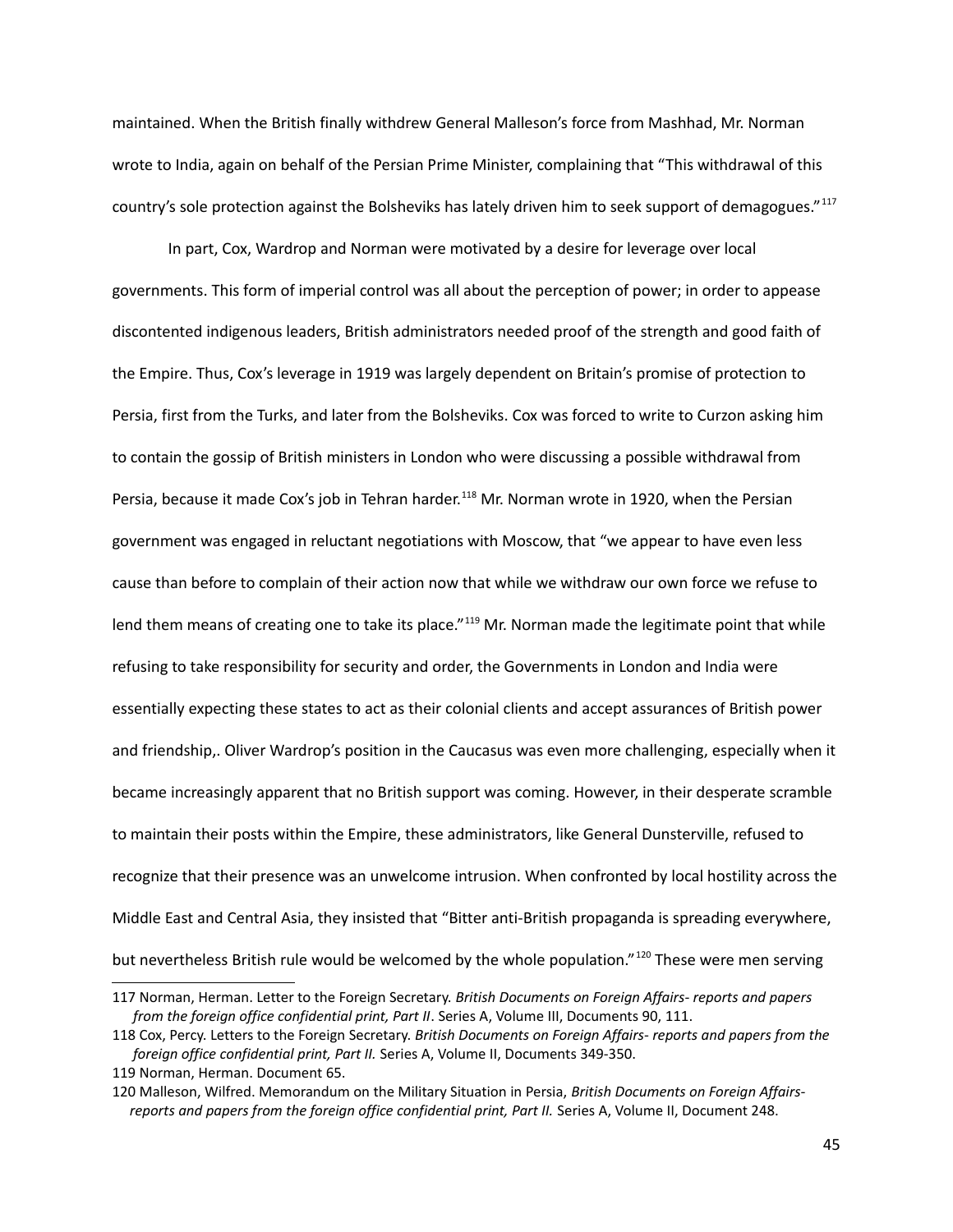empire, for the sake of empire, without concern for the approval of the British public or the populations they ruled.

The concept of agency capture is a useful one when analyzing the actions of British administrators on the ground in the threatened border regions, and, like the behavior of Afghanistan and Turkey, helps to explain the causes of the British Red Scare in the Middle East. The other part of the problem was that, when it came right down to it, the British government in the years immediately following the war was largely unsure of how to handle the border regions. As we saw in Transcaucasia, the fate of the British project in Persia would be the subject of a great deal of debate at Simla, Whitehall, and Downing Street. The British leaders were caught in something of a paradox; they had no funding, troops, or public support with which to conduct a campaign in Persia against the Bolsheviks, but unlike Transcaucasia, they were unwilling to entirely let Persia leave their control. The policy that was arrived at by the British Empire in Asia had sweeping ramifications for Persia's future and reveals one of the principle ways that Bolshevism was used in the administration of the British Middle East.

The military situation in Persia was somewhat more tenable than the situation in the Caucasus. In 1919, a variety of military forces occupied Persia. The shah maintained a small police force around Tehran that had little military power. The South Persian Rifles were an Indian formation that had been operating in the British sphere of Persia since 1916; their primary objective was to uphold the status quo of the Anglo-Russian Convention. The Persian Cossacks were a largely indigenous Russian-led force stationed in the Russian sphere for the same reason; even after the Revolution, many remained in Persia with their units.<sup>[121](#page-45-0)</sup>More recently, in 1918, Major General L.C. Dunsterville's small force of armoured cars in Transcaucasia had been tasked with plugging the gap left by the Bolshevik withdrawal, and they remained in northwest Persia even after the fall of Baku.<sup>[122](#page-45-1)</sup> General Wilfred Malleson, an Indian Army Intelligence officer, was likewise dispatched in 1918 to Mashhad in northeastern Persia to guard against

<span id="page-45-0"></span>121 Fromkin 209.

<span id="page-45-1"></span><sup>122</sup> Dunsterville 15-16.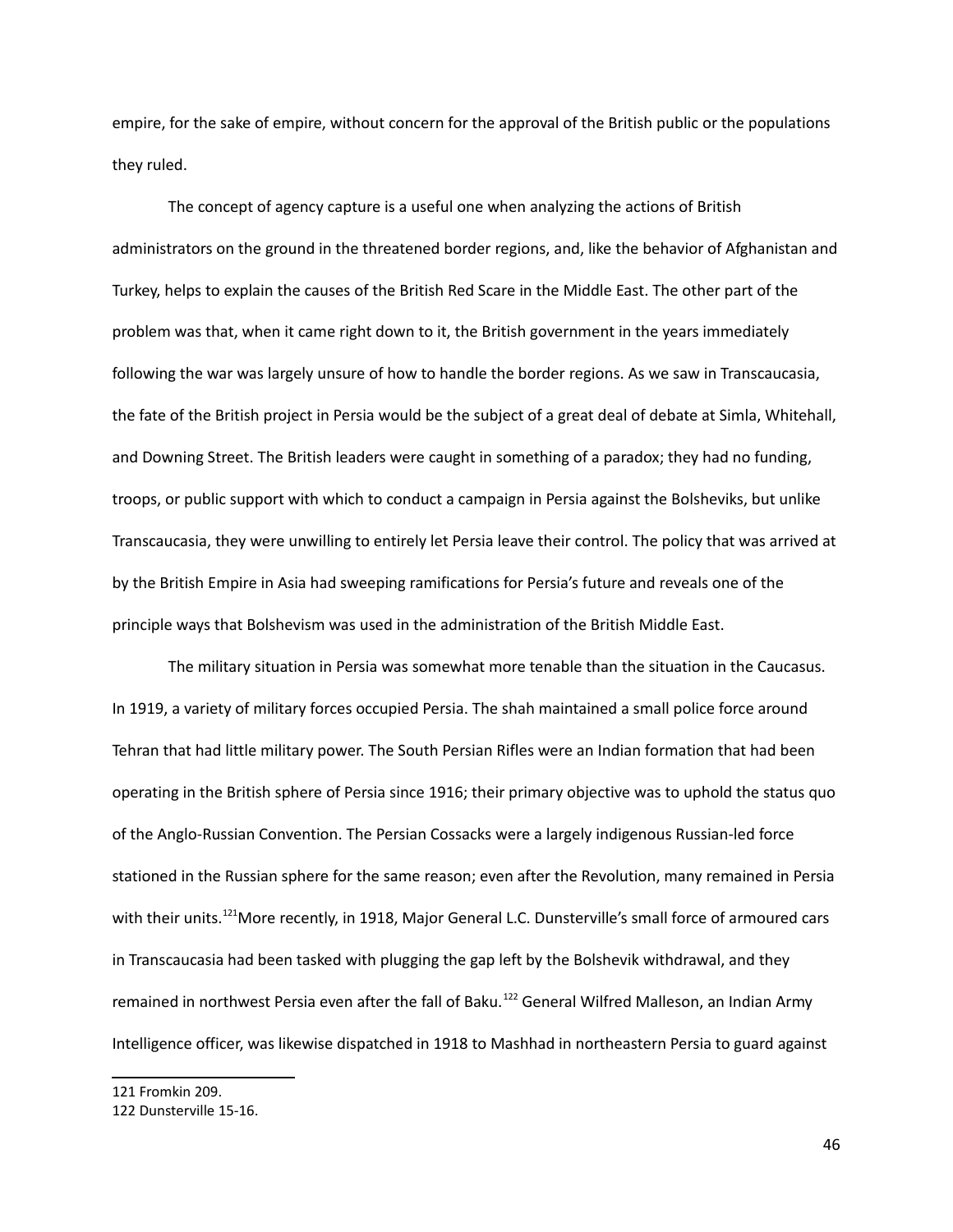Bolshevik and Turkish advances in Transcaspia; his detachment was designated the North Persian Force, or Norperforce.<sup>[123](#page-46-0)</sup> A number of indigenous Persian tribes maintained significant military forces, but in general the British were the strongest force in most of Persia.[124](#page-46-1)

Geographically, Persia also was significantly closer to British bases of power in Cairo and India, with full naval access in the Persian Gulf and nearby support in Baghdad. Thus, where Transcaucasia was surrounded by hostile territories and navies, in Persia the British had only to worry about the northern borders with Transcaspia and Transcaucasia and the threat of attack from Afghanistan.

Persia's close geographic positioning would have been helpful had the British had any troops to send. However, as the Bolsheviks solidified and increased their presence in Transcaspia, the General Staff was unable to find new troops to send to Persia to counter them. To make matters worse, the Persian Cossacks, still the largest force in Persia, were Russian-led and therefore widely distrusted and suspected of Bolshevik sympathies. In June 1920, General Haldane, the Commander of British forces in Mesopotamia, warned "that the advance of Bolshevik forces by Tabriz and Enzeli combined with a Notable simultaneous coup by these Cossacks would be beyond the powers of any troops he can spare or maintain in Persia."[125](#page-46-2)

The fall of Gilan to the Bolsheviks in 1920 left General Malleson's Norperforce all but surrounded by elements the British considered suspect; the Afghans in the southeast, the Cossacks and Persian rebels to the southwest, and the Bolsheviks to the north. A series of correspondence between the Secretary of State for India and the Viceroy make clear the paradoxical situation in which Norperforce found itself by 1921. The Viceroy wrote suggesting the withdrawal of Norperforce on the grounds that it "could not resist serious Bolshevik attack" and a small force of military intelligence officers could do the job of maintaining a "bridge over Central Asia" just as well for much cheaper. Viceroy Chelmsford later

<span id="page-46-0"></span><sup>123</sup> Ullman 311, Fromkin 356.

<span id="page-46-1"></span><sup>124</sup> Dunsterville 116, 127, Fromkin 209, Majd 22.

<span id="page-46-2"></span><sup>125</sup> United Kingdom. Weekly Appreciation of Matters of Naval Interest for the Week Ending in June 26<sup>th</sup>, 1920. Cabinet Papers, CAB 24/108 (CP 1561). 227. See also Majd 53, 54.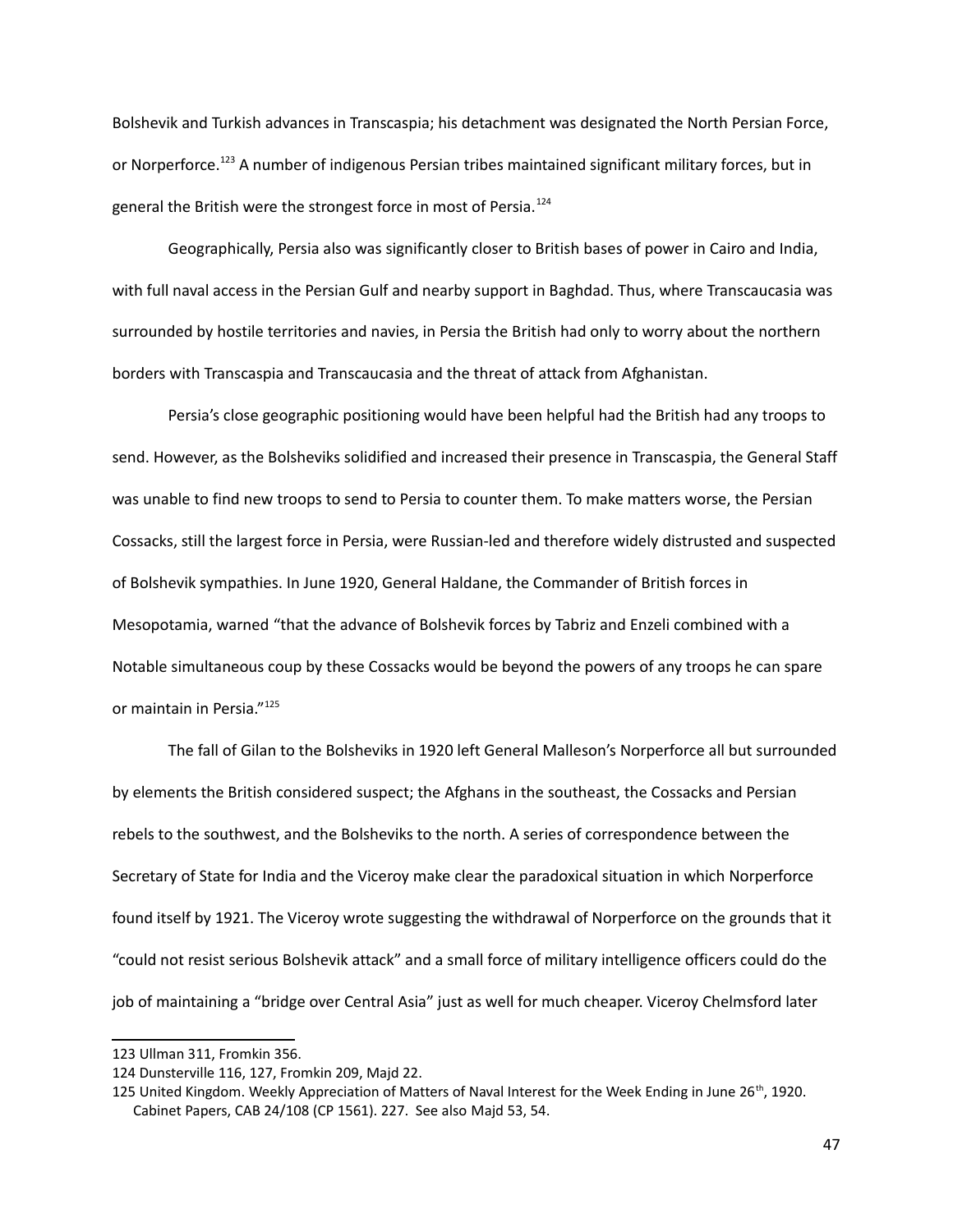affirmed to the Secretary of State for India that Malleson's force was "unnecessary from a strictly military standpoint as it is incapable of resisting serious Bolshevik attack."[126](#page-47-0) This begs the question of why exactly Malleson was even present at Mashhad.

Despite this utter lack of confidence in the Mashhad position, the chaotic situation across Persia, and the panicked reports of people on the ground, the higher levels of the Lloyd George government seemed to acknowledge that Soviet armies posed a minimal military threat to Persia. Curzon wrote to Cox in 1919 that "Military opinion here [in London], however, is convinced that any attack in force by Bolsheviks against Persia is highly improbable and may be practically discounted." By 1920, Malleson himself agreed with this assessment, stating that he thought the Bolsheviks in Turkestan were "far more frightened of us than we are of them." For their part, the Bolsheviks continually maintained their outward insistence that the troops in Turkestan were solely to defend Turkestan from British aggression.<sup>[127](#page-47-1)</sup>

If the military threat of Bolshevik invasion could "be practically discounted" and if "Moslems were the natural barrier to the spread of Bolshevism in Asia," then a better explanation is needed to understand why the British kept Dunsterville, Malleson, and other officers in such clearly exposed and committed positions. It turns out that while the defense against Bolshevism was the most commonly cited reason for a British presence in Persia, the British Government that it was important to project British power into Persia for a variety of different reasons, and as we've seen above, the threat of Red invasion did not make the list.

At the forefront of the debate, of course, was the familiar argument for the defense of India. All of the ministers who argued that Transcaucasia was necessary for the safety of the Raj insisted that Persia was doubly critical. Persia bordered India itself, and shared a huge border with Afghanistan, which

<span id="page-47-0"></span><sup>126</sup> Montagu, Edwin, and Frederic Chelmsford. Memorandum Circulated by the Secretary of State for India. Cabinet

<span id="page-47-1"></span>Papers, CAB 24/102 (CP 1200). 472.

<sup>127</sup> Malleson, Wilfred. Report enclosed with a Letter from the Viceroy to the Secretary of State for India. Cabinet Papers, CAB 24/101 (CP 988). 399.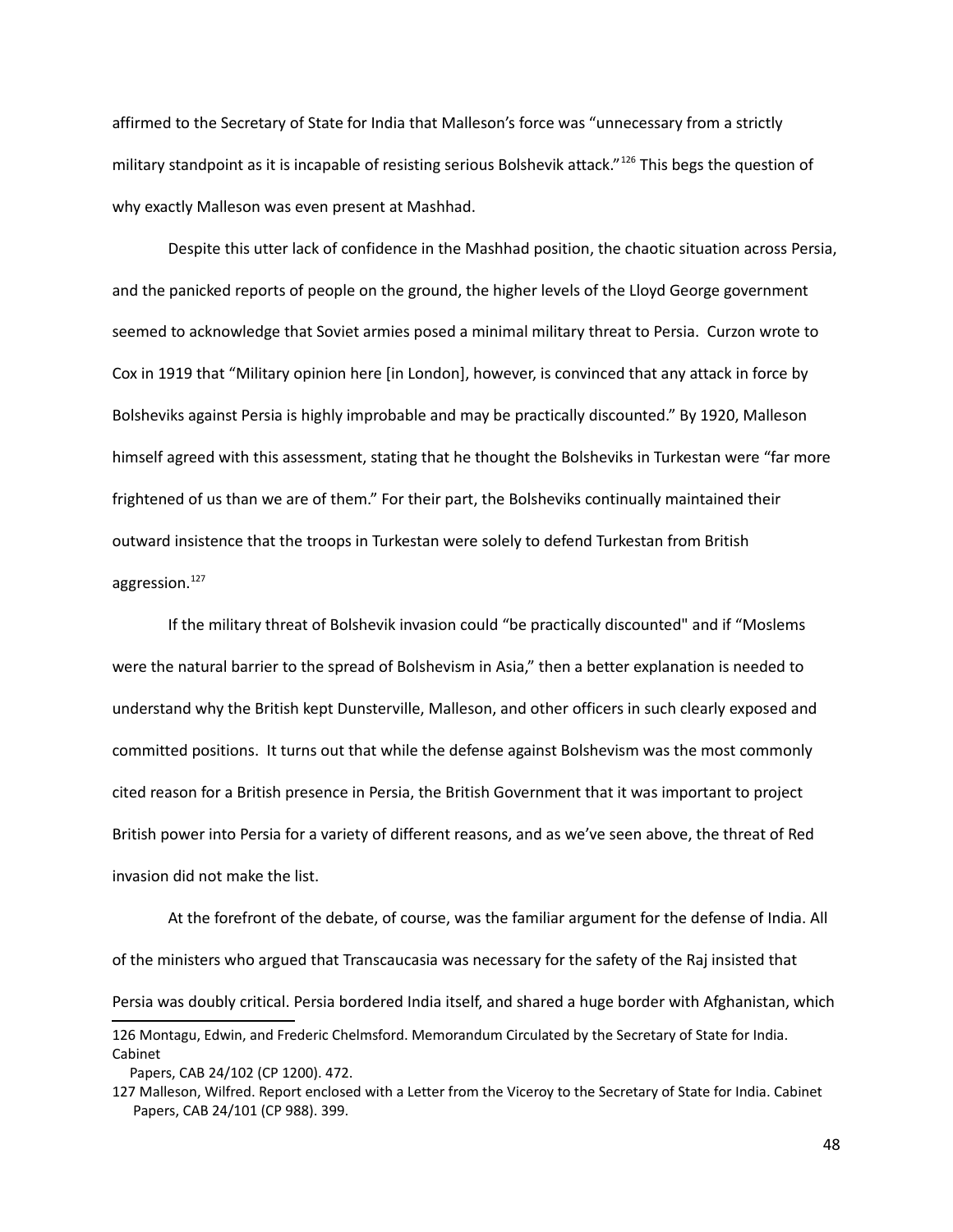itself was in a very uncertain state. In the west, if Persia were to fall, then French Syria and the British mandates of Iraq and Palestine would be left dangerously exposed. Additionally, while Transcaucasia and Transcaspia were regions traditionally controlled by Russia, Persia, at least southern Persia on the Gulf, had for decades always fallen into a British sphere of influence. Sir Percy Cox, when writing nervously to Curzon, mentioned his concern for the thriving British community in Tehran, which would need to be evacuated in the event of a Bolshevik advance.<sup>[128](#page-48-0)</sup> For these reasons arguments of imperial defense found more firm footing than they had in Transcaucasia.

However, in addition to "Indian concerns" and the other imperial factors at stake in Persia, the debate about central Asia brought a new motivation to the fore, one that would come to dominate naval thinking for the remainder of the century. In a Cabinet meeting in late 1920, Admiral Beatty, the First Sea Lord, pointed out what he called a "naval strategic question." He described to the Cabinet how "During the last five years our command of fuel and particularly of coal, was one of the factors which had helped us to control the seas. This power was passing, owing to the fact that oil was rapidly taking the place of coal." Lord Beatty's discourse revealed that Britain controlled only 4% of the world's oil supply, and that three-quarters of the Royal Navy ran on oil supplies controlled by foreign powers. He went on to say that "One of the problems of the Naval Staff has been to ascertain where oil was to be found which could be obtained without control by other Powers. Of these sources it was found that Persian oil was by far the most important."[129](#page-48-1) Admiral Beatty's words would prove prophetic; Iran remains one of the world's principle oil producers to this day.

The issue of oil had been broached before; other Cabinet ministers had mentioned it in connection with Central Asia and during the Caucasus debate the First Lord of the Admiralty, Walter Long, had said that "an even more important object [than defending India] was to hold the oil of Baku.

<span id="page-48-0"></span><sup>128</sup> Cox, Percy. Series A, Volume II, 290.

<span id="page-48-1"></span><sup>129</sup> United Kingdom. Notes of a Cabinet Conference, 18 January 1920. Cabinet Papers, CAB 23/35. 95.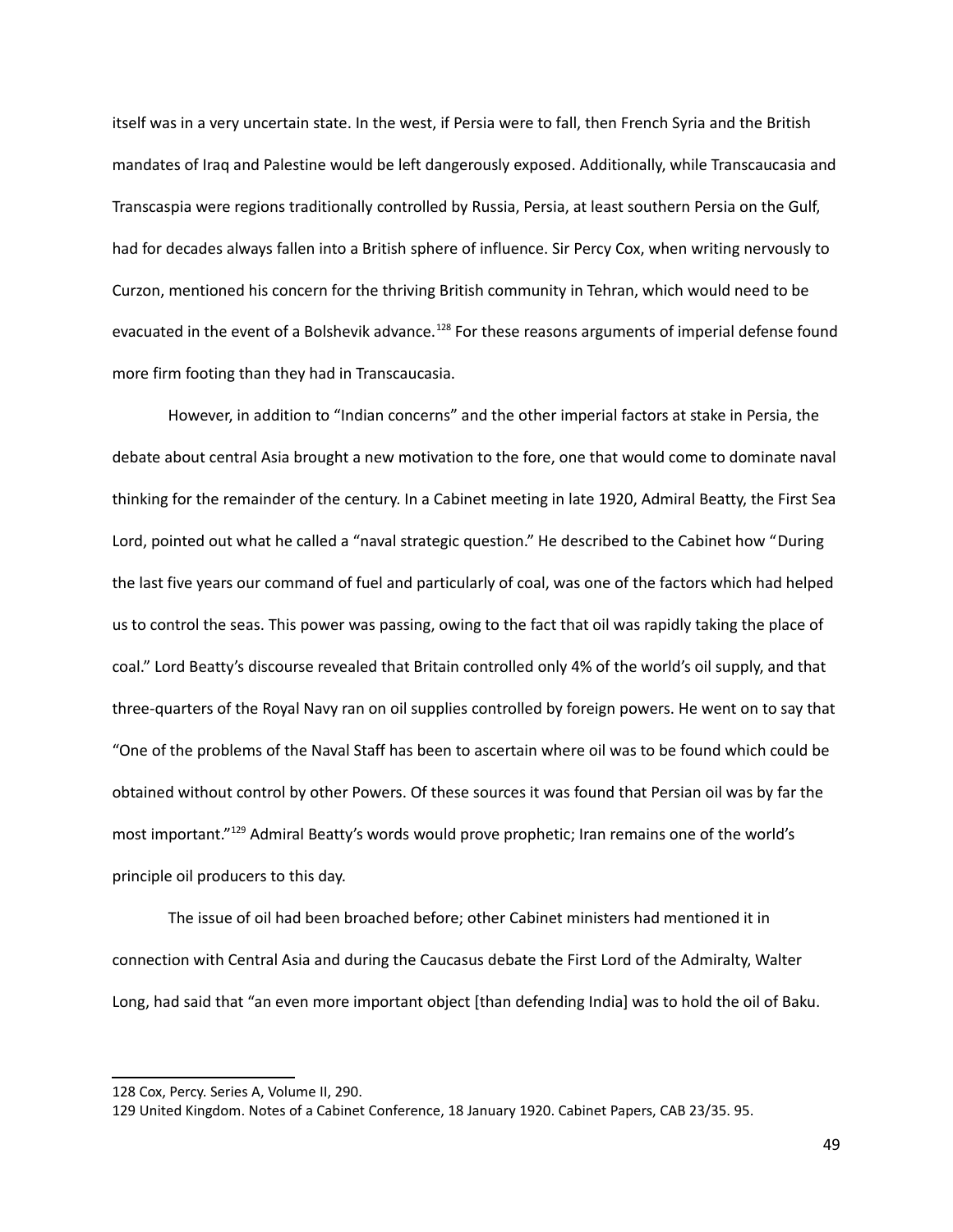All the experts insisted on the Importance of this."<sup>[130](#page-49-0)</sup> However, in Persia the issue was more sensitive, and Admiral Beatty's address to the Cabinet made its importance extremely clear.

For one reason or another, the British were unwilling to entirely quit Persia. The Eastern Committee was clearly motivated by a variety of imperial concerns unrelated to Bolshevism when it concluded with regards to Persia that "the guiding principle of future relations must be the permanent maintenance of British influence in a country bordering on India."<sup>[131](#page-49-1)</sup>

So the British did in fact have an interest in maintaining stability and imperial order in Persia, but the fight against Bolshevism was largely a façade. This suggests that in interwar Asia, imperial administration and intelligence machinery, sometimes subconsciously and sometimes consciously, created fictions that demanded the perpetuation of empire in the region. In the example of agency capture, British agents in the interwar Middle East tended to emphasize theoretical Bolshevik threats whenever these threats promised access to greater resources with which to pursue imperial ambitions. However, at a higher level, the British government produced fictions that they needed to cut costs and justify continued occupation of the region both to its indigenous peoples and to the British public at home.

In his piece for the *Historical Journal*, John Darwin describes how the interwar years were characterized not by imperial retreat and dissolution, but by a new imperial strategy that reduced the imperial sphere of influence in colonial societies in order to strengthen the British position. Darwin contends that the British removed themselves from certain spheres of society, at once deflating the claims and grievances of their most ardent opponents and also ridding themselves of expensive non-essential administrative functions.<sup>[132](#page-49-2)</sup>

<span id="page-49-0"></span><sup>130</sup> Notes of a Cabinet Conference, 18 January 1920. 130. See also United Kingdom. Conclusions of a Cabinet Conference, 16 January 1920. Cabinet Papers, CAB 23/35. 82.

<span id="page-49-1"></span><sup>131</sup> United Kingdom Imperial War Office. 382.

<span id="page-49-2"></span><sup>132</sup> Darwin, John. "Imperialism in Decline? Tendencies in British Imperial Policy between the Wars." *The Historical Journal,* 23, no. 3 (1980). Cambridge University Press. 678.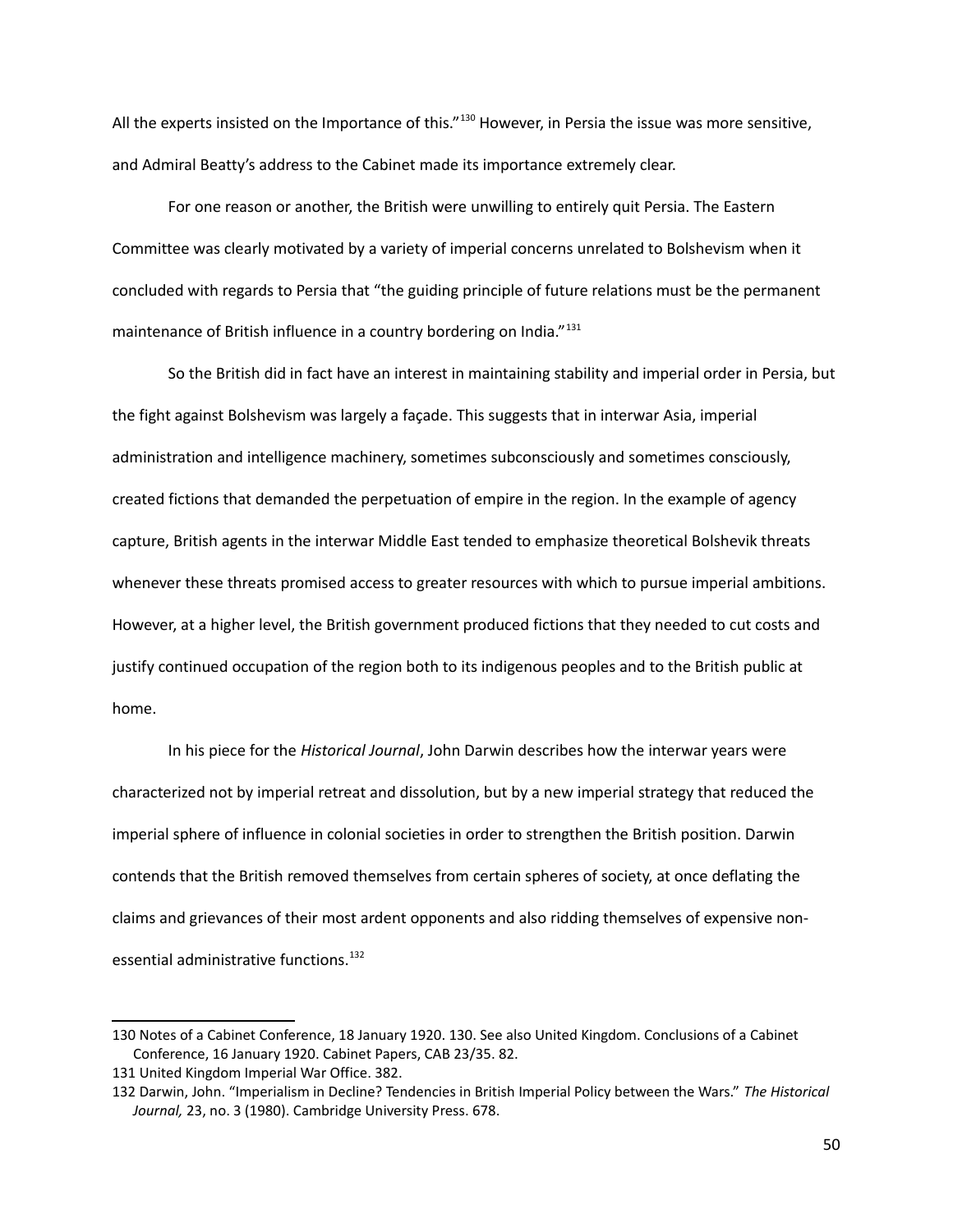The aftermath of the First World War is often seen as a period of empire under siege, in which nationalist movements and local uprisings began to make real headway against imperial oppressors. Darwin rejects this notion as a model for the interwar British Empire. Instead, he argues that the British imperialists of the 1920s were determined to maintain their holdings in the long term, and were confident in their ability to do so. However, with the development of increasingly assertive and democratic civil society in the imperial periphery and, as Priya Satia points out, in the metropole also, came a new and more subtle form of empire that sought to "twist into ever new shapes to avert and avoid their gaze."[133](#page-50-0)

The true brilliance of this policy is that it simultaneously reduced the costs of imperial control, an essential element of interwar British administration. Darwin points out that many of the Raja's concessions to Indian provincial governments were driven not only by nationalist agitation but also by "An increasingly complicated and expensive administrative apparatus and the strain of regulating ever-widening areas of social and economic life."<sup>[134](#page-50-1)</sup> Meanwhile, in her discussion of Iraq, Satia's points out how a cheaper imperial control mechanism was more likely to go unnoticed by critical portions of the public: "Indeed, the purpose of cost-cutting, its framers acknowledged, was not only economy but imperial autonomy- freedom from fiscal accountability to the public . . . the techniques of covert empire were designed to evade both the Iraqi and British public."<sup>[135](#page-50-2)</sup>

While Priya Satia coined the term "covert empire" to describe specifically interwar British rule of Arabia and Mesopotamia, it is an excellent term to associate more generally with this new imperial role. Satia's covert empire was "invisible, barely existing on paper, designed for an increasingly anti-imperialist postwar world."[136](#page-50-3) Most importantly, as Darwin illustrates, it was "designed to knock out the props which, so it appeared, had supported the upsurge of anti-British nationalism in the aftermath of the war.

<span id="page-50-0"></span><sup>133</sup> Satia 8.

<span id="page-50-1"></span><sup>134</sup> Darwin 763.

<span id="page-50-2"></span><sup>135</sup> Satia 288.

<span id="page-50-3"></span><sup>136</sup> Ibid. 7.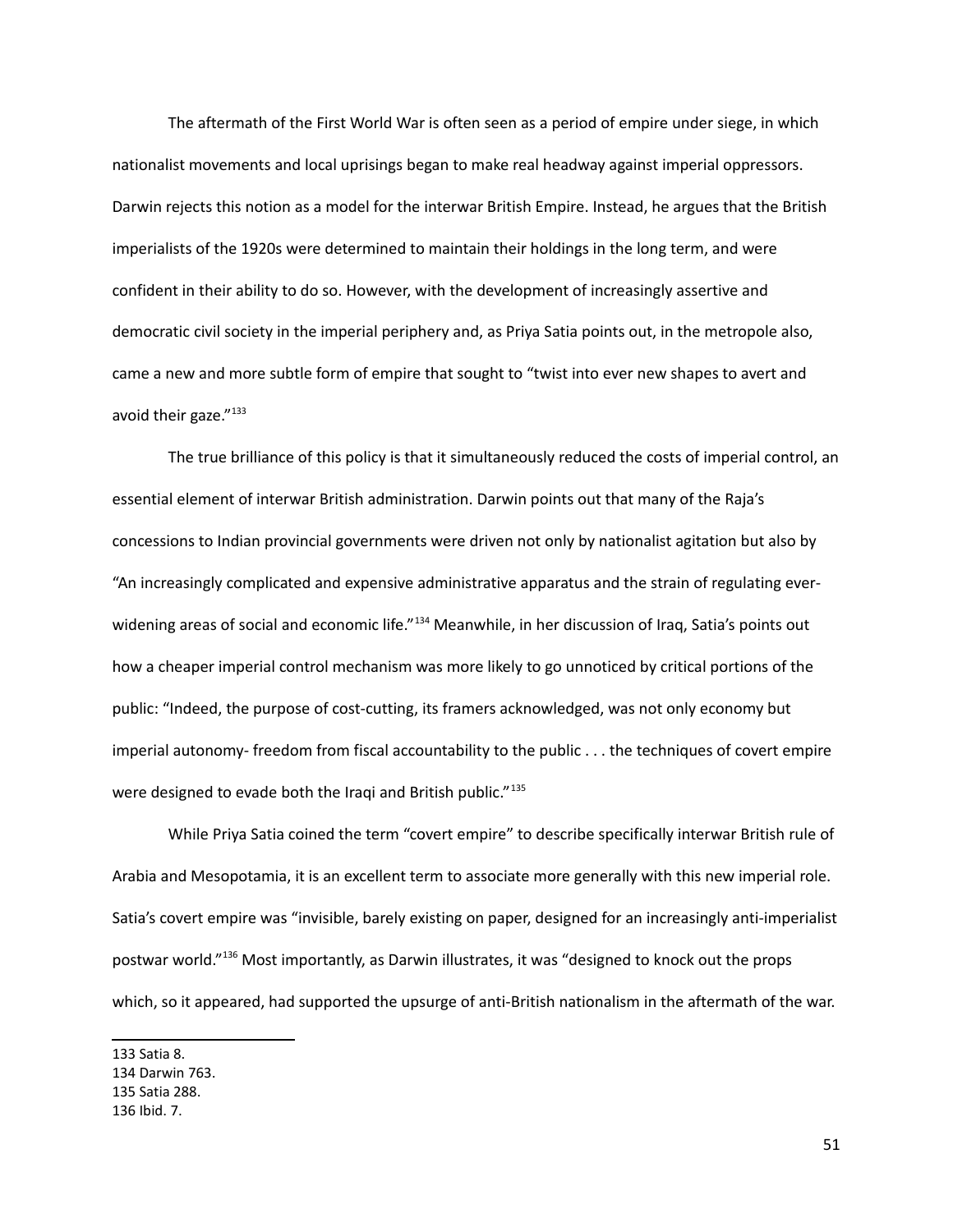By the same token, they were to equip British influence with a streamlined efficiency."<sup>[137](#page-51-0)</sup> Bolshevism as a shadow threat was invaluable in greasing the wheels of this transition; it served as a red herring, as a code-word for popular discontent and agitation, and as a consolation to any British personnel who may have had misgivings about the actions of the Empire.

We begin to see this policy trend emerge in Persia as early as 1919. In his responses to Cox's demands, the Foreign Secretary Earl Curzon deflected requests for increased British commitment, while still requiring that the Persian government toe the British line in their relations with the Bolsheviks. While Curzon insisted that "any attack in force by Bolsheviks against Persia is highly improbable and may be practically discounted," he also encouraged Cox to be firm in Persia, because "Real danger lies in infiltration of Bolshevik individual agents or small parties and the spread of insidious propaganda." As Curzon well knew, the last thing the British needed in 1919 was to mount a major military expedition to Persia. While downplaying the threat of Bolshevik invasion, which could only be prevented through extreme expenditures, Curzon brings up the threat of Bolshevik propaganda; this much more ephemeral threat "could not be prevented, even by largely augmented forces", but still demanded British oversight and control in the lives of Persian citizens.<sup>[138](#page-51-1)</sup> In this context, the British supported Vossough-ed-Dowleh's appointment to the position of Prime Minister in 1919. Vossough promptly concluded the Anglo-Persian Convention of 1919, an unequal treaty that gave Britain a free economic hand in Persia and due to its clear pro-British agenda, never received ratification by the Persian representative assemblies. However, it was a cheap and somewhat subtle way of stabilizing the Persian situation in Britain's favor and guarding against the "infiltration of Bolshevik individual agents and small parties".<sup>[139](#page-51-2)</sup>

By 1920, however, three events conspired to turn the situation in Persia entirely against the British. In May of 1920, Bolshevik forces attacked Enzeli on the Caspian coast, seemingly in coordination

<span id="page-51-0"></span><sup>137</sup> Darwin 678.

<span id="page-51-2"></span><span id="page-51-1"></span><sup>138</sup> Curzon, George. Letter to the Acting Minister, Tehran. *British Documents on Foreign Affairs- reports and papers from the foreign office confidential print, Part II.* D. Cameron Watt, ed. Frederick, Maryland: University Publications of America, 1984. Series A, Volume II, Document 378. 139 Majd 36-38.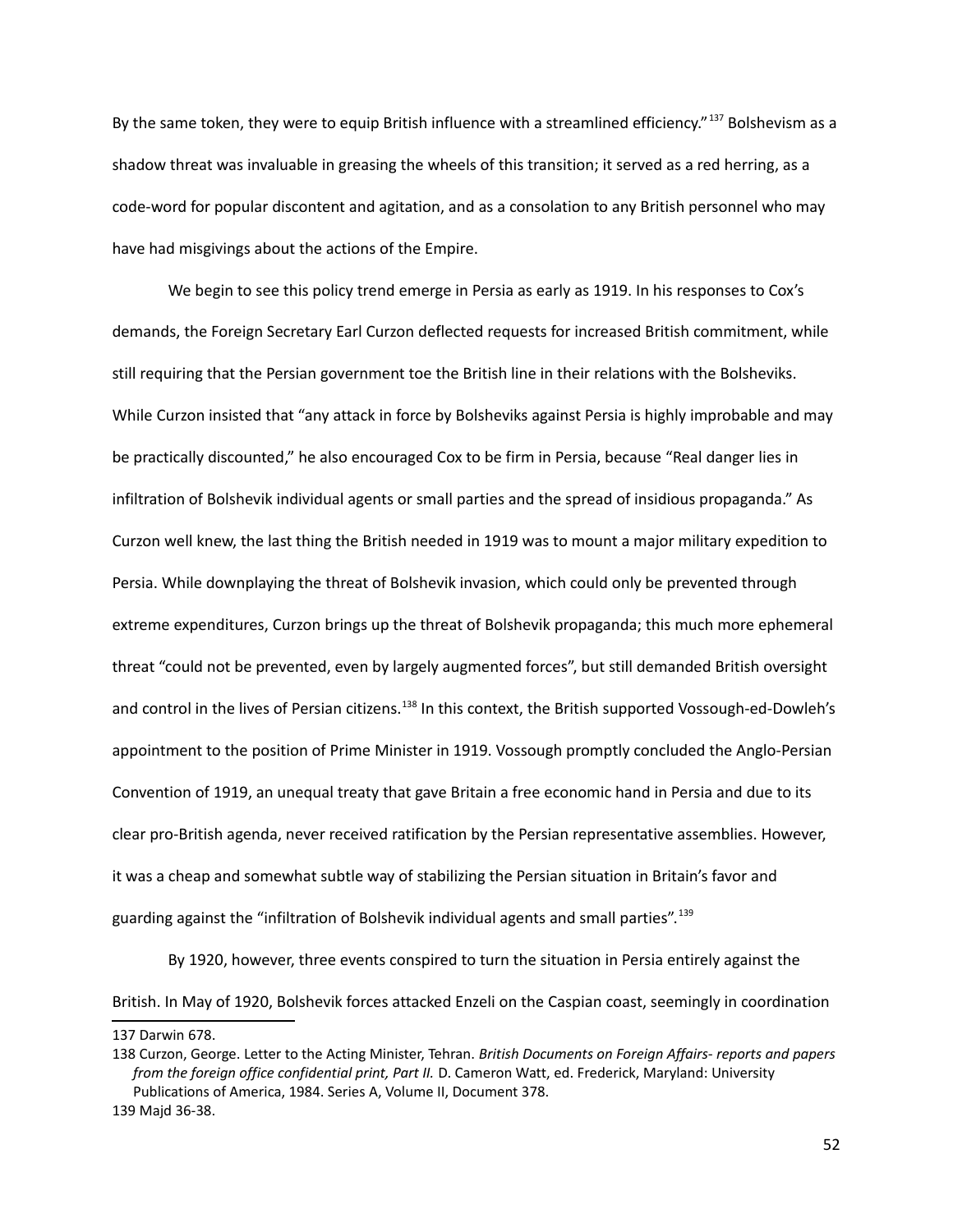with Persian revolutionaries under Kuchik Khan. Soon, the entire northwest province of Gilan was in revolt and had formed its own Bolshevik-influenced government. To make matters worse, the force opposing the Bolsheviks in northwest Persia was the Persian Cossacks. The British had long suspected the Cossacks, who though mainly Persian were officered by Russians and commanded by a Russian Colonel Starosselsky, of having Bolshevik sympathies. The Cossack defeats in Gilan in 1920 and 1921 did little to increase British confidence, and undercut the already exposed position at Mashhad. Increasingly, the minimal British forces that were in Persia were becoming a liability.

The troops were needed more than ever if British prestige were to be maintained. The Bolshevik advance on Gilan and the widespread public outcry against Britain's presence led to the fall of the Vossough-ed-Dowleh ministry in the summer of 1920, and the new administration was threatening to reject the Anglo-Persian Agreement of 1919. Calls for the dissolution of the South Persian Rifles and the withdrawal of the British presence increased across the country.<sup>[140](#page-52-0)</sup> This second crisis drove home the need to maintain a low profile in the conduct of imperial business.

Thirdly, in July of 1920, Mesopotamia was in turmoil and more troops were needed to stabilize the Kingdom of Iraq. The British desperately searched for forces that could be sent, and came to the conclusion that Norperforce would have to be weakened and eventually withdrawn from Persia entirely.<sup>[141](#page-52-1)</sup> With the departure of Norperforce delayed only by the melting of the snow, the moment of decision for the future of the British Empire in Persia was approaching.

A telegram from the Viceroy to the Secretary of State for India sheds a great deal of light on how the British grappled with their problems in Persia. The Viceroy wrote that "Persia will never accept the Anglo-Persian Agreement as it stands." He went on to report that the British had attempted to make Persian administration more "efficient" through "the infiltration of Persian administration by British

<span id="page-52-0"></span><sup>140</sup> Ibid. 48-53. See also Monroe, Elizabeth. *Britain's Moment in the Middle East: 1914-1971*. Baltimore: John Hopkins University Press, 1981. 59.

<span id="page-52-1"></span><sup>141</sup> United Kingdom. Summary of Situation in Mesopotamia. Cabinet Papers, CAB 24/109 (CP1646). 234.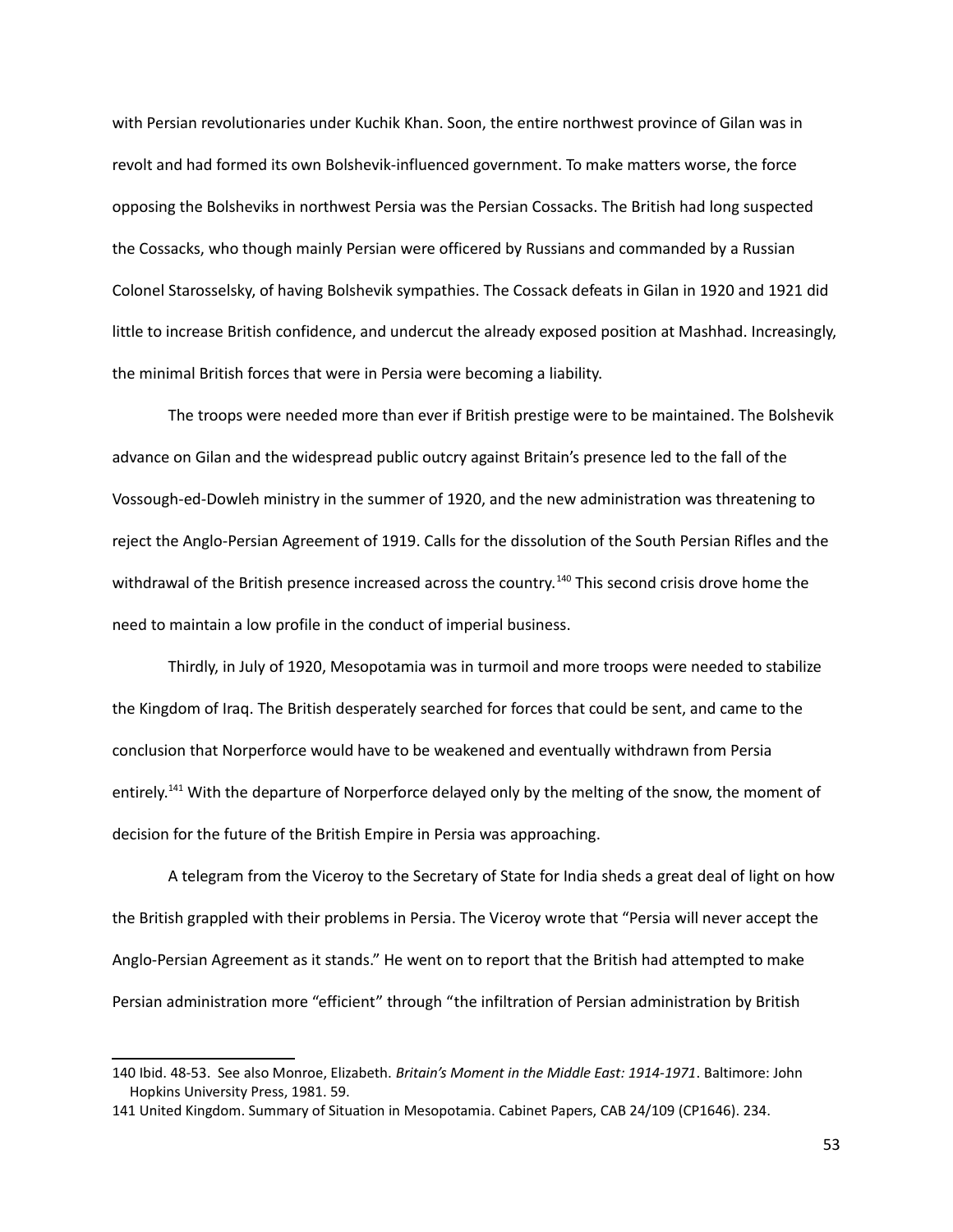officers." By 1920, "Persian nationalism, however, has proved too strong for Persia to accept this willingly, and we are unable to face military and financial commitments involved in forcing matters through." The Viceroy concluded that the best course of action would be to withdraw entirely from Persia, drop the Anglo-Persian Agreement, and appoint some sort of financial advisor to Tehran that could oversee British aid to Persia and ensure the "efficiency" of the Persian government; in other words, an advisor who could ensure the Persian government's protection of British interests. He described such an advisor as the only aid Persia is likely to accept from the British. In statements that underscore Darwin's description of the British Empire in the Middle East and Satia's concept of covert empire, Chelmsford claims that "Our own disappearance into the background will rob Bolshevism of her one valid excuse" and that the British should "reconcile ourselves, therefore, to a continuance of the inefficiency and corruption that are endemic in Persia, and simply try to avoid reproach, which also constitutes the greatest danger to ourselves." Perhaps his most revealing admission, however, is invaluable to this study because it underscores the role of Bolshevism in this new form of empire. Chelmsford wrote that "any policy involving direct financial or military assistance on our part must inevitably prevent growth of that nationalist spirit, which is, in the long run, our real defense against incursion of Bolshevism." Chelmsford subtly acknowledged what the myriad of British administrators continually avoided saying aloud; that Bolshevism was a red herring, and that the true problem for the British in the Middle East was a growing demand for national sovereignty and self-determination. He recognized that the way to get peace in the Middle East was not to defeat Bolshevism, but was to get out of the way of the growth of "nationalist spirit." In August, the month after the Viceroy's letter, General Edmund Ironside, a renowned soldier fresh from the North Russian Campaign, was appointed commander of Norperforce. He would leave behind a situation in Persia in which the new British Minister, Sir Percy Loraine, had influence over the essential British interests and in which the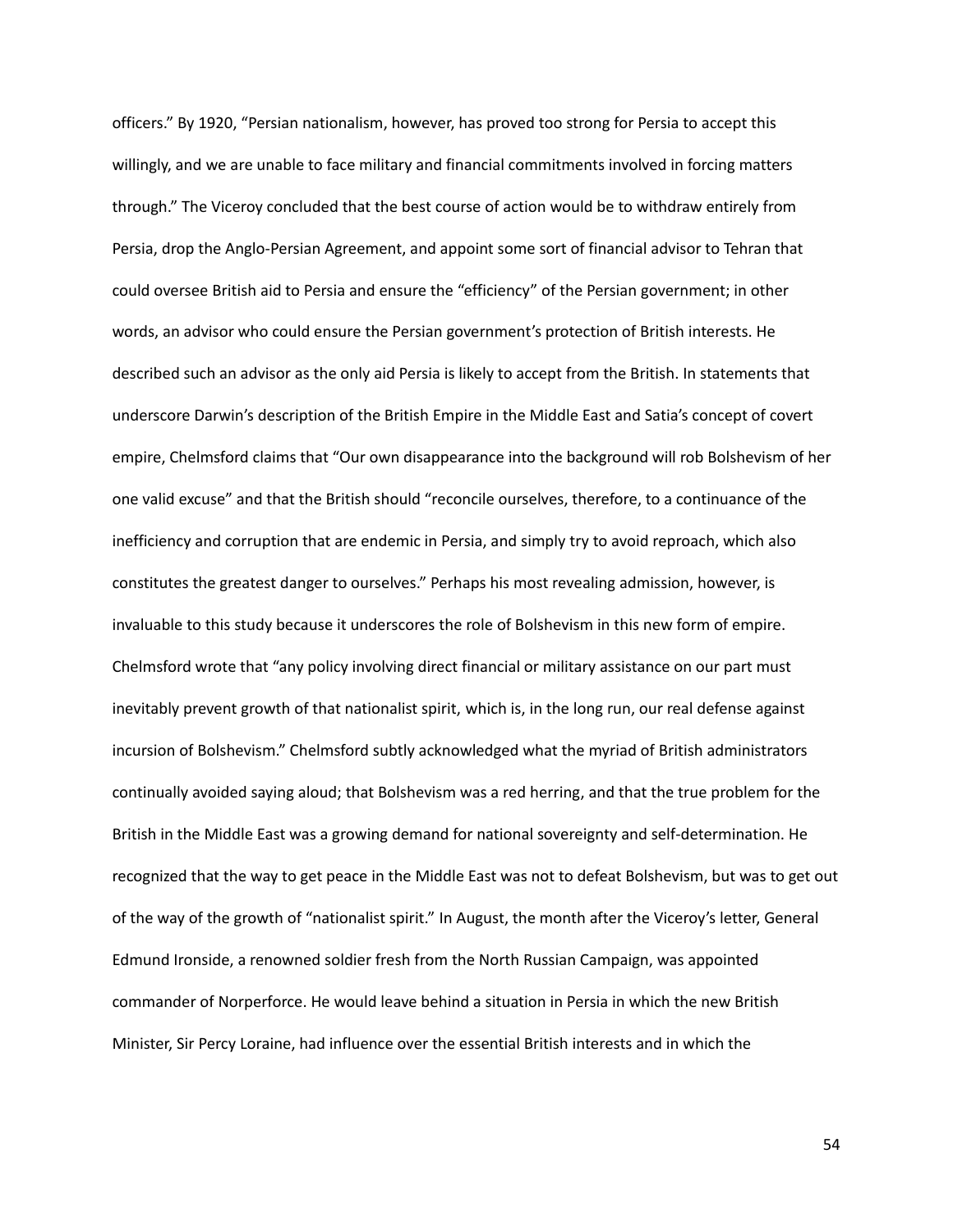Governments of the United Kingdom and India did not have to expend a sixpence to defend of Tehran. He would leave behind a situation very similar to the ideal situation described by the Viceroy.

Ironically, the key to Ironside's solution was the troublesome Persian Cossack Division. Less than a month after he was appointed, General Ironside discreetly dismissed the Russian officers of the Cossack unit. He must have surprised some observers when he refused to appoint British officers in their place, insisting on Persian officers as well as troops. Ironside toured the Persian Cossack Division shortly after his arrival and was immediately impressed with one colonel, a native Persian, named Reza Khan. Ironside reported his liking for Reza Khan and said shortly thereafter that "In fact, a military dictatorship would solve our troubles and let us out of the country without any trouble at all."

Ironside departed Persia abruptly that winter, after handing control of the Persian Cossacks to Reza Khan and laying the preparations for the departure of the British column. In February, Reza Khan led the Cossacks to the capital, entered, and took control of the Shah and the city. His self-appointment to the post of War Minister was temporary; his later assumption of the title of Shah after Shah Ahmed Quajar fled the country was permanent. John Caldwell, part of the American Legation in Tehran, said of the coup that "It is perfectly apparent that the whole movement is of British origin and support, in furtherance of the scheme of forceful control of the country." [142](#page-54-0)

Sir Percy Loraine, who had taken over for Herman Norman as His Majesty's Minister to Persia, met with Reza Khan several times in the months after his ascension to the War Ministry. Unsurprisingly, their conversations were focused on Bolsheviks and bringing prosperity to Persia; delicate conversations of oil rights and English influence in government were couched in long assurances of each other's good will and determination to oppose Bolshevism. Loraine was able to ascertain from the War Minister that "He was a Mussulman and a Shia, and therefore, anti-Bolshevik. Only Persians whose Islamism had been tainted with heresy could co-operate with Bolshevism." With these assurances aside, the two discussed

<span id="page-54-0"></span><sup>142</sup> Wright, Denis. *The English Amongst the Persians*. London and New York: I.B. Taurus, 2001. 180-181. See also Majd 61-63, which contains Caldwell's in-depth account of the coup.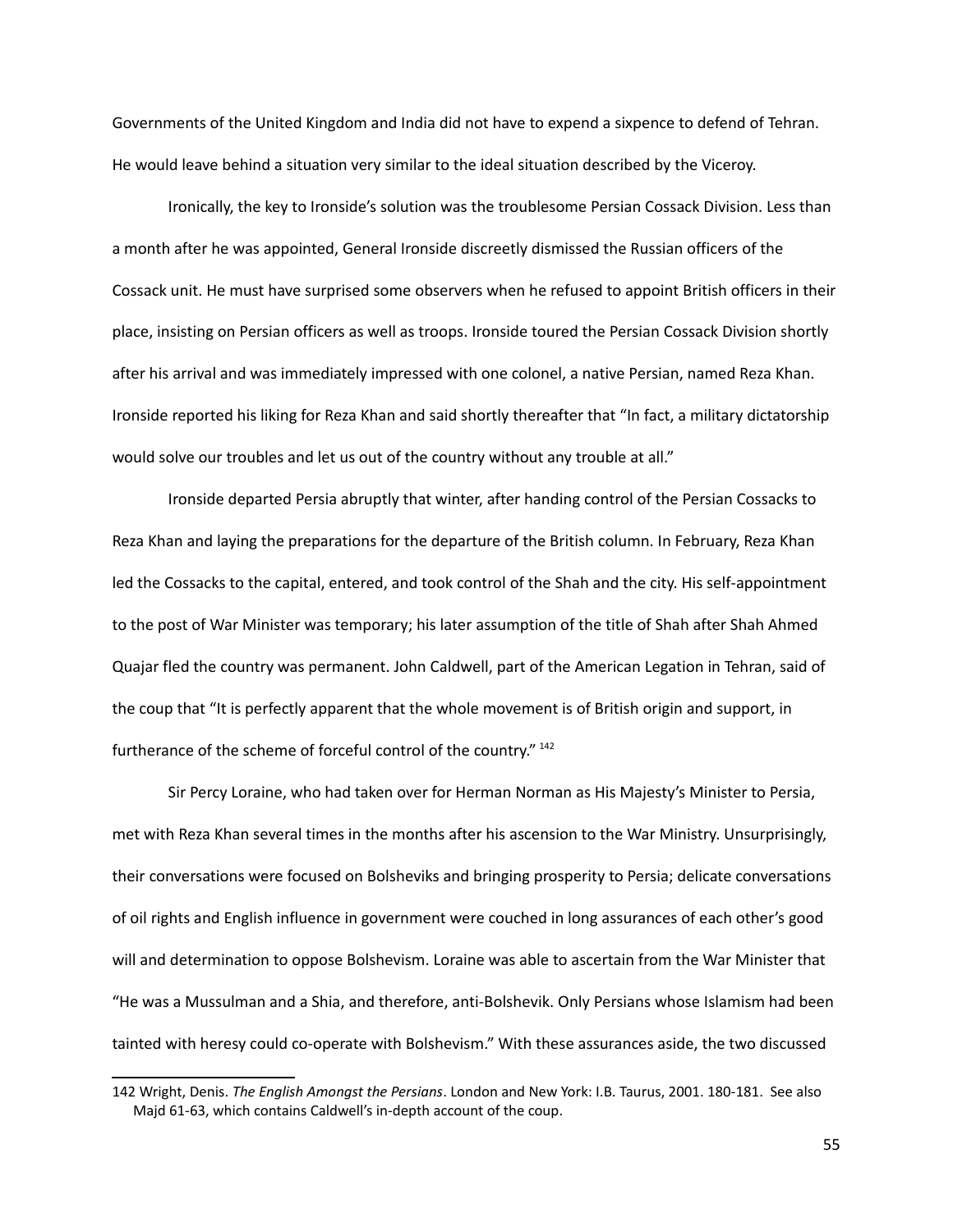Persia's northern oil fields, currently home to competing claims by the Anglo-Persian Oil Company and its American rivals; Loraine wrote that he was hopeful of Reza's cooperation "if it comes to the point of forcing a new concession through the Medjliss [representative assemblies]." Loraine's glowing report in January of 1922 waxed eloquent about Reza Shah's striking character and his monumental improvements to the Persian Army before concluding that "I shall endeavor to keep in touch with him, without in the present sensitive state of public opinion compromising him in any way, and keep him enlightened as regards the true state of affairs in matters of mutual interest to our two countries." Loraine's words describe covert empire in a nutshell. It seemed that for the time, at least, the "Bolshevik" situation in Persia had been dealt with. $143$ 

In Persia perhaps more than anywhere else, we see the competing desires of British administrators to maintain influence over the government in Tehran and at the same time to reduce expenditures and withdraw vulnerable and costly military forces. The initial approach displayed strong tendencies towards covert empire, but was nonetheless handicapped by Cox, Norman, and Curzon's inability to let go of the Tehran project. Their attempts to influence Persian policy through the Anglo-Persian Agreement and British officers in the Cossacks and South Persian Rifles proved too heavyhanded, and the maintenance of all of these military forces and Norperforce itself proved too taxing on the imperial will and the imperial treasury. The fall of the Vossough-ed-Dowleh ministry and the order to begin recalling British troops from Persia signaled the failure of this initial attempt, and suggested the need for a new, more subtle, and cheaper means of defending British influence. This desire for an empire that was cheap, covert, and efficient eventually drove General Ironside to place on the throne of Persia one of the most brutal dictators of the early twentieth century.

Unpacking the issue of Bolshevism is most difficult in the border regions. This is largely because there *was* a real Bolshevik threat to these areas, but this was rarely the threat Britons were discussing

<span id="page-55-0"></span><sup>143</sup> See also Loraine, Percy. Letter to the Foreign Secretary. *British Documents on Foreign Affairs- reports and papers from the foreign office confidential print, Part II.* Watt, Series B, Volume X, Documents 233, 243.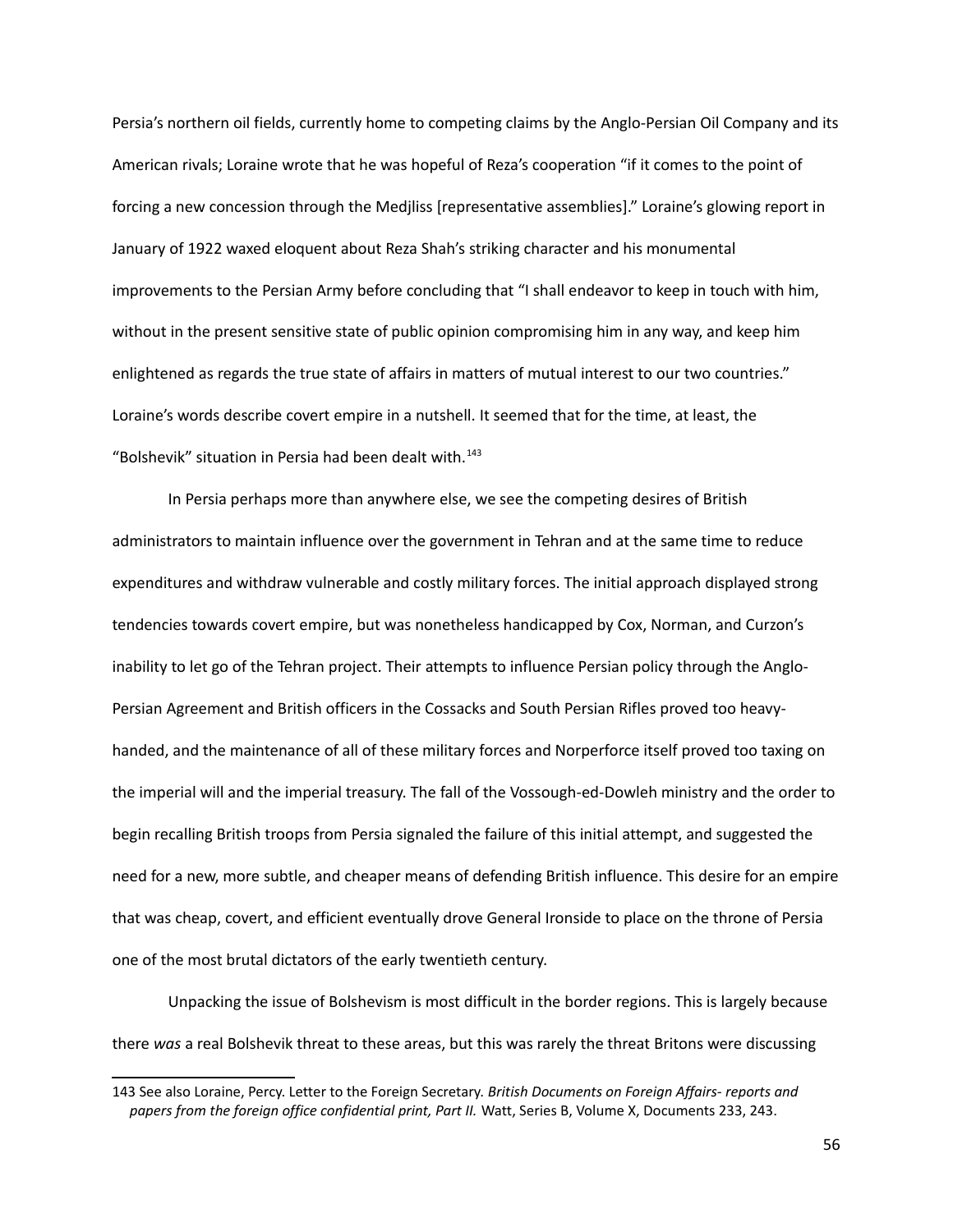when they used the word. The fact that Bolshevism was at once a real force in policy and also a justification for all sorts of unrelated policy reactions is what makes the British treatment of Bolshevism in the interwar Middle East seem so irrational and so eclectic. We find, in the end, that the threat of Bolshevism did produce reactions in British policy, especially in areas like the Caucasus and Gilan. We also find, though, that this threat was greatly exaggerated by agents unwilling to relinquish their claim to local authority and imperial resources. We also find that Bolshevism often refers to the kind of popular agitation that necessitated the creation of a covert form of empire. In this last instance, the elusive threat of shadow Bolshevism is invoked time and again in order to justify a suspiciously un-democratic form of rule.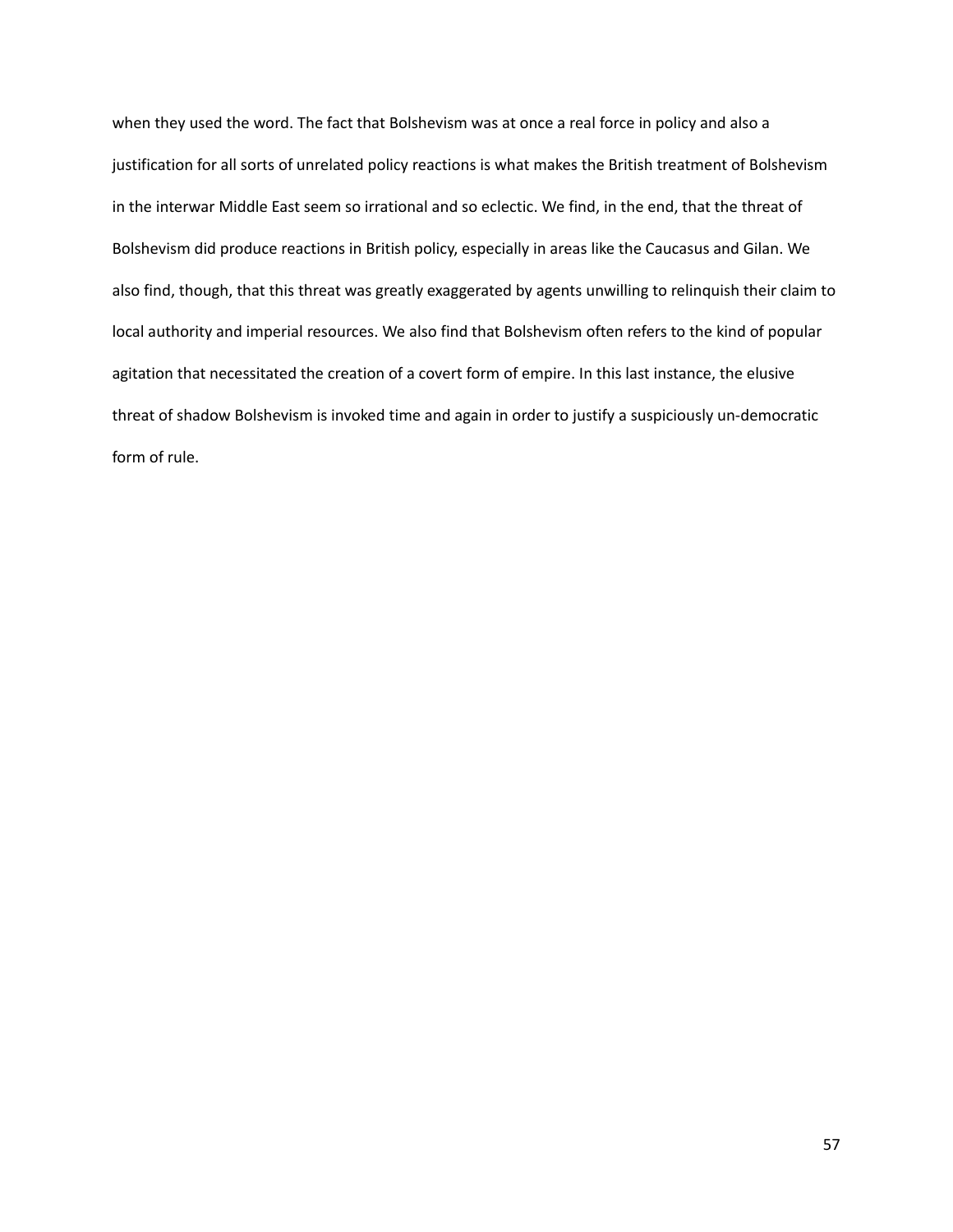#### **Chapter 4: The Ideological Threat of Bolshevik Agitation in the Interior of the Empire**

In the history of British imperial administration, we can identify a trend of dismissing calls for independence, reform, and self-government by claiming that they originate from a radical fringe of society. By assigning dissenting views to this fringe element, the British often downplayed the grievances of the moment and comforted themselves with the knowledge that most of their subjects were amicable to British rule. In fact, British officials have often argued (ironically) that the presence of this radical minority agitating for self-rule necessitates firmer British control in order to maintain peace and stability. This phenomenon offers the best explanation for the Bolshevik scare in the interior of the British Empire in the interwar period. From Ireland to the Raj, British officials assigned demands for self-government (or at home, demands for social and political change) to Bolshevik radicals. This applied especially to the Middle East and Central Asia, where calls for self-government, political reform, or independence were easily attributed to Bolshevik rabble-rousing. Even India, almost two thousand kilometers from the nearest Soviet frontier, saw a tightening of borders and a restriction of civil liberties. In short, the efforts of the British in Asia were often justified by the threat of communist revolution, but the resulting policy was often far more effective at repressing the local population than it was at combating international Bolshevism.

Throughout this study, we have witnessed multiple instances in which British officers and officials, when confronted with populations who were unwilling to accept British interference and control, shied away from admitting that perhaps the British were unwelcome by decrying the dissenters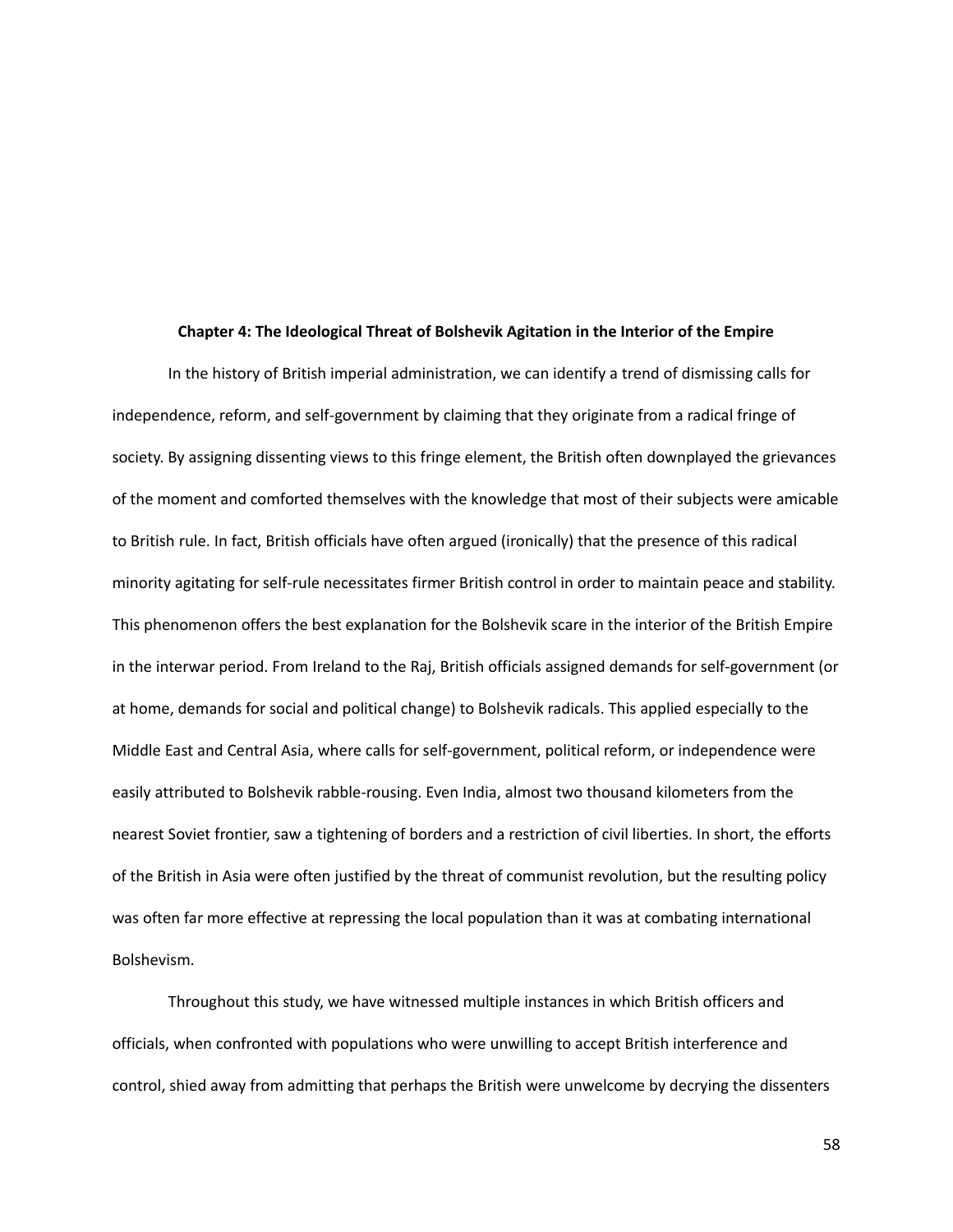and protesters as Bolshevik sympathizers. When Afghans proved distrustful of British overtures, the British attributed the distrust not to the century of imperial conflict between the two nations, but to Bolshevik agitators and agents. When Major General Dunsterville's column of armoured cars arrived to occupy the Caucasus and received a lukewarm welcome, Dunsterville blamed "the revolution" which had "so taken the heart out of these men."[144](#page-58-0) In Persia, General Malleson maintained that "Bitter anti-British propaganda is spreading everywhere, but nevertheless British rule would be welcomed by the whole population."[145](#page-58-1) In general, as popular uprisings and nationalist outcries rocked the British Empire in the Middle East, the British refused to accept that they were an unwelcome force in the region, and continued to maintain, whether for their own peace of mind or for the sake of observers back home, that the discontent in their colonies was a product of radical Bolshevik intrusion.

In the summer of 1920, the British Mandate of Iraq was in turmoil. The British had been granted control of Iraq by a League of Nations Mandate, which most locals considered no more than a "flimsy imperial disguise."[146](#page-58-2) Joining a wave of protest that began in Egypt in 1919 and swept across the Middle East, Iraqi nationalists and tribes, Arab and Kurdish, attacked British personnel and raided British outposts. Priya Satia attributes the insurgency primarily to resentment of the Mandate and the collapse of Wilsonian nationalism in 1920; the British administrators at the time found this to be an inconvenient explanation. Instead, A.T. Wilson, the Civil Commissioner at Baghdad, insisted that "What we are up against is anarchy plus fanaticism. There is little or no Nationalism."<sup>[147](#page-58-3)</sup> Gertrude Bell, Wilson's advisor in Baghdad and after T.E. Lawrence, one of the most famous interwar British agents, refrained from using

<span id="page-58-0"></span><sup>144</sup> Dunsterville 4.

<span id="page-58-1"></span><sup>145</sup> Malleson, Wilfred. Memorandum on the Military Situation in Persia, *British Documents on Foreign Affairs reports and papers from the foreign office confidential print, Part II.* Series A, Volume II, Document 248. 146 Satia 202.

<span id="page-58-3"></span><span id="page-58-2"></span><sup>147</sup> Darwin, John. *Britain, Egypt, and the Middle East: Imperial policy in the aftermath of war, 1918-1922.* New York:

St. Martin's Press, 1981. 200.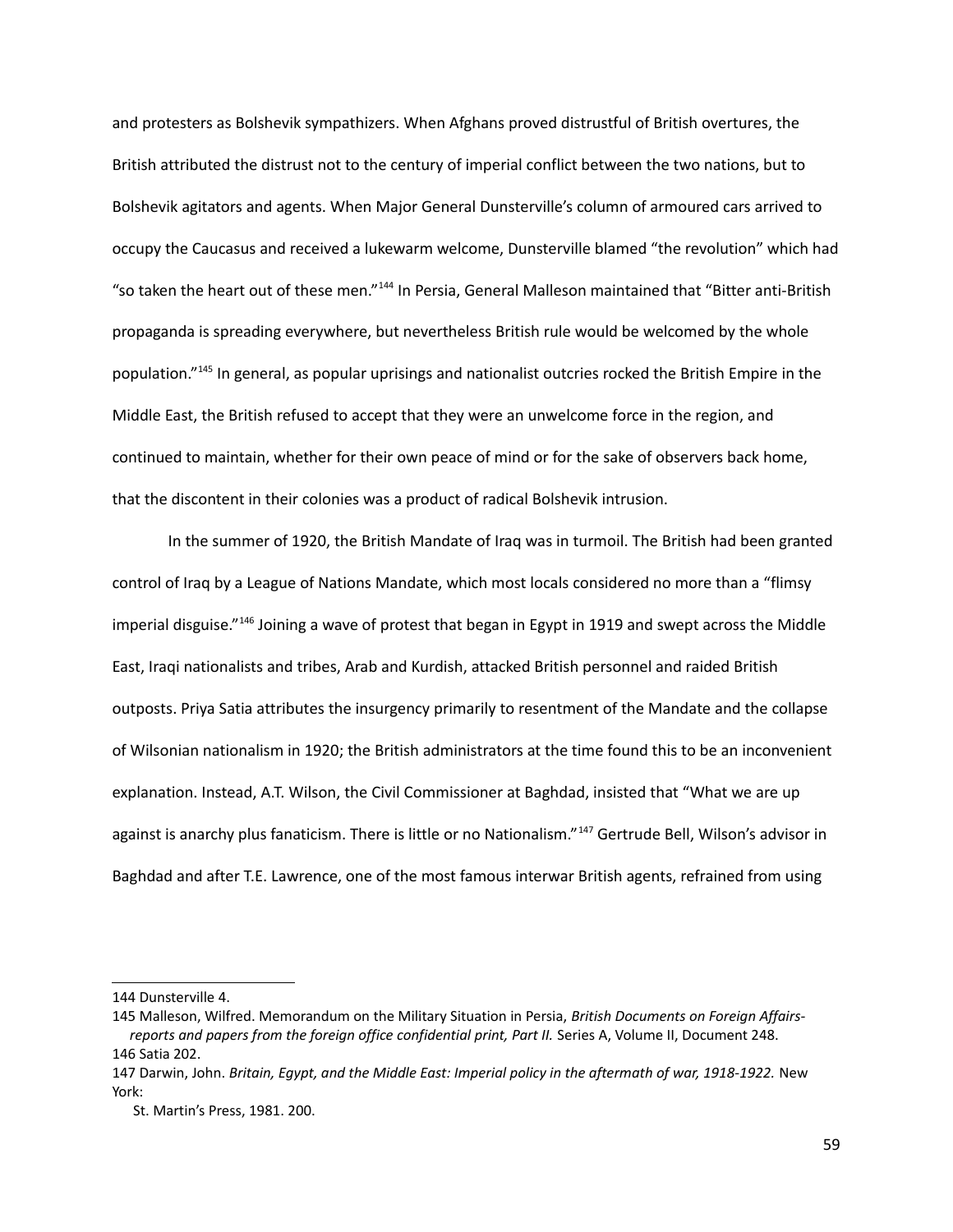the word "Bolshevik" but acknowledged that outside influences, including "the propaganda going on from Syria," had given "extremists" in Iraq the leverage they needed.<sup>[148](#page-59-0)</sup>

The higher levels of the British administration had no doubt about who the "extremists" might be. In July, at the height of the violence, General Haldane, the General Officer Commanding, Mesopotamia, wrote to his superiors in the War Office of the increasing danger and severity of the "risings", but followed up with an insistence that *"*External intrigue organized and synchronized with recent renewed Bolshevik activity is at the bottom of the disturbances."<sup>[149](#page-59-1)</sup> A general intelligence summary on Mesopotamia submitted to the Cabinet that month concurred with Haldane, arguing (without concern for the facts) that "the Arabs have not put forward any specific grievances and the cause of the rising is attributed to external Bolshevik intrigue."[150](#page-59-2) By the end of 1920, it seems that the bogeyman of Bolshevism had enabled the British to hold onto their delusions through seven months of bitter conflict; the High Commissioner told the Cabinet that "there is no real desire in Mesopotamia for an Arab government, and the Arabs would appreciate British rule."<sup>[151](#page-59-3)</sup>

In Iraq, at least, the excuse of Bolshevism was conveniently close; sources of possible Bolshevik propaganda were just north of Mosul, in the Caucasus and Gilan. The threat of a Bolshevik incursion on India, however, was absolutely unrealistic; sixty years later, at the height of its military power, the Soviet Union failed even to subdue Afghanistan, let alone reach the sprawling heartland of India. Even the more ephemeral threat of propaganda invoked so skillfully in Iraq seems obviously implausible in India. However, the danger of Red infiltration and revolution remained a favored topic of discussion amongst British officials in India. Both British and Bolshevik personnel recognized India as the capstone in their Central Asian projects, and the British continually discussed it as the focus of Bolshevik propaganda

efforts.

<span id="page-59-0"></span><sup>148</sup> Bell 137.

<span id="page-59-1"></span><sup>149</sup> United Kingdom. Summary of Situation in Mesopotamia. 234.

<span id="page-59-2"></span><sup>150</sup> United Kingdom. Secret Admiralty Intelligence Summary for the Week Ending in 24 July, 1920. Cabinet Papers, CAB 24/109 (1695). 474.

<span id="page-59-3"></span><sup>151</sup> Fromkin 453.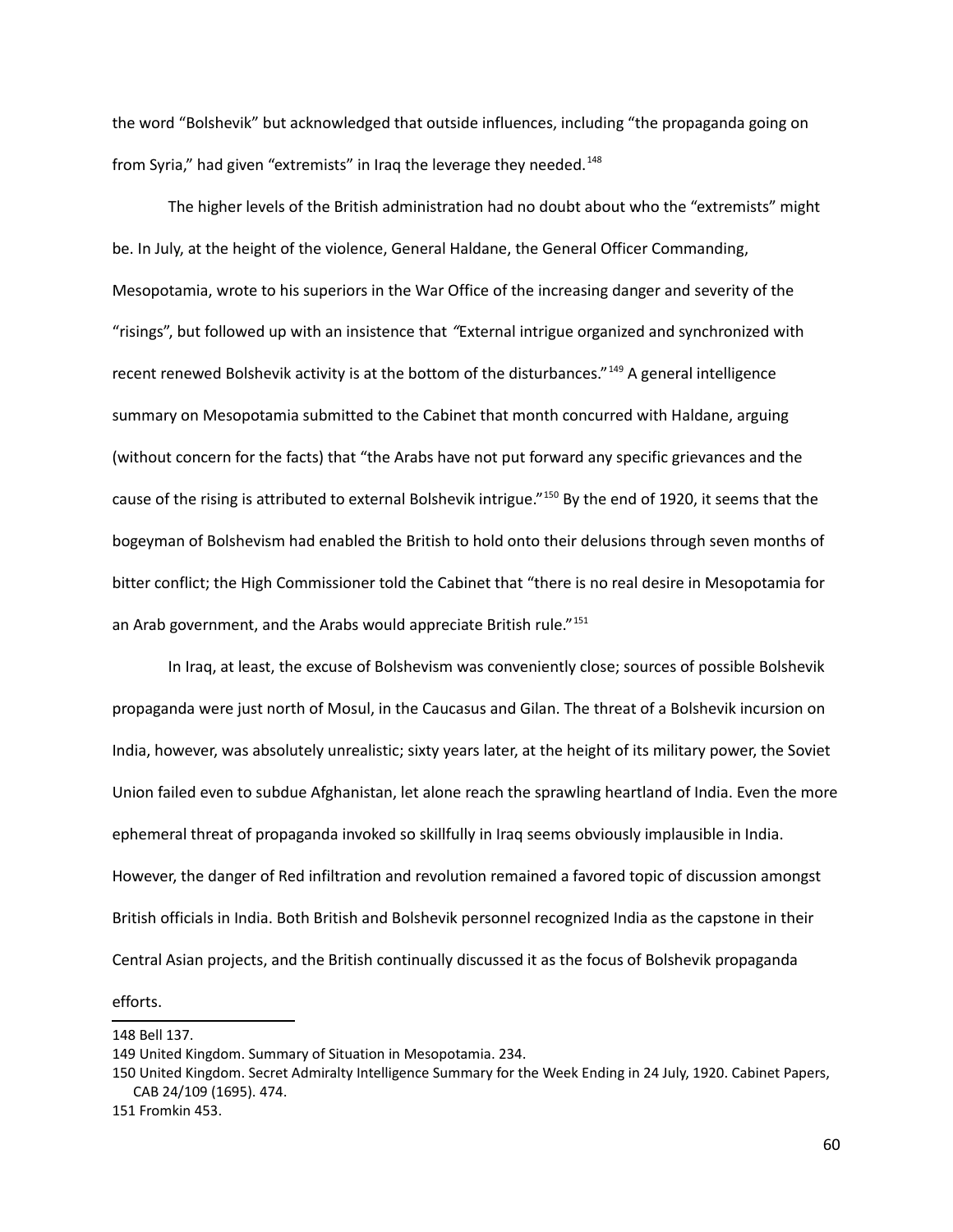In a repeat of a phenomenon observed in the border regions, the Bolsheviks' publicity of their sincere but ultimately unrealistic desire bring revolution to India played right into British hands. In their construction of delusions and facades to excuse the perpetuation of the Empire in India, the British were able to make good use of the fact that "there was a representative of the Bolshevik government [in the Caucasus] who was especially entrusted with the task of disturbing India."[152](#page-60-0) A resolution passed by the Tashkent Soviet in September of 1919 allegedly declared that "It is necessary at once, and at all costs, to ally ourselves closely with South China and North India . . ."<sup>[153](#page-60-1)</sup> This type of rhetoric allowed E.W. Birse and others to make the case that "the overthrow of British rule in Egypt, Mesopotamia, and India" was "the chief aim" of the Bolsheviks in their advance through Central Asia and the Middle East.<sup>[154](#page-60-2)</sup>

The Bolshevik threat seems to have provided the Raj with a sufficient excuse to tighten borders and monitor the movement of populations in their Eastern empire even more closely than before. An intelligence report from January of 1920 admitted almost reluctantly that ""There seems to be little evidence of any Bolshevik propaganda, or of adherence to Bolshevik doctrines, amongst the people in general." The author further admits that no "Bolshevik emissaries" have yet been found in India. However, the report quickly went on to affirm the danger: "But it is known that Bolshevik agents (Indians and others) are working outside of India and are prepared to use any existing causes of unrest . . . as a field for their propaganda." The report concluded that Bolshevik propaganda posed a grave threat and recommended increasing passport checkpoints and policemen on the roads all along the borders of India.[155](#page-60-3) In a similar vein, the British Consul-General at Kashgar wrote in his diary that "Bolshevik agents swarm in Ferghana and to prevent their activities extending to China and so to India, which country they

<span id="page-60-0"></span><sup>152</sup> United Kingdom. Minutes of a Meeting of the Imperial War Cabinet, 12 December 1918. Cabinet Papers, CAB 23/42. 74.

<span id="page-60-1"></span><sup>153</sup> Watt, Series A: Volume II: Document 269.

<span id="page-60-2"></span><sup>154</sup> Watt, Series A: Volume II: Document 27.

<span id="page-60-3"></span><sup>155</sup> Watt, Series A: Volume II, Document 378.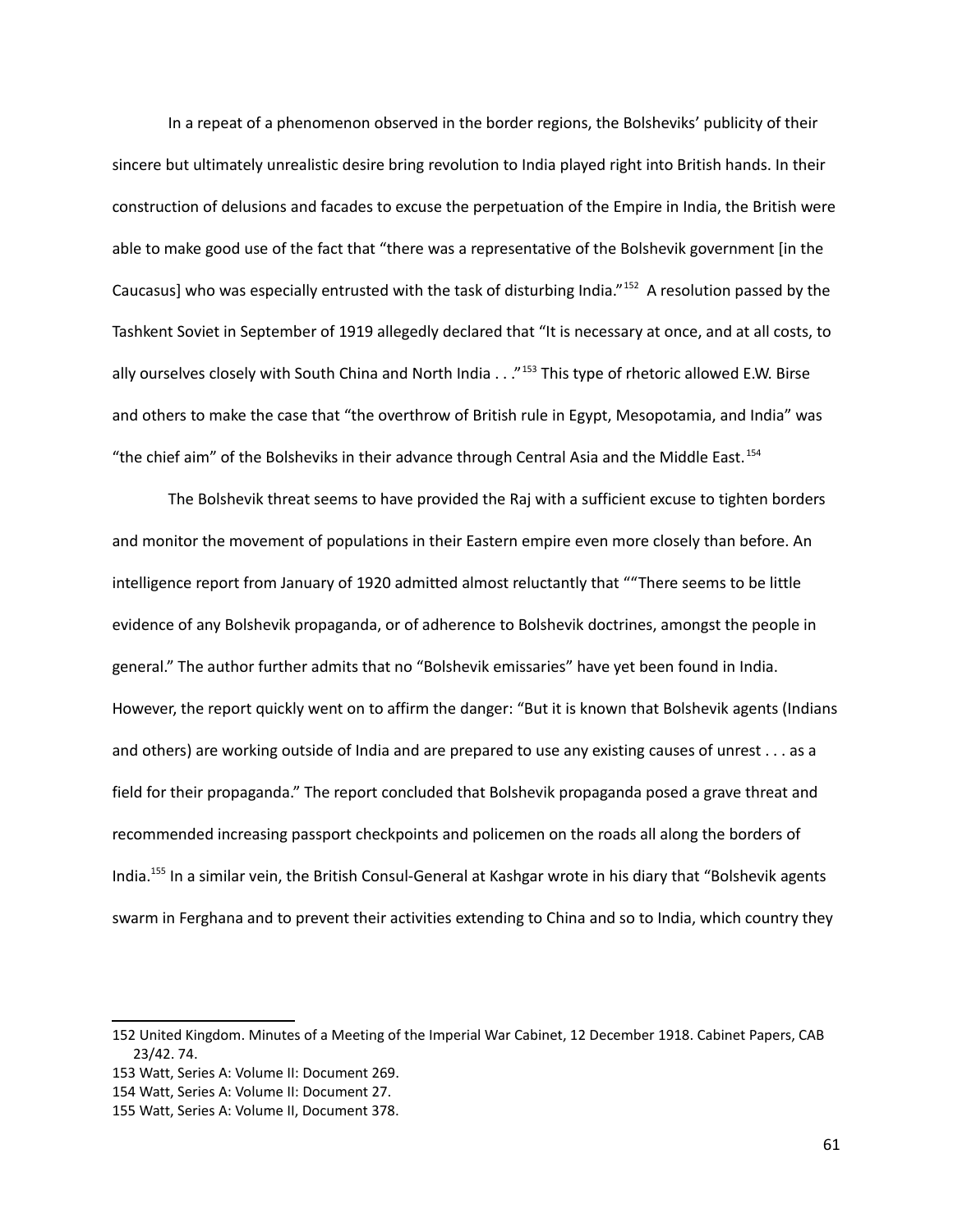regard as most important for their propaganda, I have recommended to the Chinese the closing of the frontier entirely until matters reach a more settled aspect."<sup>[156](#page-61-0)</sup>

Measures against Bolshevism were easily transformed into more general heavy-handed tactics to maintain stability. The report on the situation in India specified ominously that, although no Bolsheviks had been found, "a few suspicious characters have been arrested or detained." Under threat of Bolshevik infiltration from abroad, it was reasonable that "The C.I.D. [Indian Central Intelligence Directorate] have already amassed a great deal of detailed information regarding these men and their activities and connections, and every possible precaution is being and will be taken to prevent their entry into India."<sup>[157](#page-61-1)</sup> The threat of Bolshevism was thus used as effectively in India as in other parts of the Empire. As in other parts of Central Asia, shadow Bolshevism was used to discredit dissenters and simultaneously justify heavy-handed British coercion tactics designed to control the population.

British officials were not the only ones on the interior of Empire to manipulate the spectral threat of Bolshevism to serve their own political ends. Colonial collaborators and local authorities especially in Hashemite Arabia proved adept at tapping into the British paranoia of Bolshevism. These indigenous authorities seem to have in some instances identified the coded way in which the British used Bolshevism as a cypher for any politically undesirable situation, and employed it for their own purposes in their communication with the British government.

A Foreign Office report from Jeddah included a long discourse by King Hussein of Mecca in which he claims that a strong Arab state throughout the Middle East was necessary in order to prevent the spread of Bolshevism. In this discourse, he raised the spectre of nineteenth century British policy under which the Ottoman Turkish regime was supported as a barrier against the intrusion of French and tsarist ambitions on the "road to India" which ran through Suez and the Persian Gulf. Hussein claimed that the

<span id="page-61-0"></span><sup>156</sup> Macartney, George. Diary Entry. *British Documents on Foreign Affairs- reports and papers from the foreign office confidential print, Part II.* Series A, Volume II, Document 380.

<span id="page-61-1"></span><sup>157</sup> Watt, Series A: Volume II, Document 378.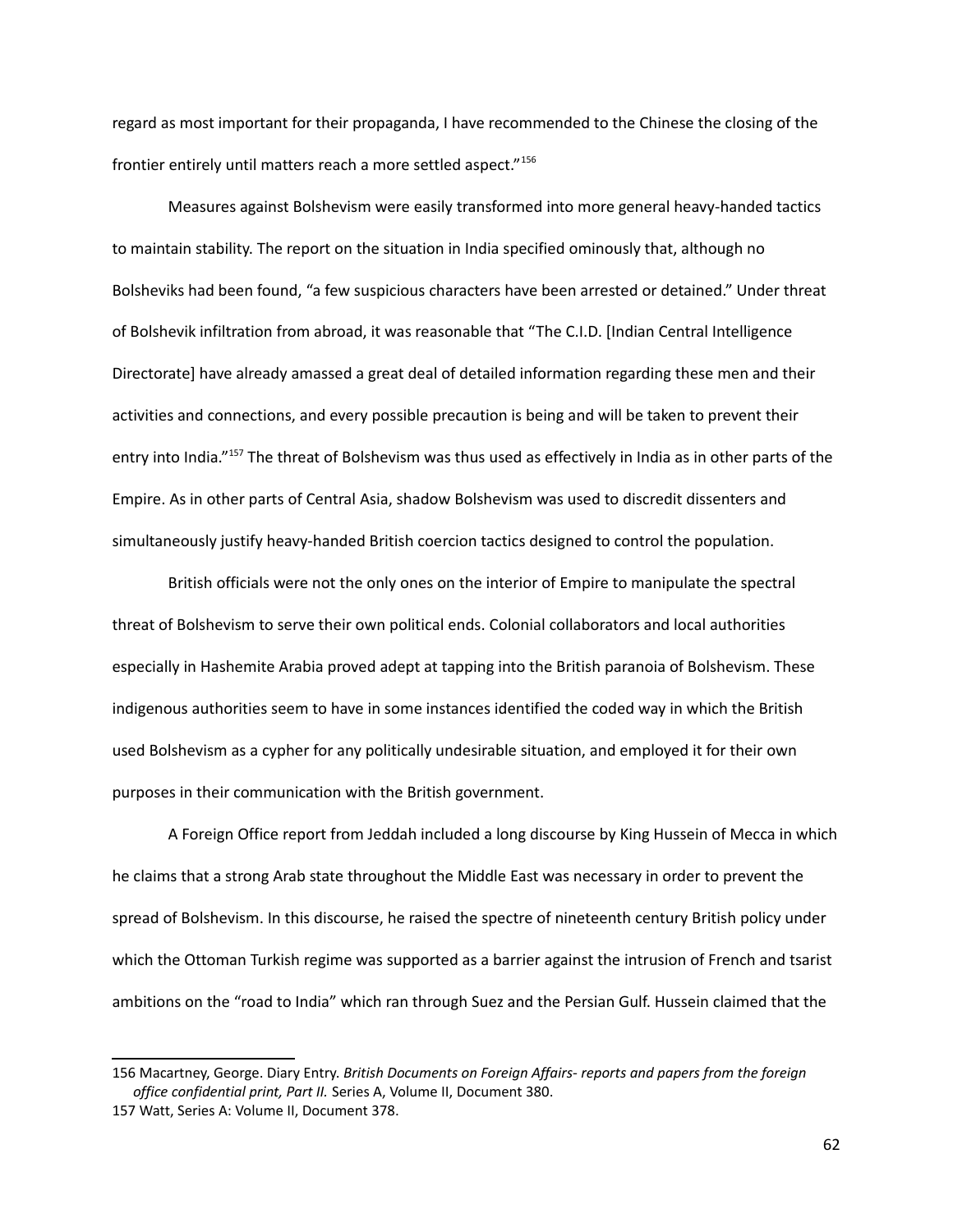threat of Bolshevism was dire in Persia and Iraq; in response, the Emir said that "somebody had to take Turkey's place- and who but the Arabs?" [158](#page-62-0)

In several fascinating episodes that point to the astuteness of colonial subjects, local figures compare their political rivals to Bolsheviks, seemingly understanding that this will trigger severe alarm bells in the British imperial psyche. The British consul at Jeddah reported in December of 1920 that Al-Qibla, a local newspaper in Hashemite Mecca, "insinuates that the Jews are there [in Palestine] for no good purpose, and gives an instance of alleged Zionist pro-Bolshevik agitation."[159](#page-62-1) A later edition, printed in 1921, made additional accusations of Bolshevism against the Jews in Palestine, saying that "when the Zionists first came to Palestine they circulated Bolshevik proclamations, and this cost Great Britain much money and many lives."<sup>[160](#page-62-2)</sup> The editor of Al-Qibla clearly understood that anything that could be identified as "Bolshevik" would never receive British support, and that the Jewish settlers in Palestine made easy targets given that many of them came from Russia. In a much greater stretch of political imagination, King Hussein drew comparisons between Bolshevism and the Wahabist philosophy of his rival, Ibn Saud, saying that "Wahabism is like Bolshevism"<sup>[161](#page-62-3)</sup> and arguing that he and the British should work together against both movements.

It seems that these none-too-subtle invocations of the Bolshevik threat were effective: in a memorandum on the subsidies being given to Arab chieftains, a British agent is driven to comment that the lands of the Hashemites "could do great harm if they fell into the hands of the Bolsheviks or Nationalist Turks, not only in [the local region] but in all parts of the Empire from which pilgrims annually meet at Mecca." There is no doubt that when most Britons read "all parts of the Empire from which pilgrims annually meet", they thought first of India. He concluded that equal subsidies to Hashem and Saud must be maintained if not increased, despite Hussein's waning effectiveness.<sup>[162](#page-62-4)</sup>

<span id="page-62-0"></span><sup>158</sup> Watt, Series B: Volume II, Document 175.

<span id="page-62-1"></span><sup>159</sup> Ibid. Document 165.

<span id="page-62-2"></span><sup>160</sup> Ibid. Document 244.

<span id="page-62-3"></span><sup>161</sup> Watt, Series B: Volume II, Document

<span id="page-62-4"></span><sup>162</sup> Ibid. Document 64.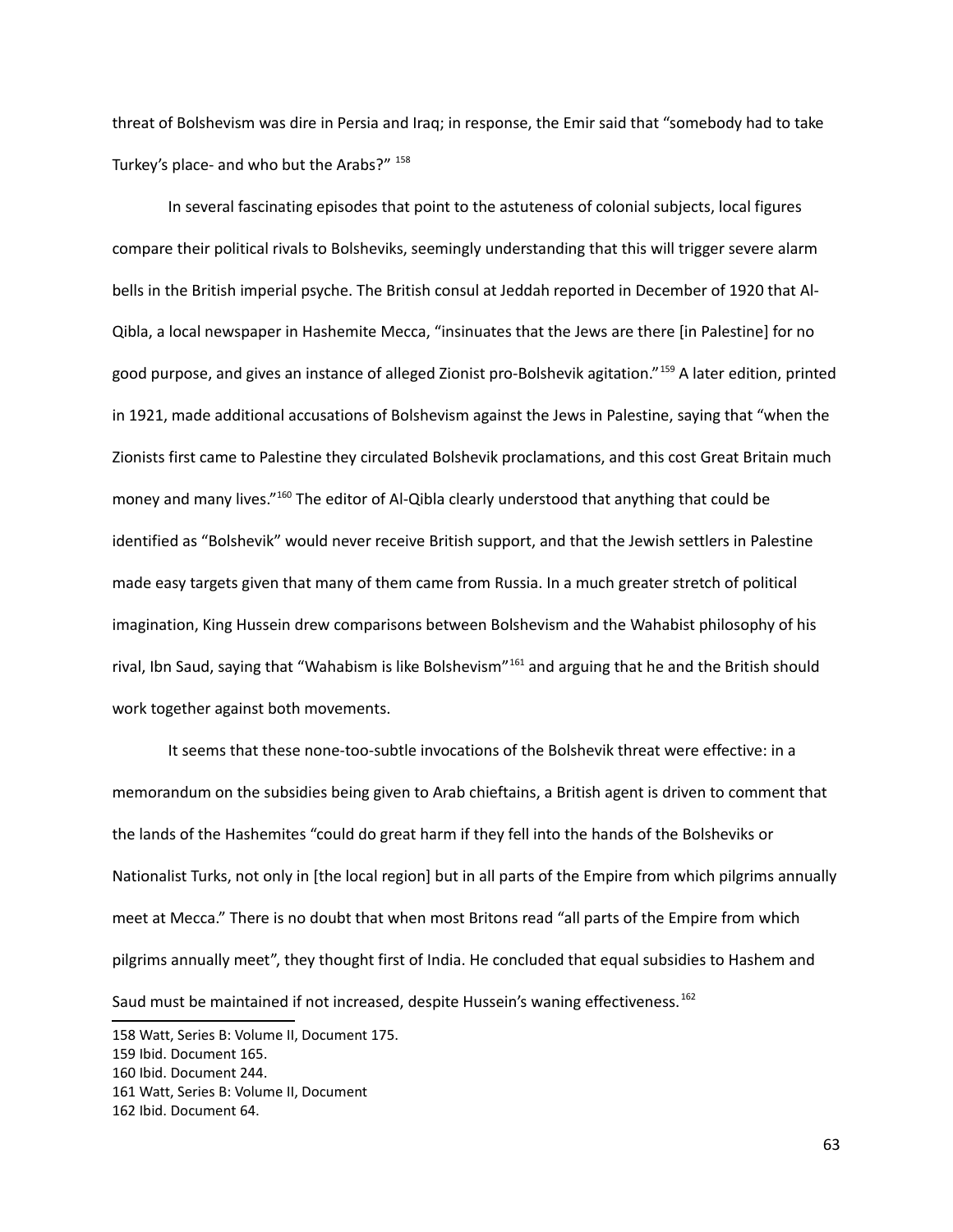In Persia, Reza Khan also seemed to understand what the British wanted to hear with regards to Bolshevism. In an exchange that seems strangely like test of political usefulness, Sir Percy Loraine related to Reza Khan that the Soviets had opened a consulate in Kerman, in southern Persia. He proceeded to ask Reza's opinion as to the Russians' intentions in opening a consul in Kerman "where there are no Russian subjects, and where the Russians can have no consular interests." Reza Khan clearly passed the test when he replied that "their sole objective is the spread of Communist propaganda, and that the opening of these consulates in the south was undoubtedly not only for the spread of Bolshevik propaganda in Persia, but for use as advanced posts for pushing agents and propaganda into India."[163](#page-63-0) Sir Percy Loraine's endorsement of Reza Khan's government followed shortly after.

Clearly this shadow Bolshevism was an amorphous tool, and the potential for "Bolshevik" conspiracy and intrigue to take root in a particular region seemed to be limited only by the imaginations of those who stood to gain by its presence. Also, as we see in the example of Loraine and Reza Khan, colonial collaborators' coded use of Bolshevism fed back into British paranoia and anxiety, completing the fabricated realty that overlaid official renditions of British rule in Central Asia.

The overwhelming trend in Turkey and Afghanistan, in the Caucasus and Persia, and in Mesopotamia and India was for the British to meet any difficulty with the indigenous population with the excuse of Bolshevism. This trend continued to the highest levels of the British government, to the extent that a Directorate of Intelligence report circulated to the British Cabinet by the Home Secretary was able to claim without qualification that

The state of political and religious unrest which exists to-day throughout the Middle East —from the borders of the Black and Caspian Seas southward through Trans-Caucasia to Persia and eastward through Turkestan and Afghanistan to the northern frontier of India-

<span id="page-63-0"></span><sup>163</sup> Loraine, Sir Percy. Report of Interviews with the War Minister on 14 and 15 May, 1922. *British Documents on Foreign Affairs- reports and papers from the foreign office confidential print, Part II.* Series B, Volume X, Document 304.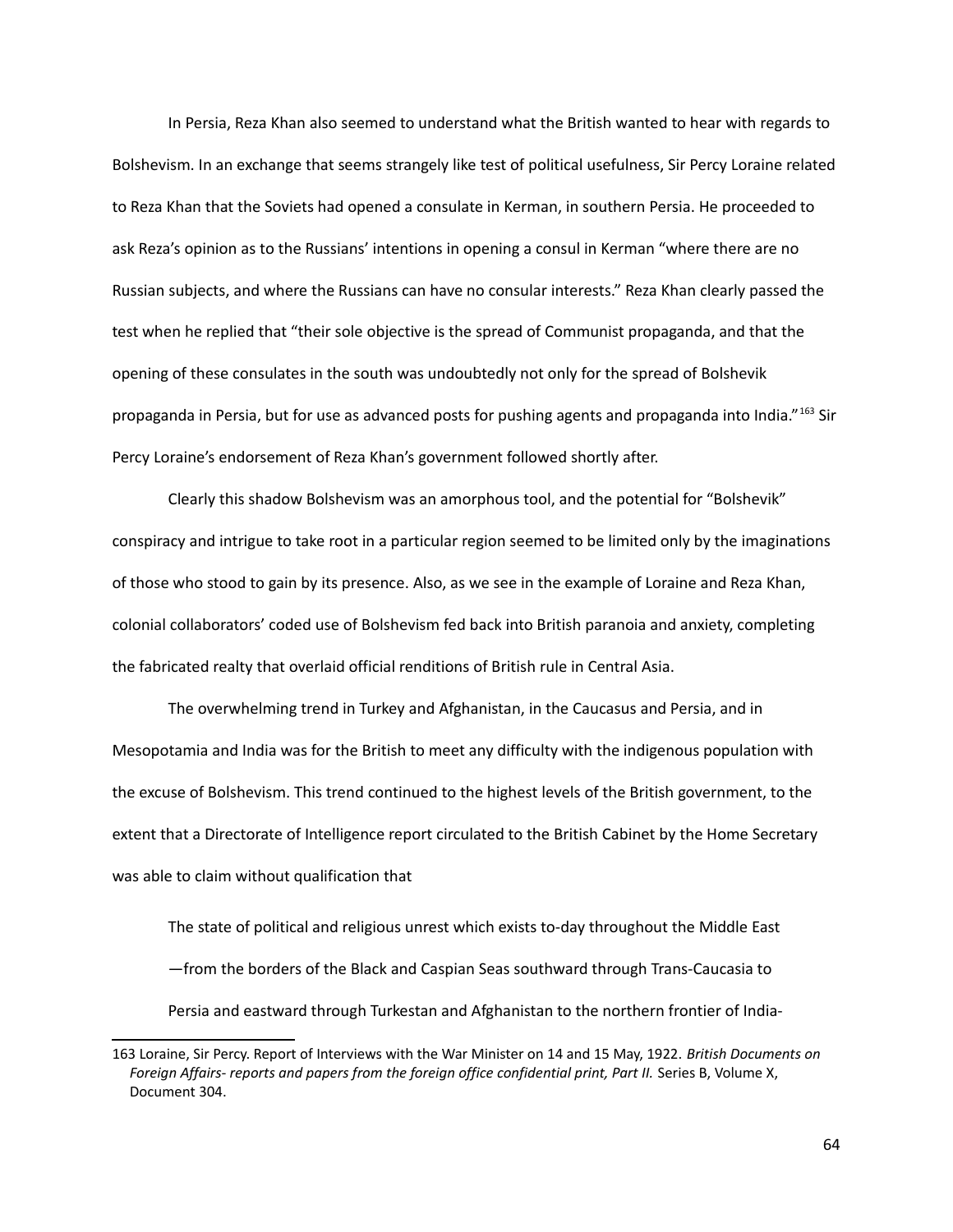is a legacy of the Great War, which may be directly attributed to the collapse of the Russian and Turkish Empires . . . The anti-British attitude, which is so conspicuous a feature of the present agitation in this part of the world, can be traced to the work of German agents during the war and to the steady and persistent progress of Bolshevik propaganda . . . [164](#page-64-0)

By creating Bolshevism where none existed, the British created a role for their empire in a place where they were in reality totally unwelcome.

<span id="page-64-0"></span><sup>164</sup> United Kingdom Directorate of Intelligence. Special Report, No. 17, June 1920: Notes on the Present Political Situation in Central Asia. Cabinet Papers, CAB 24/108 (CP 1585). 326.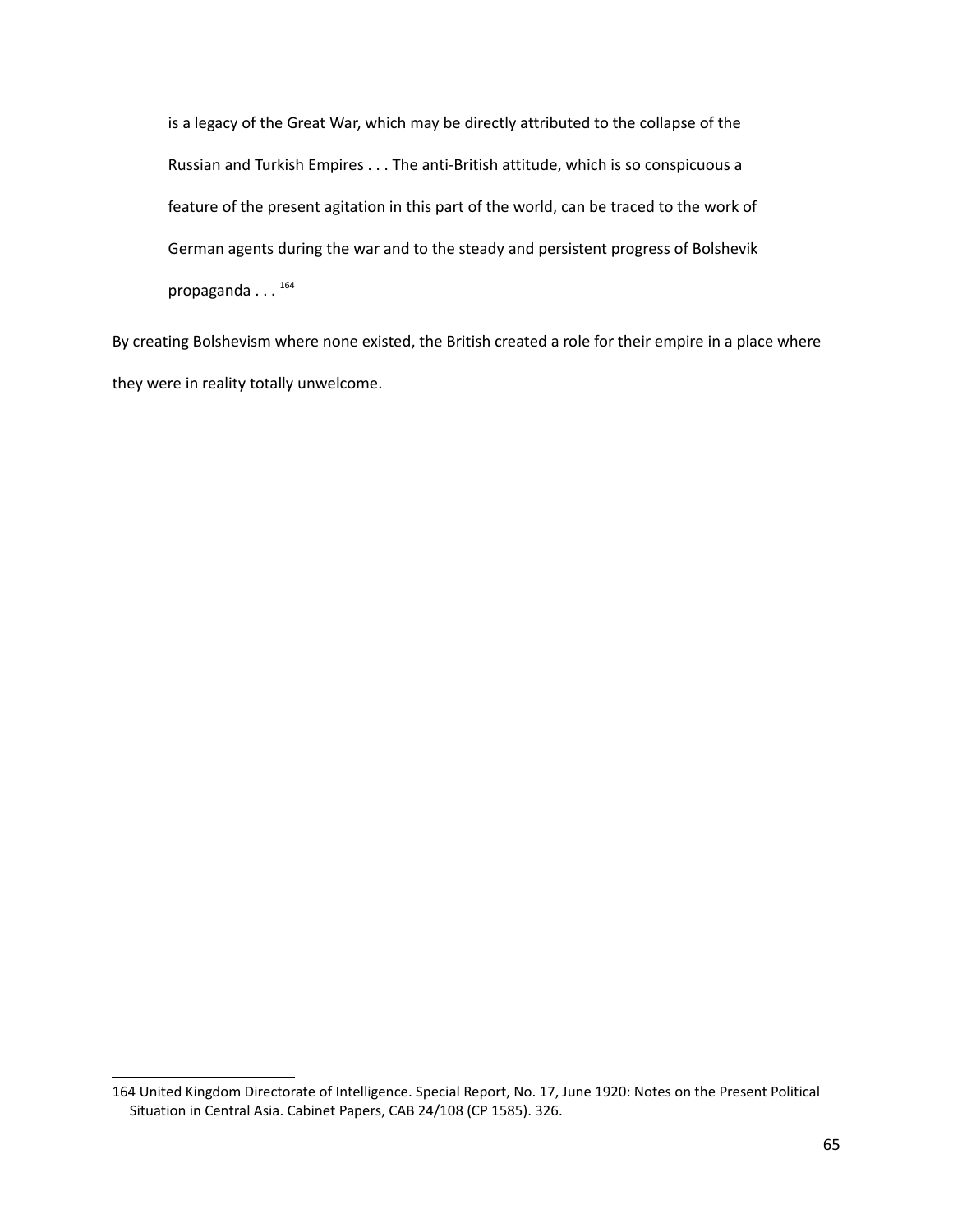## **Conclusion**

At the beginning of this investigation, we set out to explain the large number of rational inconsistencies that appear in British policy towards Bolshevism in the interwar Middle East. Why, for instance, did the British administration produce such varied and inconsistent policies towards Bolshevism? Why did the concern about Bolshevik propaganda outlive the conclusion that Bolshevism and Islam are ideologically incompatible? Why did the British attach so much importance to the defense of Central Asia and then refuse to commit to it? These are complex questions, and the answers offer insights about the nature of government action and imperial agenda that go beyond the Foreign Office outposts of the interwar Middle East.

Stepping back from the issue and examining it in the broadest possible context, we find that one of the most important revelations of this study is about the highly conflicted nature of governments and empires. The British did not have a unity of purpose in their approach to the Middle East. British agents on the ground were working towards their own agenda, and were not in sync with the higher levels of the British government. The holders of high offices were themselves in conflict over the future of Britain in the Middle East, and often pursued projects at odds with one another. The phenomenon of agency capture and the personal obsessions of specific leaders drove the British government in multiple directions at once. Specifically, the desire of agents on the ground to maintain and expand the roll of the Empire directly conflicted with the desires of the higher levels of government to reduce and remove imperial commitments. George Curzon's preconceptions about the imperial defense of India clashed with Winston Churchill's deep-seated anxieties about the international fight against Bolshevism. This divisiveness goes a long way towards explaining the ineffective British support of the Caucasus and north Persia and the vastly different levels of importance that various Britons assigned to the fight against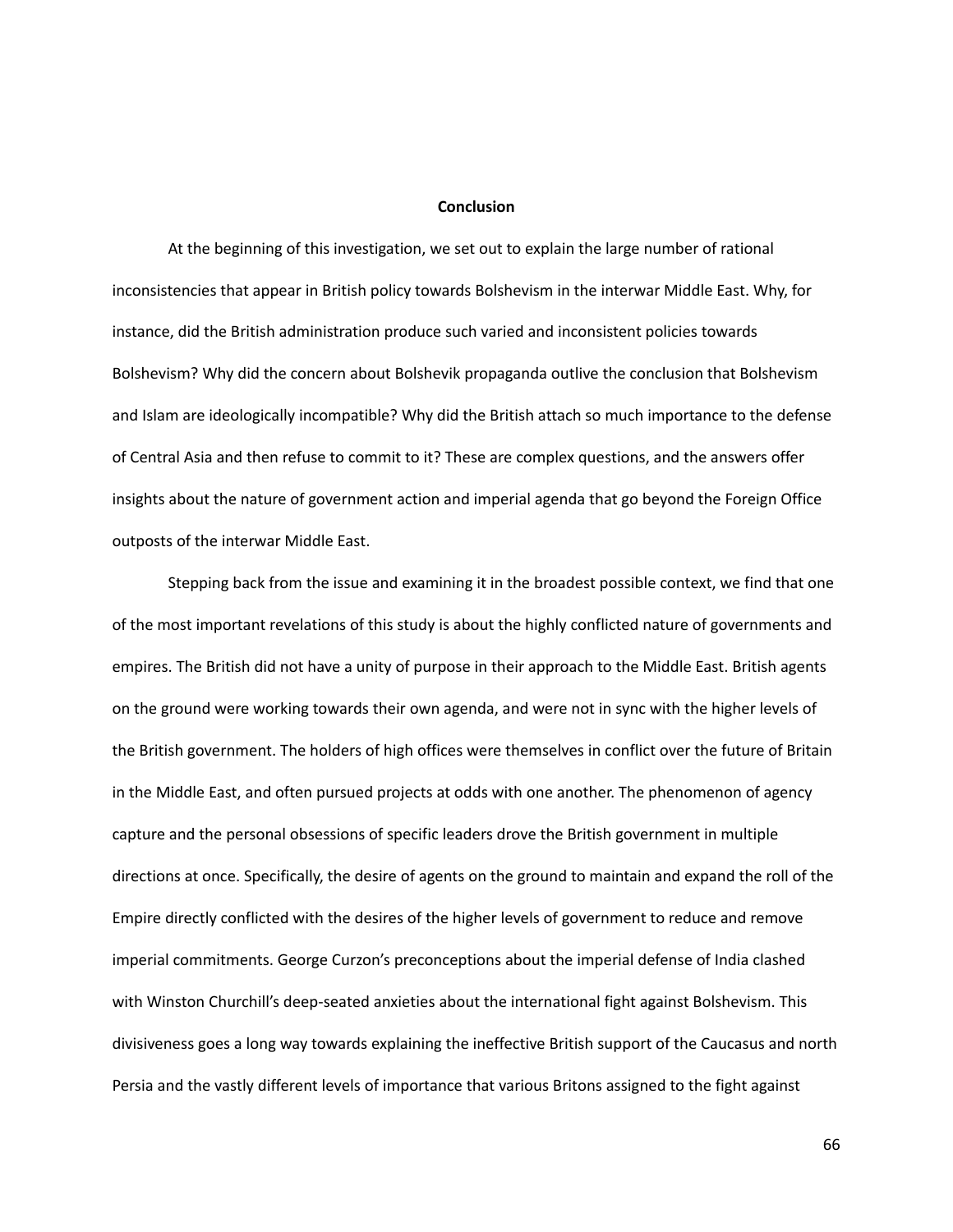Bolshevism. It also illustrates more generally the dangers of viewing empires and nations as rational unitary actors, and points to the importance of analyzing conflict and difference of approach within a government.

As dangerous as it is to assume that the British Empire acted with a unity of purpose, it is even more dangerous to assume that it acted with clarity of vision. The faults of the intelligence apparatus in the British Middle East and the lack of critical analysis by British officials explain a great deal of irrational British policy. The British paranoia about a Turco-Afghan-Bolshevik alliance, British policy designed to combat a nonexistent Bolshevik military threat, and the British misunderstanding of Bolsheviks and Middle Eastern Muslim nationalists alike all grew out of the inaccuracy of available data on the actual situation in the Middle East. The intelligence situation in the Middle East illustrates how a culture of informal and unprofessional intelligence can take root, and also points to the massive impact such a culture can have on policy. When an intelligence apparatus with a culture of anti-empiricism becomes associated with a particular agenda (such as the perpetuation of imperial control), the resulting agency capture can totally alter the information reaching higher levels of policy makers and can in effect blind a government to what is going on inside its' own territory. This is an important lesson for governments, but is also an important reminder for historians. In weighing the actions of the British agents in the Middle East, it is critical to keep in mind that the facts available to the current historical community are not the "facts" that informed these individuals in the early 1920s.

Our third major conclusion that goes beyond the context of time and place has to do with the self-perpetuating impulse of empire. The British Empire in the Middle East seemed in 1920 to be collapsing under the weight of financial expenditure, popular nationalism, and the increasing disapproval of the British public. The officials of this empire produced a great deal of fiction about Bolshevism in large part in order to remake an imperial role in a time and place where that role was rapidly collapsing. When the actions of British administrators seemed inappropriate or contradictory, often the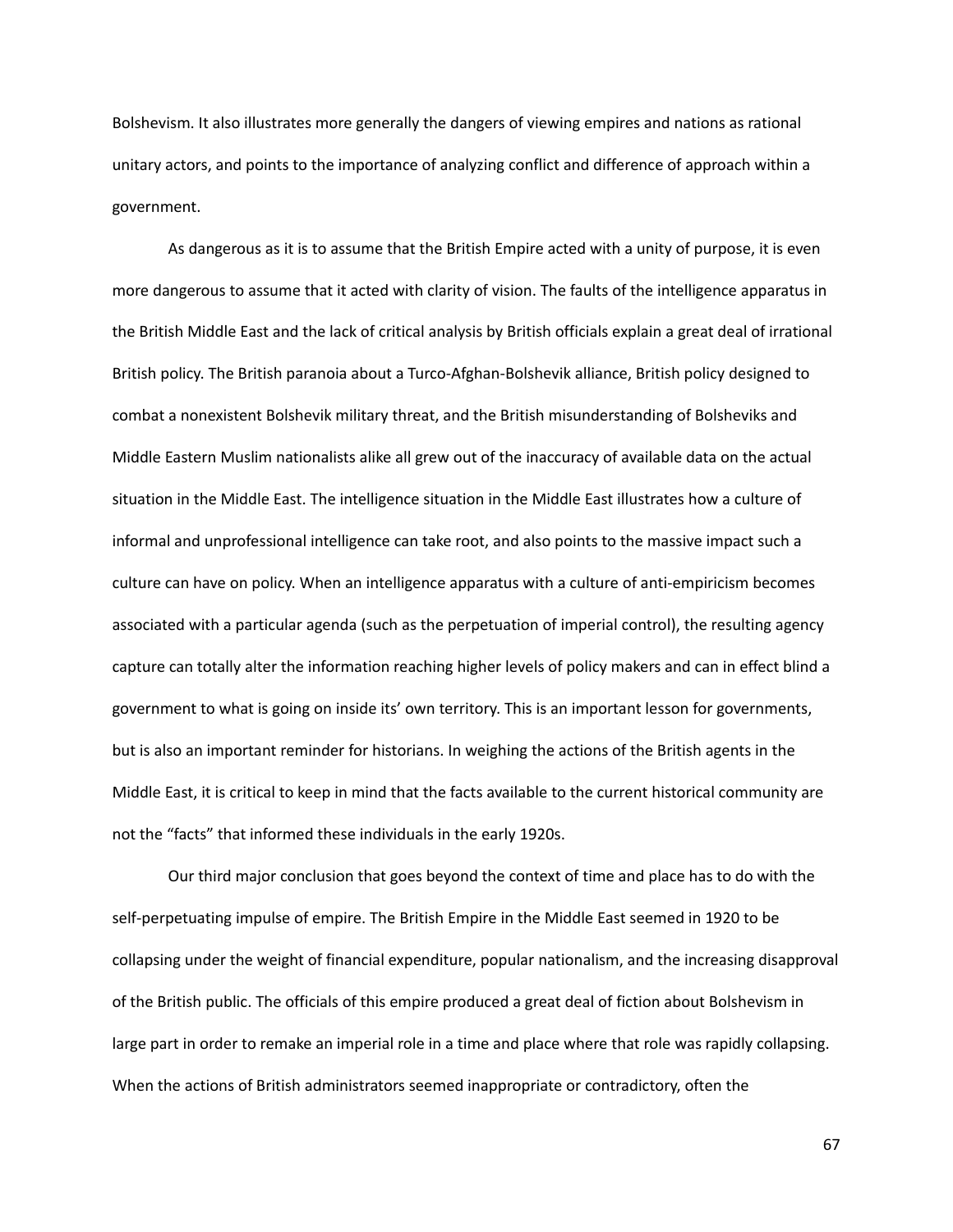administrators were twisting words and manipulating rhetoric in an attempt to conceal their desperate schemes of imperial control. Bolshevism, as a poorly-understood and broadly used term, was an invaluable rhetorical tool for explaining any kind of imperial behavior. The lack of academic understanding of Bolshevism went hand-in-hand with the intense emotional anxieties that it inspired as an ideology. As a source of fear and as a vehicle of intentional vagueness and misunderstanding, Bolshevism proved critical in the construction of a covert imperial apparatus. The construction of this shadow empire in the Middle East explains a great deal of the contradictory policy towards Persia, the paranoia of the British on the interior of the Empire, and the coded use of the word "Bolshevism" in the halls of British administration.

When we meld these three insights together, the irrational behavior of the British Empire becomes explainable. The British in the early 1920s experienced a myriad of compounding problems that made a single, comprehensive approach to Bolshevism in the Middle East impossible. The experience of the late nineteenth century and the First World War produced a large number of officials who were out of touch with the desires of the British public and who were determined to perpetuate an empire out of time. The environment of faulty intelligence that persisted from the Edwardian era allowed these officials to twist and recreate numerous meanings of words like "Bolshevism" to suit their individual needs. Therefore, the final product of this study should perhaps be a warning about rhetorical manipulation in policy-making. Ideologies like "nationalism," "Bolshevism," or in the modern day "Islamic fundamentalism" describe diverse and complex belief systems that are different for different people. In an environment of competing policy agendas, ideologies like these, which inspire intense emotional responses but which can be wielded through vague and highly stereotyped brevities, should always be handled carefully. If the British experience of the interwar Middle East teaches us anything, it is that these simple terms can carry any number of meanings and serve any number of agendas; it all depends on the individual who first chooses to cry "Bolshevik!"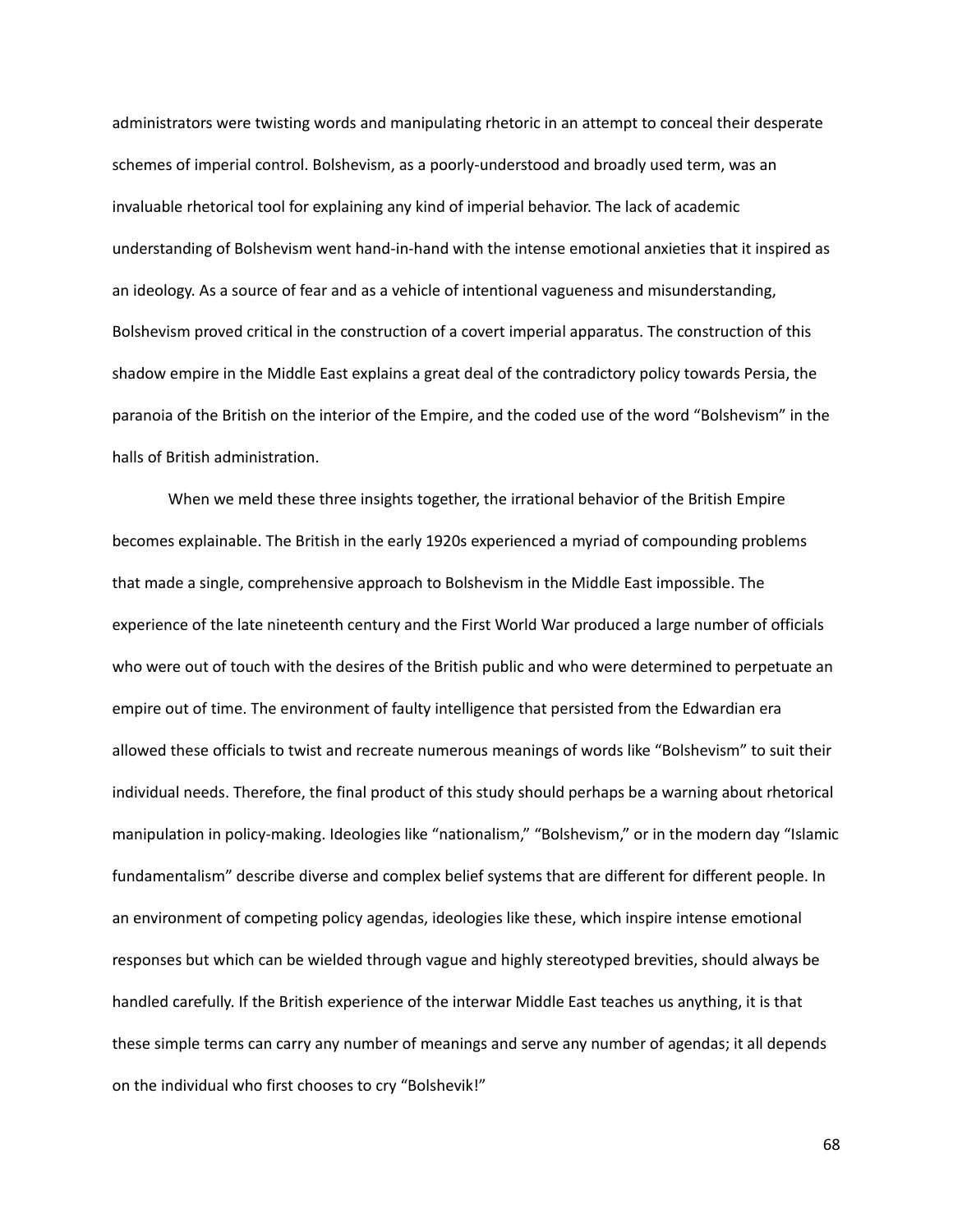# **Primary Sources**

Bailey, Colonel F.M. *Mission to Tashkent*. Oxford: Alden Press, 1946.

Bell, Gertrude, and Elizabeth Burgoyne, ed. *Gertrude Bell: From Her Personal Papers, 1914-1926.* London: Ernest Ben Limited, 1961.

Callwell, C.E. *Small Wars: Their Principles and Practice*. Woolwich: General Staff War College, 1906.

Dunsterville, Major General L. C. *The Adventures of Dunsterforce*. London: Edward Arnold, 1920.

- Hogarth, David. "The Problems in Exploration I: Western Asia". *Geographical Journal*, Volume 32, No. 6 (December 1908).
- Lenin, V.I., Tim Delaney trans. *What is to Be Done?*. 1902. The Marxist Internet Archive.
- McDonnel. Report on the Georgian Government. *Confidential Print: The Middle East 1839-1969*. London: His Majesty's Stationary Office, 1922. Marlborough: Adam Matthew Publications. FO 406/42: Eastern Affairs, Further Correspondence, Part III.
- Simpson, J.Y. Minute of Conversation with Colonel Stokes. *Confidential Print: The Middle East 1839- 1969*. London: His Majesty's Stationary Office, 1922. Marlborough: Adam Matthew Publications. FO 406/42: Eastern Affairs, Further Correspondence, Part III.
- United Kingdom Imperial War Office. *Operations in Persia, 1914-1918.* Her Majesty's Stationary Office: London, 1987.
- United Kingdom National Archives. The Cabinet Papers. <http://www.nationalarchives.gov.uk/cabinetpapers/> First World War Memoranda: CAB 24/101, 102, 104, 107, 108, 109, 112, 126. First World War Conclusions: CAB 23/42

Interwar Cabinet Conclusions: CAB 23/32, 23/35

- Wardrop, Sir Oliver. *Confidential Print: The Middle East 1839-1969*. London: His Majesty's Stationary Office, 1922. Marlborough: Adam Matthew Publications. FO 406/42: Eastern Affairs, Further Correspondence, Part III.
- Watt, D. Cameron, ed. *British Documents on Foreign Affairs- reports and papers from the foreign office confidential print, Part II.* Frederick, Maryland: University Publications of America, 1984. Series A: The Soviet Union and Its Neighbors

Series B: Turkey, Iran and the Middle East, Volume II, III, and X.

W.J. Childs. Notes on a Conversation with M. Franklin-Bouillon. *Confidential Print: The Middle East 1839- 1969*. London: His Majesty's Stationary Office, 1922. Marlborough: Adam Matthew Publications. FO 406/49: Eastern Affairs, Further Correspondence, Part X.

# **Secondary Sources**

- Darwin, John. "Imperialism in Decline? Tendencies in British Imperial Policy between the Wars." *The Historical Journal,* 23, no. 3 (1980). Cambridge University Press.
- --- *Britain, Egypt, and the Middle East: Imperial policy in the aftermath of war, 1918-1922.* New York: St. Martin's Press, 1981.
- Fromkin, David. *The Peace to End All Peace: The Fall of the Ottoman Empire and the Creation of the Modern Middle East*. New York: Henry Holt & Company, 1989.
- Kent, Susan Kingsley. *Aftershocks: Politics and Trauma in Britain, 1918-1931.* London: Palgrave Macmillan, 2009.
- Laffont, Jean-Jacques, and Jean Tirole. "The Politics of Government Decision-Making: A Theory of Regulatory Capture." *The Quarterly Journal of Economics,* 106, no. 4 (Nov. 1991).
- Majd, Mohammed Gholi. *Great Britain and Reza Shah: The Plunder of Iran, 1921-1941*. Gainesville, et al: Florida University Press, 2001.
- Monroe, Elizabeth. *Britain's Moment in the Middle East: 1914-1971*. Baltimore: John Hopkins University